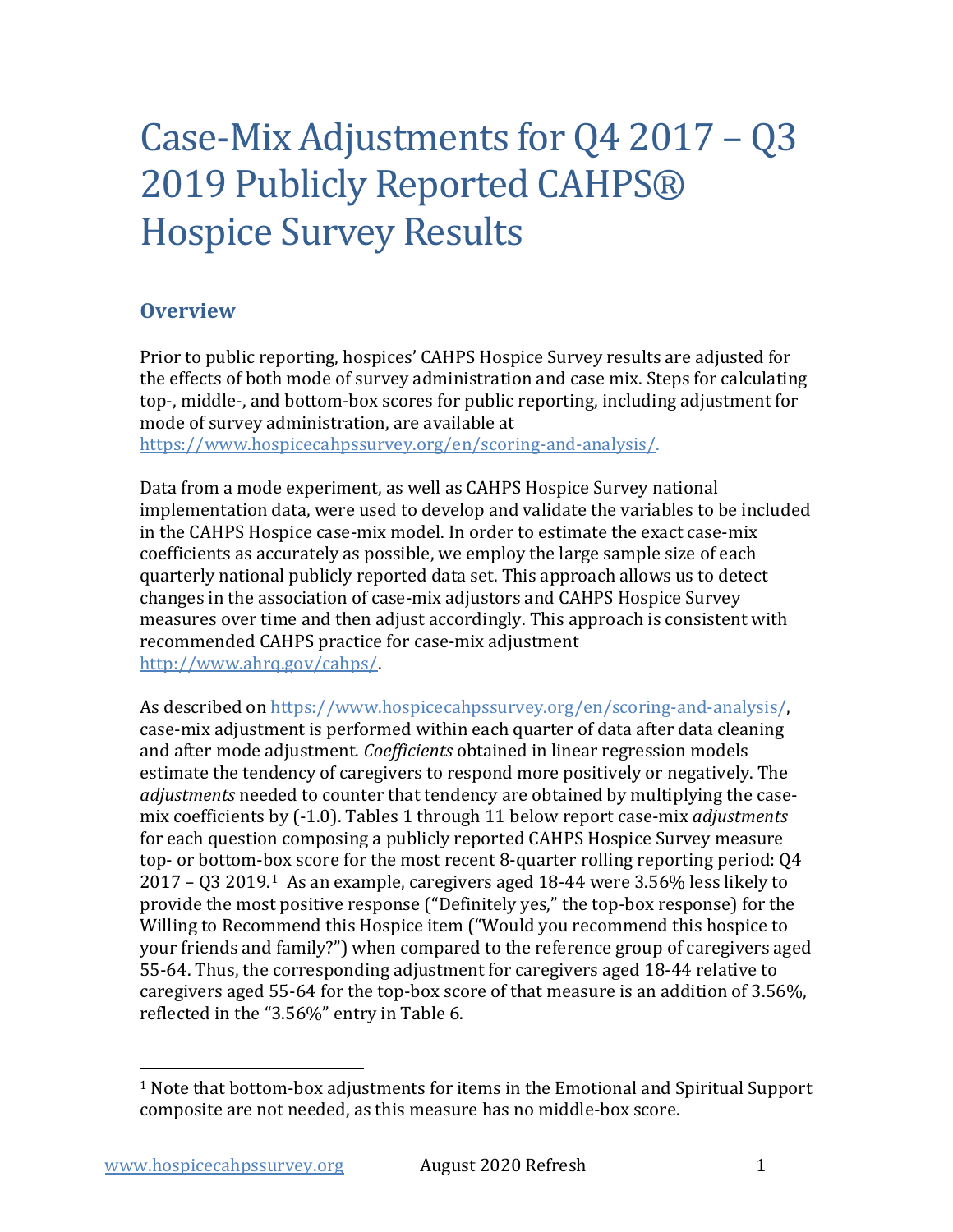Publicly reported CAHPS Hospice Survey measure scores are adjusted to the overall national mean of case-mix variables across all reporting hospices (as reported in Table 12). Thus, whether the scores of a given hospice are adjusted upward or downward for a given measure depends not only on these case-mix adjustments, but also on the case mix of that hospice relative to the national average of these case-mix characteristics. Specifically, the total case mix-adjustment for a given hospice is the sum of a series of products, where each product multiplies the adjustments in Tables 1-11 by the difference between the hospice's mean on the corresponding case-mix variable and the national mean on that case-mix variable (from Table 12).

Four sets of numbers are needed to calculate final case-mix adjusted top- or bottombox scores for a given hospice for a given quarter: (1) Mean top- or bottom-box scores of the items that compose each CAHPS Hospice Survey measure for the hospice in question that have been adjusted for survey mode; (2) item-level casemix adjustments from Tables 1-11 of this document; (3) that hospice's means on case-mix variables; and (4) national means on case-mix variables from Table 12 of this document.

## **Variable Definitions**

In this section, we provide additional detail regarding the calculation of the response percentile variable and the definition of the primary diagnosis categories.

A hospice's case-mix adjustment variable response percentile is calculated as follows: for a given hospice and a given quarter, all completed surveys are ranked based on their respective "lag times." Lag time is the number of days between a decedent's death and the return of the mail survey, or the final disposition of the telephone survey. Ranks are averaged in the case of ties. Response percentile is calculated by dividing lag time rank by quarterly sample size.

ICD-9 (prior to October 2016) and ICD-10 codes are used to categorize primary diagnosis. The 20 most common terminal diagnoses categories among hospice patients in 2004-2009[2](#page-1-0) were used to define diagnosis categories with an 'Other' category including all other diagnoses. Two of the 20 categories, 'Debility NOS' and 'Failure to Thrive' were rare in these data, and thus were collapsed into the 'Other' category. Further collapsing was attempted but analyses examining the predictive ability of these diagnosis categories to predict measure scores indicated that the only appropriate collapsing was of "Alzheimer's Disease" and "non-Alzheimer's Dementias" into a single category; no other categories were combined.

<span id="page-1-0"></span><sup>2</sup> [https://www.cms.gov/Medicare\\_Hospice\\_Data\\_1998\\_2009.zip](https://www.cms.gov/Medicare/Medicare-Fee-for-Service-Payment/Hospice/Downloads/Medicare_Hospice_Data_1998_2009.zip)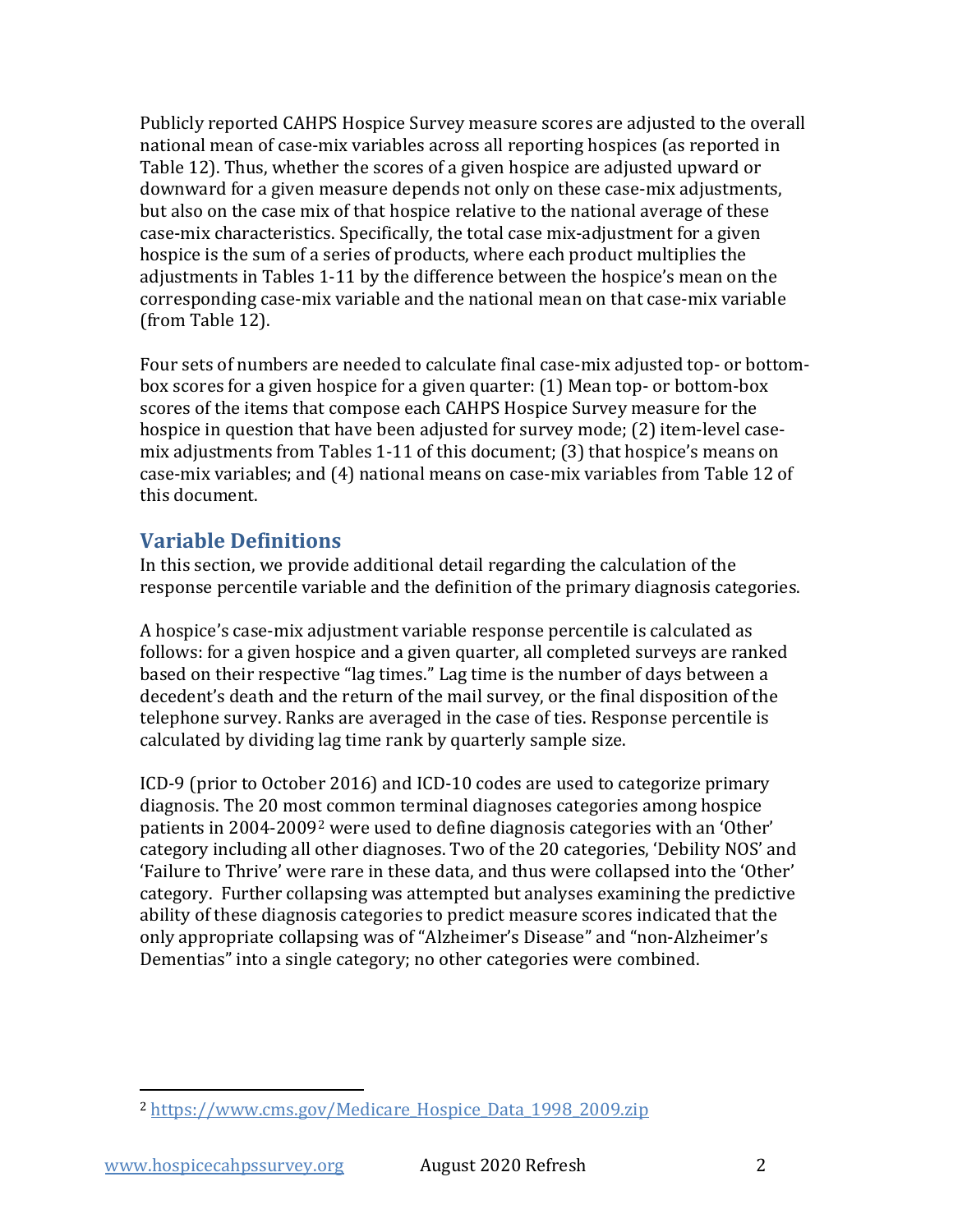# **Score Calculation**

The formula for applying case-mix adjustment is as follows:

- Let y be the mode-adjusted hospice mean of an item that composes a CAHPS Hospice Survey measure
- Let a1-a54 be the corresponding individual-level adjustments from Tables 1- 11 for all rows other than reference categories
- Let m1-m54 be the national means for the CMA variables in the same rows in Table 12
- Let h1-h54 be the CMA means for the hospice in question in the same form as in Table 12
- Then  $y'=v+a1(h1-m1)+a2(h2-m2)+...+a54(h54-m54)$  is the case-mix and mode-adjusted hospice score for that item

CAHPS Hospice Survey publicly reported multi-quarter hospice averages are weighted proportionately to the number of respondent decedents/caregivers in the hospice for a given measure in each of the quarters. Specifically, each quarter's score has a weight equal to the quarter's number of decedent/caregiver respondents. Weights are applied after case-mix adjustment and survey mode adjustment.

Adjusted scores within each quarter that are below 0 are truncated at 0; adjusted scores within each quarter that are above 100 are truncated at 100. Rounding occurs after case-mix and mode adjustments have been applied and after data have been combined across quarters. For public reporting purposes, CAHPS Hospice Survey measure scores are rounded to integer percentages.

Please note: The information presented here will permit a hospice to closely approximate the effect of case-mix adjustment on its CAHPS Hospice Survey results. However, exact replication of published CAHPS Hospice Survey results may not be possible because of (1) the effects of data cleaning, and (2) small differences between the effects of quarterly case-mix adjustments and the most-recent-quarter averages presented here. For each future quarter, Tables 1 through 12 will be updated and will be posted on:

[https://www.hospicecahpssurvey.org/en/scoring-and-analysis/.](https://hospicecahpssurvey.org/en/public-reporting/scoring-and-analysis/)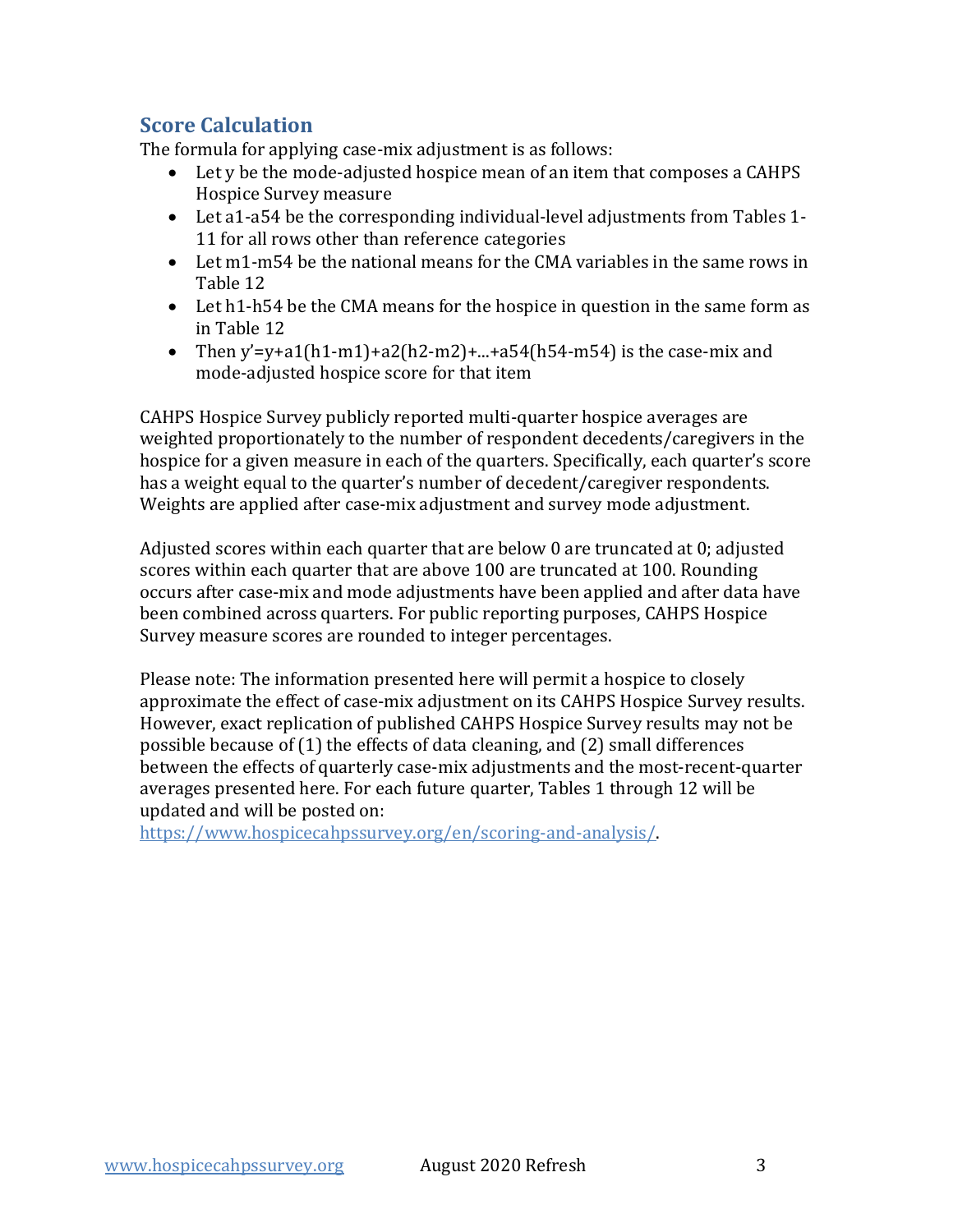|                                | informed about when they<br>would arrive to care for<br>Hospice team kept you<br>your family member | things in a way that was<br>team explained<br>easy to understand<br>Hospice | problems with your family<br>carefully to you when you<br>talked with them about<br>member's hospice care<br>Hospice team listened | condition<br>Hospice team kept you<br>about your<br>family member's<br>informed | Hospice team listened<br>carefully to you | family member's condition<br>contradictory<br>information about your<br>Hospice team gave you<br>ðr<br>confusing<br>or care |
|--------------------------------|-----------------------------------------------------------------------------------------------------|-----------------------------------------------------------------------------|------------------------------------------------------------------------------------------------------------------------------------|---------------------------------------------------------------------------------|-------------------------------------------|-----------------------------------------------------------------------------------------------------------------------------|
| Response percentile (per 1% of |                                                                                                     |                                                                             |                                                                                                                                    |                                                                                 |                                           |                                                                                                                             |
| response percentile)           | 0.05%                                                                                               | 0.08%                                                                       | 0.07%                                                                                                                              | 0.08%                                                                           | 0.08%                                     | 0.06%                                                                                                                       |
| Decedent Age                   |                                                                                                     |                                                                             |                                                                                                                                    |                                                                                 |                                           |                                                                                                                             |
| Age 18-54                      | $-6.89%$                                                                                            | $-1.10%$                                                                    | $-1.28%$                                                                                                                           | $-4.39%$                                                                        | $-0.55%$                                  | 2.20%                                                                                                                       |
| Age 55-64                      | $-5.94%$                                                                                            | $-1.22%$                                                                    | $-0.99%$                                                                                                                           | $-3.46%$                                                                        | $-0.64%$                                  | 2.61%                                                                                                                       |
| Age 65-69                      | $-5.48%$                                                                                            | $-0.88%$                                                                    | $-0.04%$                                                                                                                           | $-2.97%$                                                                        | $-0.26%$                                  | 2.14%                                                                                                                       |
| Age 70-74                      | $-4.70%$                                                                                            | $-0.70%$                                                                    | $-0.22%$                                                                                                                           | $-2.35%$                                                                        | $-0.22%$                                  | 1.67%                                                                                                                       |
| Age 75-79                      | $-4.20%$                                                                                            | $-0.82%$                                                                    | $-0.40%$                                                                                                                           | $-2.21%$                                                                        | $-0.45%$                                  | 1.29%                                                                                                                       |
| Age 80-84                      | $-3.34%$                                                                                            | $-0.50%$                                                                    | $-0.31%$                                                                                                                           | $-1.27%$                                                                        | $-0.27%$                                  | 0.77%                                                                                                                       |
| Age 85-89                      | $-1.75%$                                                                                            | $-0.38%$                                                                    | 0.00%                                                                                                                              | $-0.82%$                                                                        | $-0.25%$                                  | 0.48%                                                                                                                       |
| Age 90+ (REFERENCE)            | 0.00%                                                                                               | 0.00%                                                                       | 0.00%                                                                                                                              | 0.00%                                                                           | 0.00%                                     | 0.00%                                                                                                                       |
| Payer for Hospice Care         |                                                                                                     |                                                                             |                                                                                                                                    |                                                                                 |                                           |                                                                                                                             |
| Medicare only (REFERENCE)      | 0.00%                                                                                               | 0.00%                                                                       | 0.00%                                                                                                                              | 0.00%                                                                           | 0.00%                                     | 0.00%                                                                                                                       |
| Medicaid only or Medicaid and  |                                                                                                     |                                                                             |                                                                                                                                    |                                                                                 |                                           |                                                                                                                             |
| private insurance              | 2.58%                                                                                               | 0.69%                                                                       | 0.58%                                                                                                                              | 2.58%                                                                           | 1.35%                                     | 1.51%                                                                                                                       |
| Medicare and Medicaid          | 8.58%                                                                                               | 2.48%                                                                       | 2.23%                                                                                                                              | 5.10%                                                                           | 2.07%                                     | 0.79%                                                                                                                       |

#### **Table 1. CAHPS Hospice Survey Top-Box Case-Mix Adjustments for Communication with Family, Q4 2017 – Q3 2019**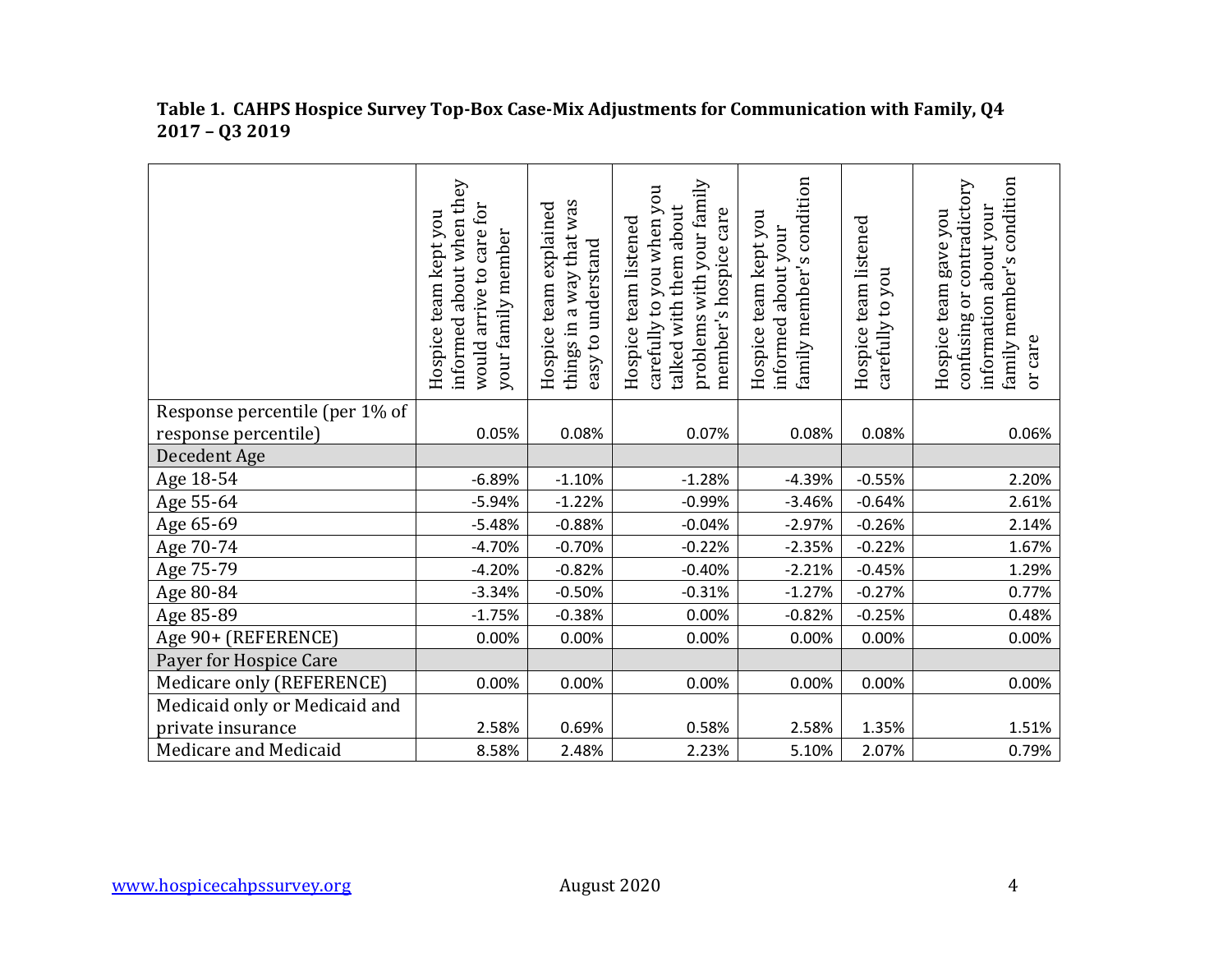| Private insurance only      | 1.47%    | 1.02%    | 1.29%    | 0.96%    | 0.30%    | $-0.31%$ |
|-----------------------------|----------|----------|----------|----------|----------|----------|
| Medicare and private        |          |          |          |          |          |          |
| insurance                   | 0.58%    | 0.11%    | 0.26%    | 0.16%    | 0.26%    | 0.18%    |
| <b>Other</b>                | 5.00%    | 1.59%    | 1.07%    | 3.16%    | 1.16%    | 0.11%    |
| <b>Primary Diagnosis</b>    |          |          |          |          |          |          |
| Alzheimer's and non-        |          |          |          |          |          |          |
| Alzheimer's dementias       |          |          |          |          |          |          |
| (REFERENCE)                 | 0.00%    | 0.00%    | 0.00%    | 0.00%    | 0.00%    | 0.00%    |
| Bladder cancer              | $-7.99%$ | $-0.44%$ | 0.12%    | $-1.22%$ | 0.59%    | 1.40%    |
| Blood and lymphatic cancers | $-7.01%$ | 0.49%    | 0.71%    | $-0.75%$ | 1.31%    | 1.71%    |
| Brain cancer                | $-6.82%$ | 0.23%    | $-0.07%$ | $-2.57%$ | $-0.51%$ | 1.01%    |
| Breast cancer               | $-9.02%$ | $-0.42%$ | $-1.19%$ | $-2.41%$ | $-0.26%$ | 0.90%    |
| Congestive heart failure    | $-5.43%$ | 0.40%    | 0.23%    | $-1.09%$ | 0.70%    | 1.40%    |
| Chronic kidney disease      | $-5.76%$ | 0.28%    | 0.10%    | $-1.00%$ | 1.10%    | 1.02%    |
| Chronic liver disease       | $-5.82%$ | 0.04%    | $-0.97%$ | $-1.73%$ | 0.18%    | 0.96%    |
| Colorectal cancer           | $-8.41%$ | 0.38%    | 0.75%    | $-1.74%$ | 0.77%    | 1.70%    |
| CVA/Stroke                  | $-2.84%$ | $-0.51%$ | $-0.70%$ | $-1.75%$ | $-0.57%$ | 0.13%    |
| Liver cancer                | $-9.80%$ | $-0.30%$ | $-0.11%$ | $-2.36%$ | 0.15%    | 1.19%    |
| Lung & other chest cavity   |          |          |          |          |          |          |
| cancer                      | $-9.04%$ | 0.03%    | $-0.05%$ | $-2.15%$ | 0.40%    | 1.33%    |
| Non-infectious respiratory  | $-6.35%$ | 0.30%    | 0.18%    | $-0.95%$ | 0.95%    | 1.76%    |
| Other heart disease         | $-5.16%$ | 0.18%    | 0.06%    | $-1.25%$ | 0.72%    | 1.46%    |
| Pancreatic cancer           | $-9.91%$ | $-0.18%$ | $-0.73%$ | $-2.71%$ | 0.03%    | 1.46%    |
| Parkinson's and other       |          |          |          |          |          |          |
| degenerative diseases       | $-2.12%$ | 0.10%    | $-0.02%$ | $-0.86%$ | 0.01%    | 0.32%    |
| Pneumonias and other        |          |          |          |          |          |          |
| infectious lung diseases    | $-4.67%$ | 0.85%    | 0.37%    | $-0.55%$ | 0.35%    | 1.50%    |
| Prostate cancer             | $-8.21%$ | $-0.29%$ | $-0.35%$ | $-1.30%$ | 0.54%    | 1.76%    |
| Other, cancer               | $-8.55%$ | 0.07%    | $-0.37%$ | $-2.23%$ | 0.22%    | 1.49%    |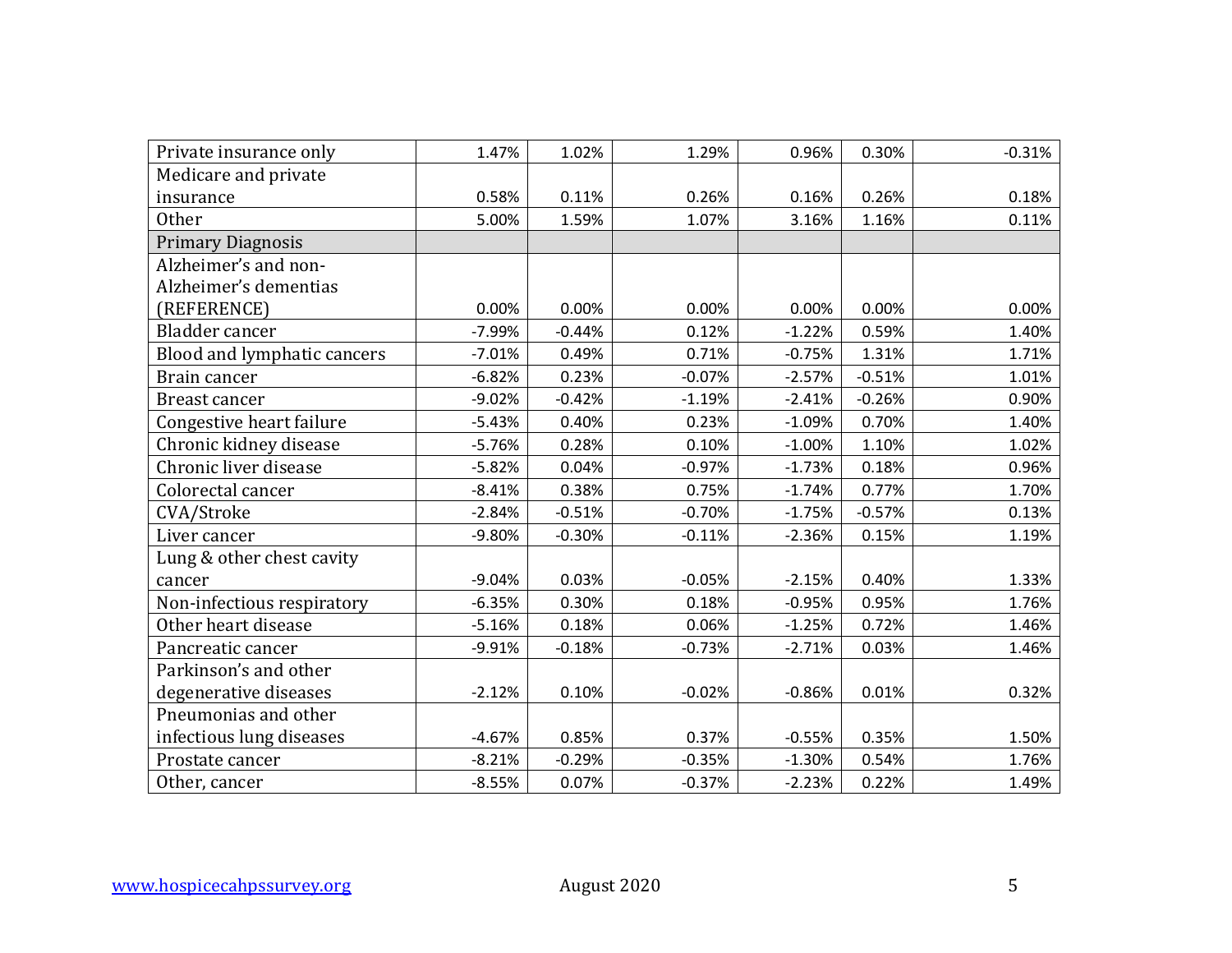| Other, non-cancer              | $-3.59%$ | 0.04%    | 0.04%    | $-0.96%$ | 0.39%    | 0.97%    |
|--------------------------------|----------|----------|----------|----------|----------|----------|
| Length of hospice stay         |          |          |          |          |          |          |
| $2-5$ days                     | $-8.55%$ | $-1.69%$ | 2.04%    | $-3.15%$ | $-1.24%$ | $-4.48%$ |
| $6-12$ days                    | $-7.23%$ | $-0.55%$ | 2.39%    | $-1.55%$ | $-0.09%$ | $-2.31%$ |
| 13-29 days                     | $-4.78%$ | 0.40%    | 2.19%    | $-0.05%$ | 0.80%    | $-1.04%$ |
| 30-80 days                     | $-3.04%$ | 0.63%    | 1.59%    | 0.36%    | 0.88%    | $-0.21%$ |
| 81+ days (REFERENCE)           | 0.00%    | 0.00%    | 0.00%    | 0.00%    | 0.00%    | 0.00%    |
| <b>Caregiver Age</b>           |          |          |          |          |          |          |
| Age 18-44                      | 1.32%    | 2.38%    | 4.37%    | 1.19%    | 3.58%    | 2.68%    |
| Age 45-54                      | $-0.72%$ | 0.65%    | 2.25%    | $-0.12%$ | 0.71%    | 0.87%    |
| Age 55-64 (REFERENCE)          | 0.00%    | 0.00%    | 0.00%    | 0.00%    | 0.00%    | 0.00%    |
| Age 65-74                      | 0.71%    | $-0.27%$ | $-2.39%$ | 0.27%    | $-1.06%$ | $-2.03%$ |
| Age 75-84                      | 2.63%    | 2.27%    | $-1.75%$ | 3.75%    | 1.49%    | $-2.53%$ |
| Age 85+                        | 4.23%    | 5.87%    | 0.03%    | 7.50%    | 4.47%    | $-1.42%$ |
| <b>Caregiver Education</b>     |          |          |          |          |          |          |
| 8 <sup>th</sup> grade or less  | $-2.15%$ | 0.27%    | $-0.55%$ | $-2.05%$ | $-0.14%$ | 11.41%   |
| Some high school               | $-4.06%$ | $-1.17%$ | $-1.26%$ | $-2.54%$ | $-1.26%$ | 5.60%    |
| High school graduate or GED    |          |          |          |          |          |          |
| (REFERENCE)                    | 0.00%    | 0.00%    | 0.00%    | 0.00%    | 0.00%    | 0.00%    |
| Some college                   | 4.43%    | 1.62%    | 3.01%    | 2.94%    | 2.21%    | $-0.16%$ |
| 4-year college graduate        | 10.44%   | 3.29%    | 4.80%    | 6.49%    | 3.48%    | 0.41%    |
| More than 4-year college       |          |          |          |          |          |          |
| graduate                       | 13.40%   | 4.38%    | 6.87%    | 8.57%    | 5.30%    | 1.81%    |
| Caregiver relationship         |          |          |          |          |          |          |
| (Decedent was the caregiver's  |          |          |          |          |          |          |
|                                |          |          |          |          |          |          |
| Spouse or partner              | $-5.15%$ | 1.86%    | 1.04%    | 1.80%    | 1.87%    | $-0.20%$ |
| Parent (REFERENCE)             | 0.00%    | 0.00%    | 0.00%    | 0.00%    | 0.00%    | 0.00%    |
| Mother-in-law or father-in-law | $-2.02%$ | $-2.30%$ | $-2.38%$ | $-2.55%$ | $-2.06%$ | $-2.09%$ |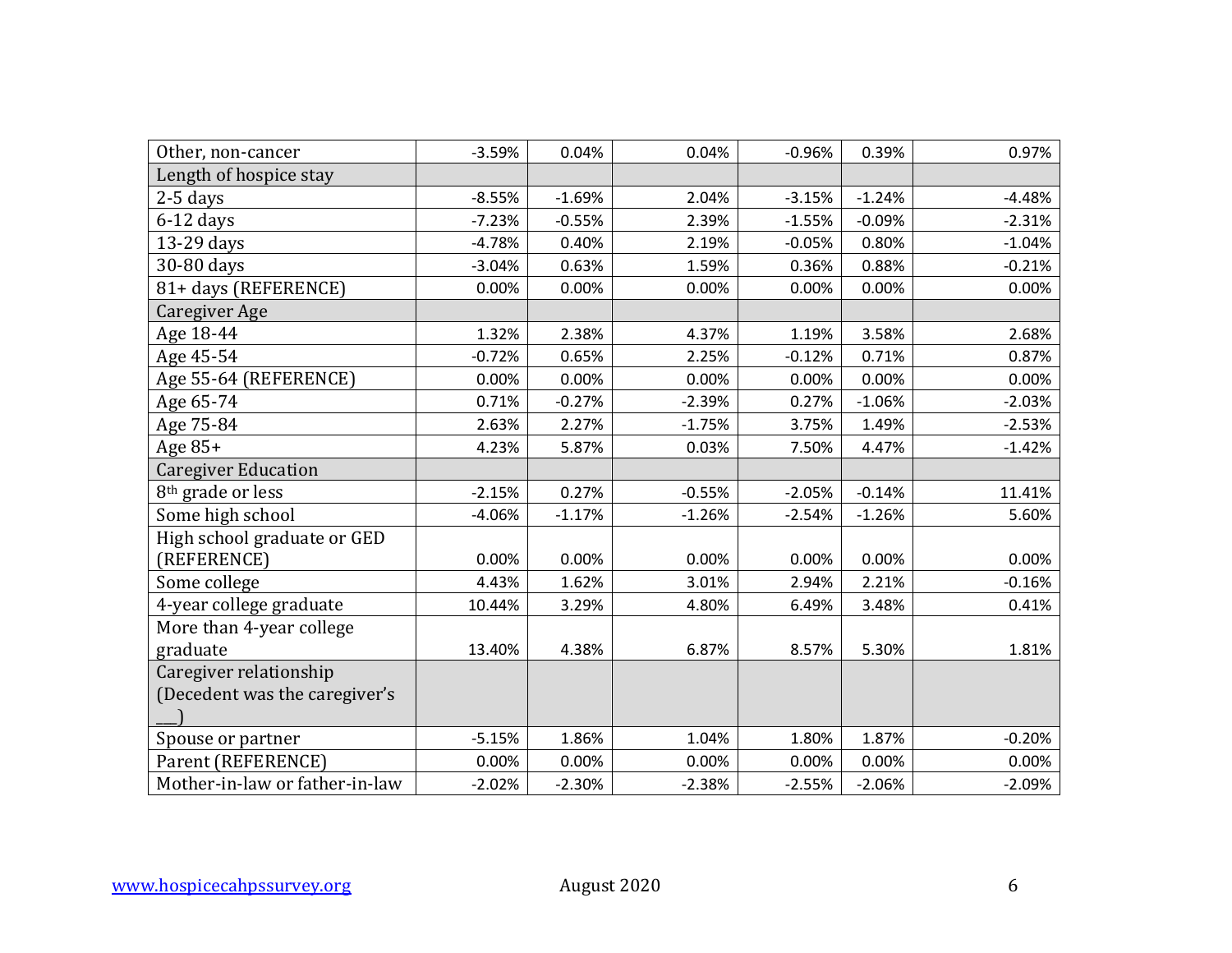| Aunt or uncle              | 3.92%     | $-0.67%$ | $-0.79%$ | 1.18%    | $-1.17%$ | $-2.48%$ |
|----------------------------|-----------|----------|----------|----------|----------|----------|
| Sister or brother          | 5.56%     | 2.96%    | 2.27%    | 4.98%    | 2.51%    | $-0.91%$ |
| Child                      | $-1.26%$  | 1.69%    | 1.27%    | 3.07%    | 2.16%    | 0.13%    |
| Friend                     | 4.62%     | 1.46%    | $-0.14%$ | 3.91%    | 0.82%    | $-1.93%$ |
| <b>Other</b>               | $-0.38%$  | $-0.98%$ | $-0.94%$ | $-0.02%$ | $-0.61%$ | $-1.23%$ |
| Survey                     |           |          |          |          |          |          |
| Language/Respondent's home |           |          |          |          |          |          |
| language                   |           |          |          |          |          |          |
| Survey language or home    |           |          |          |          |          |          |
| language was Spanish       | $-7.60\%$ | $-1.21%$ | $-4.30%$ | -4.48%   | $-2.67%$ | $-3.95%$ |
| All others (REFERENCE)     | 0.00%     | 0.00%    | 0.00%    | 0.00%    | 0.00%    | 0.00%    |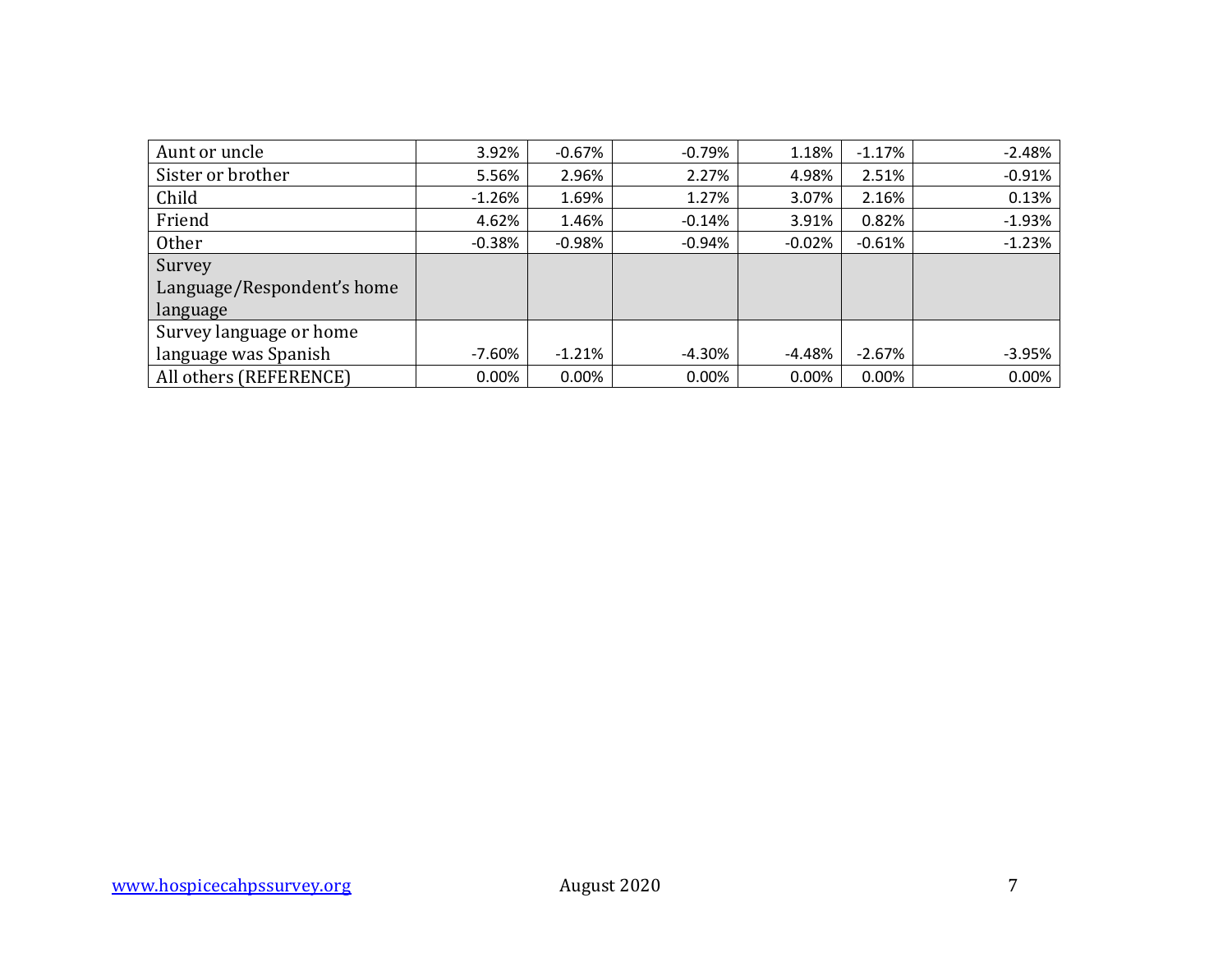#### **Table 2. CAHPS Hospice Survey Top-Box Case-Mix Adjustments for Getting Timely Help and Treating Patient with Respect, Q4 2017 – Q3 2019**

|                                                        | <b>Getting Timely Help</b>                                                                                        |                                                                                               |                                                                        | <b>Treating Patient with Respect</b>                                   |
|--------------------------------------------------------|-------------------------------------------------------------------------------------------------------------------|-----------------------------------------------------------------------------------------------|------------------------------------------------------------------------|------------------------------------------------------------------------|
|                                                        | your family member asked<br>for help from the hospice<br>Got help as soon as you<br>needed it when you or<br>team | Got the help you needed<br>from the hospice team<br>weekends, or holidays<br>during evenings, | Hospice team treated your<br>family member with<br>dignity and respect | Felt that the hospice team<br>really cared about your<br>family member |
| Response percentile (per 1% of<br>response percentile) | 0.09%                                                                                                             | 0.09%                                                                                         | 0.04%                                                                  | 0.07%                                                                  |
| Decedent Age                                           |                                                                                                                   |                                                                                               |                                                                        |                                                                        |
| Age 18-54                                              | $-1.85%$                                                                                                          | $-1.94%$                                                                                      | 0.66%                                                                  | $-0.32%$                                                               |
| Age 55-64                                              | $-1.54%$                                                                                                          | $-1.56%$                                                                                      | 0.33%                                                                  | 0.19%                                                                  |
| Age 65-69                                              | $-1.22%$                                                                                                          | $-0.74%$                                                                                      | 0.69%                                                                  | 0.49%                                                                  |
| Age 70-74                                              | $-1.36%$                                                                                                          | $-1.67%$                                                                                      | 0.31%                                                                  | 0.20%                                                                  |
| Age 75-79                                              | $-1.35%$                                                                                                          | $-0.99%$                                                                                      | 0.09%                                                                  | $-0.13%$                                                               |
| Age 80-84                                              | $-1.13%$                                                                                                          | $-0.87%$                                                                                      | 0.15%                                                                  | $-0.18%$                                                               |
| Age 85-89                                              | $-0.77%$                                                                                                          | $-0.46%$                                                                                      | 0.14%                                                                  | $-0.20%$                                                               |
| Age 90+ (REFERENCE)                                    | 0.00%                                                                                                             | 0.00%                                                                                         | 0.00%                                                                  | 0.00%                                                                  |
| Payer for Hospice Care                                 |                                                                                                                   |                                                                                               |                                                                        |                                                                        |
| Medicare only (REFERENCE)                              | 0.00%                                                                                                             | 0.00%                                                                                         | 0.00%                                                                  | 0.00%                                                                  |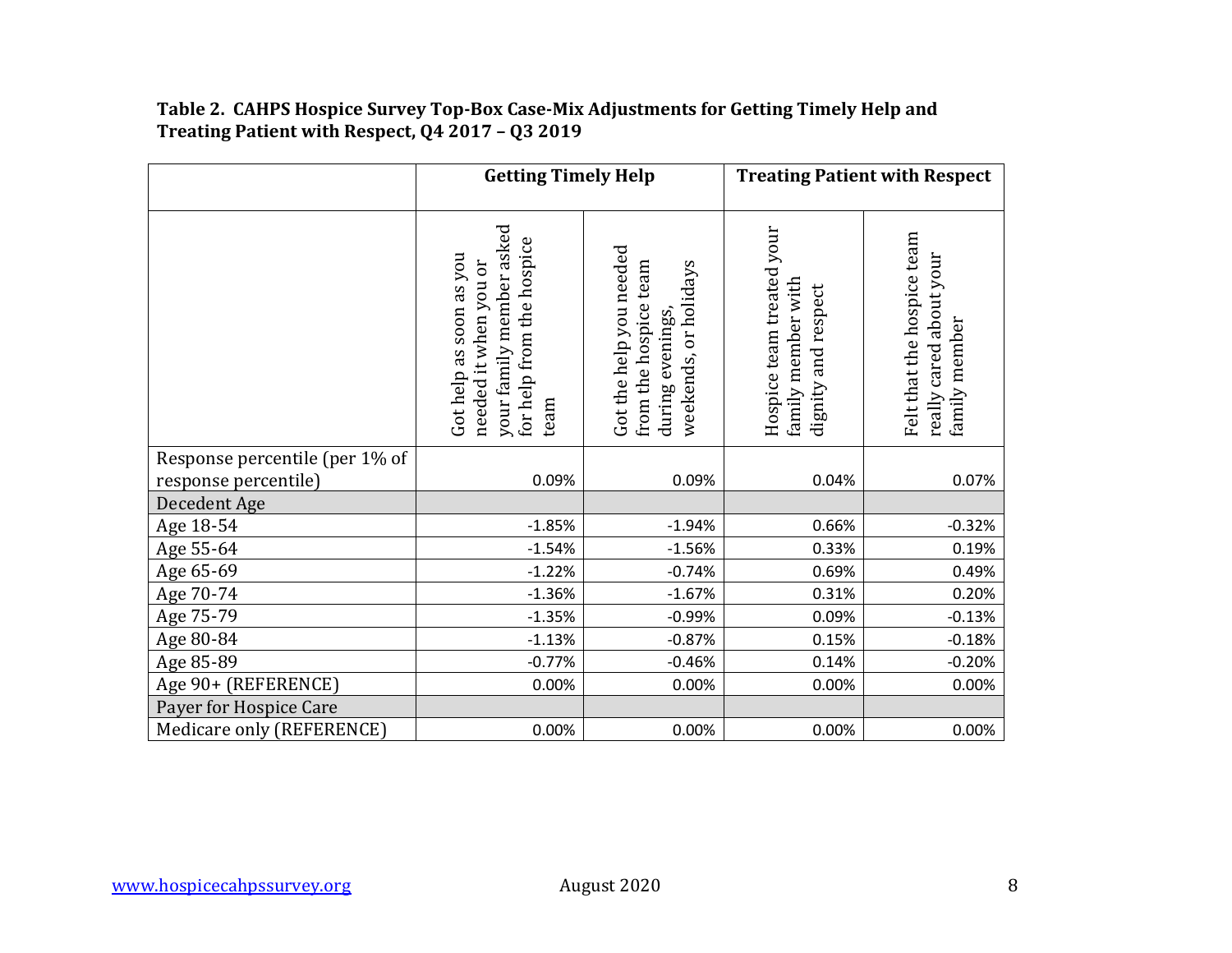| Medicaid only or Medicaid and |          |          |          |          |
|-------------------------------|----------|----------|----------|----------|
| private insurance             | 0.93%    | 1.78%    | 1.34%    | 1.33%    |
| Medicare and Medicaid         | 2.77%    | 3.82%    | 1.34%    | 2.28%    |
| Private insurance only        | 1.14%    | 1.60%    | 0.32%    | 0.78%    |
| Medicare and private          |          |          |          |          |
| insurance                     | 0.41%    | 0.10%    | 0.04%    | 0.09%    |
| <b>Other</b>                  | 1.95%    | 1.06%    | 0.82%    | 1.33%    |
| <b>Primary Diagnosis</b>      |          |          |          |          |
| Alzheimer's and non-          |          |          |          |          |
| Alzheimer's dementias         |          |          |          |          |
| (REFERENCE)                   | 0.00%    | 0.00%    | 0.00%    | 0.00%    |
| Bladder cancer                | 0.87%    | $-1.63%$ | 0.18%    | 0.14%    |
| Blood and lymphatic cancers   | 1.51%    | 0.24%    | 0.22%    | 0.84%    |
| Brain cancer                  | 1.73%    | $-0.35%$ | $-0.19%$ | 0.15%    |
| Breast cancer                 | 0.34%    | $-0.89%$ | $-0.04%$ | $-0.24%$ |
| Congestive heart failure      | 1.17%    | $-0.78%$ | 0.18%    | 0.35%    |
| Chronic kidney disease        | 1.52%    | $-0.81%$ | 0.20%    | 0.91%    |
| Chronic liver disease         | $-0.05%$ | $-0.47%$ | $-0.26%$ | $-0.03%$ |
| Colorectal cancer             | 1.28%    | 0.27%    | 0.44%    | 0.74%    |
| CVA/Stroke                    | $-0.20%$ | $-0.85%$ | $-0.32%$ | $-0.25%$ |
| Liver cancer                  | 0.39%    | 0.01%    | 0.05%    | 0.46%    |
| Lung & other chest cavity     |          |          |          |          |
| cancer                        | 0.12%    | $-0.88%$ | 0.04%    | 0.45%    |
| Non-infectious respiratory    | 1.31%    | $-0.51%$ | 0.15%    | 0.86%    |
| Other heart disease           | 1.14%    | $-0.67%$ | 0.27%    | 0.29%    |
| Pancreatic cancer             | 0.96%    | $-0.39%$ | 0.10%    | 0.10%    |
| Parkinson's and other         |          |          |          |          |
| degenerative diseases         | 1.31%    | $-0.21%$ | 0.11%    | 0.32%    |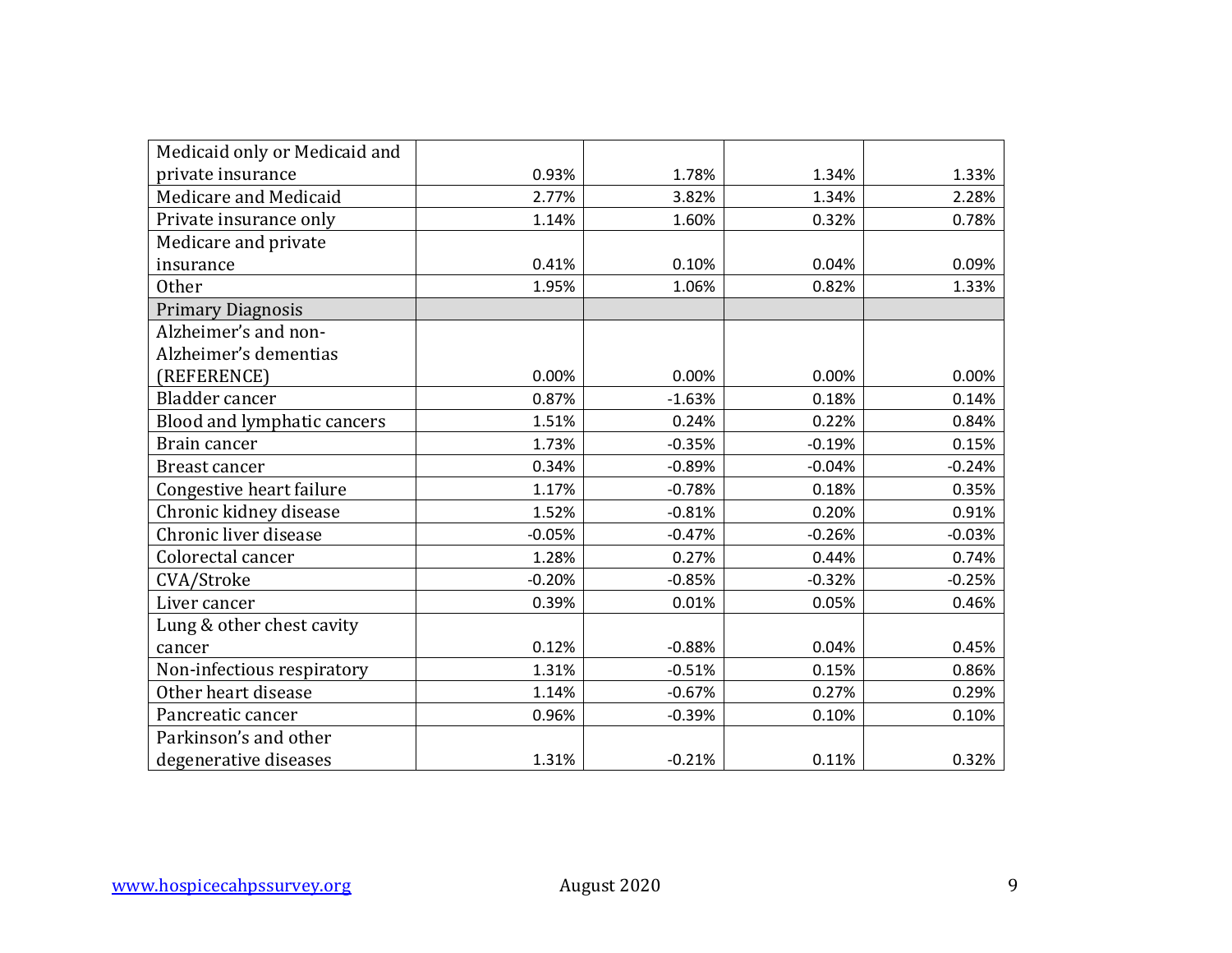| Pneumonias and other          |          |          |          |          |
|-------------------------------|----------|----------|----------|----------|
| infectious lung diseases      | 0.99%    | $-0.21%$ | 0.05%    | 0.49%    |
| Prostate cancer               | 1.15%    | 0.27%    | 0.09%    | 0.24%    |
| Other, cancer                 | 0.94%    | $-0.57%$ | 0.07%    | 0.35%    |
| Other, non-cancer             | 0.37%    | $-0.65%$ | 0.17%    | 0.37%    |
| Length of hospice stay        |          |          |          |          |
| 2-5 days                      | $-6.11%$ | $-6.87%$ | 0.03%    | $-0.17%$ |
| $6-12$ days                   | $-3.08%$ | $-4.84%$ | 0.35%    | 0.97%    |
| 13-29 days                    | $-0.55%$ | $-2.25%$ | 0.55%    | 1.49%    |
| 30-80 days                    | 0.24%    | $-0.70%$ | 0.48%    | 1.11%    |
| 81+ days (REFERENCE)          | 0.00%    | 0.00%    | 0.00%    | 0.00%    |
| Caregiver Age                 |          |          |          |          |
| Age 18-44                     | 3.71%    | 3.29%    | 2.14%    | 3.81%    |
| Age 45-54                     | 0.46%    | 0.73%    | 0.64%    | 1.10%    |
| Age 55-64 (REFERENCE)         | 0.00%    | 0.00%    | 0.00%    | 0.00%    |
| Age 65-74                     | $-1.20%$ | $-1.19%$ | $-0.92%$ | $-1.44%$ |
| Age 75-84                     | 0.00%    | 0.84%    | $-0.73%$ | $-0.92%$ |
| Age $85+$                     | 1.92%    | 4.02%    | 0.14%    | 0.89%    |
| <b>Caregiver Education</b>    |          |          |          |          |
| 8 <sup>th</sup> grade or less | 0.48%    | 5.61%    | 0.81%    | $-0.57%$ |
| Some high school              | $-2.09%$ | 1.28%    | $-0.19%$ | $-1.35%$ |
| High school graduate or GED   |          |          |          |          |
| (REFERENCE)                   | 0.00%    | 0.00%    | 0.00%    | 0.00%    |
| Some college                  | 3.03%    | 0.74%    | 0.75%    | 2.37%    |
| 4-year college graduate       | 6.31%    | 2.54%    | 1.08%    | 3.94%    |
| More than 4-year college      |          |          |          |          |
| graduate                      | 9.14%    | 4.34%    | 1.98%    | 5.76%    |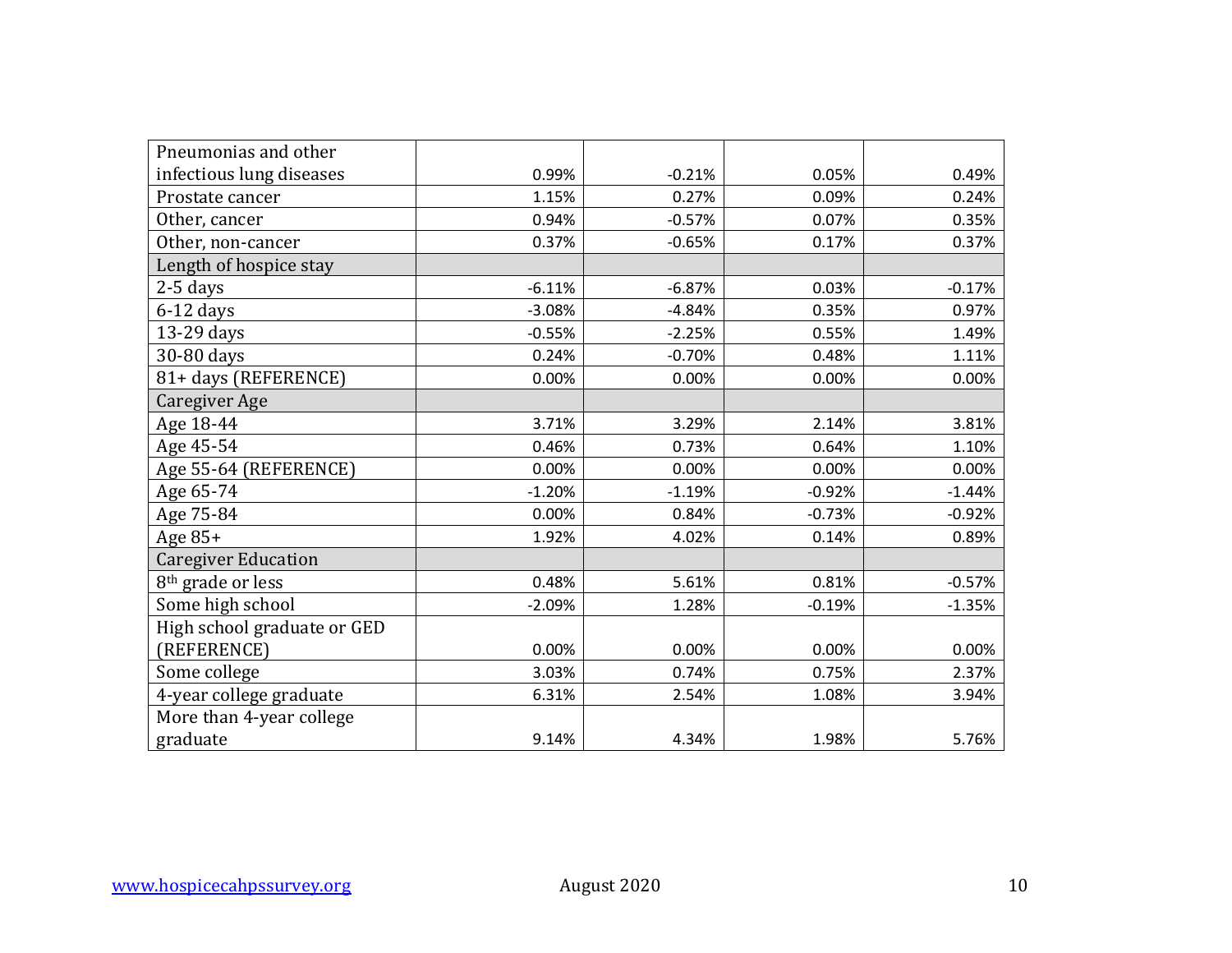| Caregiver relationship         |          |          |          |          |
|--------------------------------|----------|----------|----------|----------|
| (Decedent was the caregiver's  |          |          |          |          |
|                                |          |          |          |          |
| Spouse or partner              | $-0.16%$ | 0.33%    | 0.25%    | 0.66%    |
| Parent (REFERENCE)             | 0.00%    | 0.00%    | 0.00%    | 0.00%    |
| Mother-in-law or father-in-law | $-2.50%$ | $-1.92%$ | $-1.30%$ | $-2.47%$ |
| Aunt or uncle                  | $-1.36%$ | $-0.26%$ | $-0.52%$ | $-0.98%$ |
| Sister or brother              | 2.23%    | 2.58%    | 1.06%    | 1.41%    |
| Child                          | 0.14%    | 0.65%    | 0.36%    | 0.48%    |
| Friend                         | 0.27%    | 1.15%    | 0.74%    | 0.22%    |
| <b>Other</b>                   | $-2.03%$ | 0.25%    | $-0.23%$ | $-0.88%$ |
| Survey                         |          |          |          |          |
| Language/Respondent's home     |          |          |          |          |
| language                       |          |          |          |          |
| Survey language or home        |          |          |          |          |
| language was Spanish           | $-2.85%$ | 3.22%    | $-1.19%$ | $-0.42%$ |
| All others (REFERENCE)         | 0.00%    | 0.00%    | 0.00%    | 0.00%    |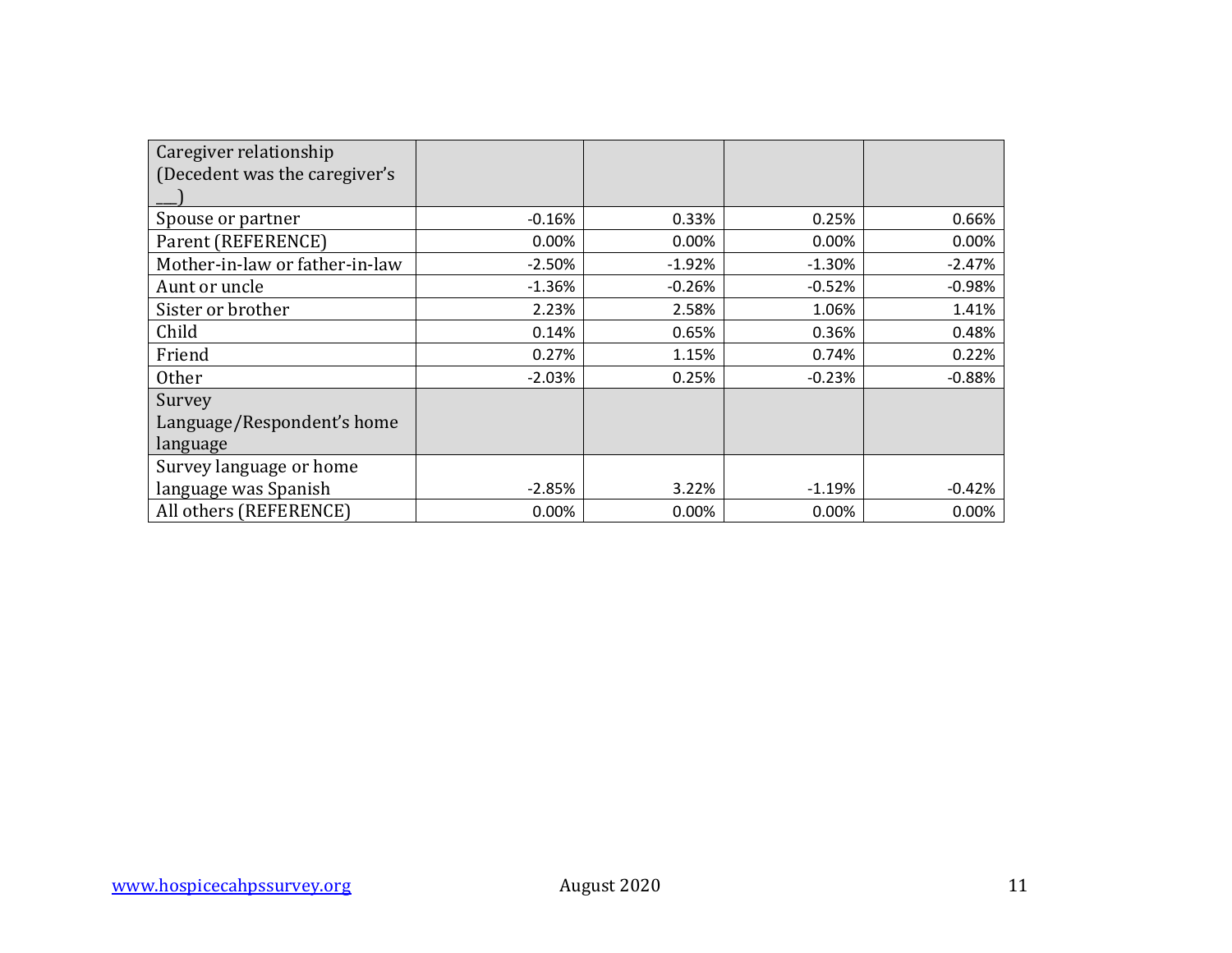|                                | support you got from the<br>hospice team while your<br>family member was in<br>Amount of emotional<br>hospice care | hospice team in the weeks<br>after your family member<br>support you got from the<br>Amount of emotional<br>died | your religious and spiritual<br>beliefs you got from the<br>Amount of support for<br>hospice team |
|--------------------------------|--------------------------------------------------------------------------------------------------------------------|------------------------------------------------------------------------------------------------------------------|---------------------------------------------------------------------------------------------------|
| Response percentile (per 1% of |                                                                                                                    |                                                                                                                  |                                                                                                   |
| response percentile)           | 0.03%                                                                                                              | 0.02%                                                                                                            | 0.03%                                                                                             |
| Decedent Age                   |                                                                                                                    |                                                                                                                  |                                                                                                   |
| Age 18-54                      | 0.36%                                                                                                              | 2.72%                                                                                                            | $-0.63%$                                                                                          |
| Age 55-64                      | 0.68%                                                                                                              | 2.30%                                                                                                            | 0.07%                                                                                             |
| Age 65-69                      | 0.84%                                                                                                              | 1.90%                                                                                                            | 0.03%                                                                                             |
| Age 70-74                      | 0.56%                                                                                                              | 1.53%                                                                                                            | 0.14%                                                                                             |
| Age 75-79                      | 0.45%                                                                                                              | 1.56%                                                                                                            | $-0.03%$                                                                                          |
| Age 80-84                      | 0.29%                                                                                                              | 1.00%                                                                                                            | 0.23%                                                                                             |
| Age 85-89                      | 0.15%                                                                                                              | 0.50%                                                                                                            | 0.12%                                                                                             |
| Age 90+ (REFERENCE)            | 0.00%                                                                                                              | 0.00%                                                                                                            | 0.00%                                                                                             |
| Payer for Hospice Care         |                                                                                                                    |                                                                                                                  |                                                                                                   |
| Medicare only (REFERENCE)      | 0.00%                                                                                                              | 0.00%                                                                                                            | 0.00%                                                                                             |
| Medicaid only or Medicaid and  |                                                                                                                    |                                                                                                                  |                                                                                                   |
| private insurance              | 1.71%                                                                                                              | 1.64%                                                                                                            | 2.06%                                                                                             |
| Medicare and Medicaid          | 1.83%                                                                                                              | 1.09%                                                                                                            | 1.56%                                                                                             |

**Table 3. CAHPS Hospice Survey Top-Box Case-Mix Adjustments for Emotional and Spiritual Support, Q4 2017 – Q3 2019**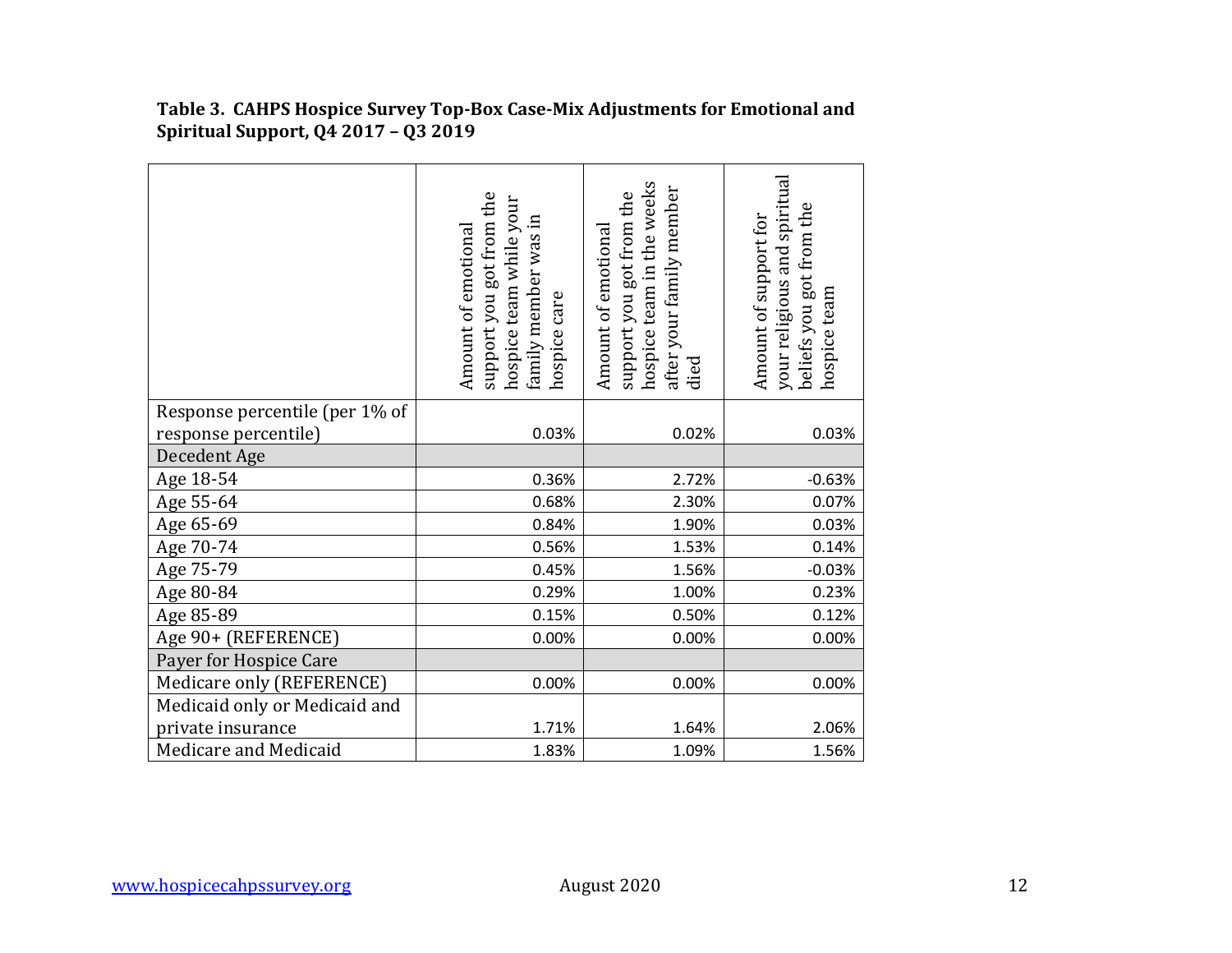| Private insurance only      | 0.24%    | $-0.29%$ | $-0.02%$ |
|-----------------------------|----------|----------|----------|
| Medicare and private        |          |          |          |
| insurance                   | 0.02%    | $-0.09%$ | $-0.06%$ |
| <b>Other</b>                | 0.61%    | 0.14%    | 0.32%    |
| <b>Primary Diagnosis</b>    |          |          |          |
| Alzheimer's and non-        |          |          |          |
| Alzheimer's dementias       |          |          |          |
| (REFERENCE)                 | 0.00%    | 0.00%    | 0.00%    |
| Bladder cancer              | 0.84%    | 1.88%    | 0.48%    |
| Blood and lymphatic cancers | 1.03%    | 1.75%    | 0.55%    |
| Brain cancer                | $-0.19%$ | 0.83%    | $-0.77%$ |
| Breast cancer               | $-0.16%$ | $-0.55%$ | $-0.35%$ |
| Congestive heart failure    | 0.72%    | 1.43%    | 0.35%    |
| Chronic kidney disease      | 1.17%    | 1.46%    | 0.47%    |
| Chronic liver disease       | 0.22%    | 0.29%    | 0.07%    |
| Colorectal cancer           | 0.97%    | 1.67%    | $-0.11%$ |
| CVA/Stroke                  | $-0.10%$ | 0.28%    | $-0.32%$ |
| Liver cancer                | 0.89%    | 1.53%    | 0.49%    |
| Lung & other chest cavity   |          |          |          |
| cancer                      | 0.78%    | 1.49%    | 0.53%    |
| Non-infectious respiratory  | 0.92%    | 1.88%    | 0.57%    |
| Other heart disease         | 0.82%    | 1.22%    | 0.21%    |
| Pancreatic cancer           | 0.50%    | 1.57%    | 0.10%    |
| Parkinson's and other       |          |          |          |
| degenerative diseases       | 0.16%    | 0.95%    | 0.12%    |
| Pneumonias and other        |          |          |          |
| infectious lung diseases    | 0.78%    | 1.60%    | 0.20%    |
| Prostate cancer             | 0.99%    | 2.44%    | 0.72%    |
| Other, cancer               | 0.44%    | 1.05%    | 0.02%    |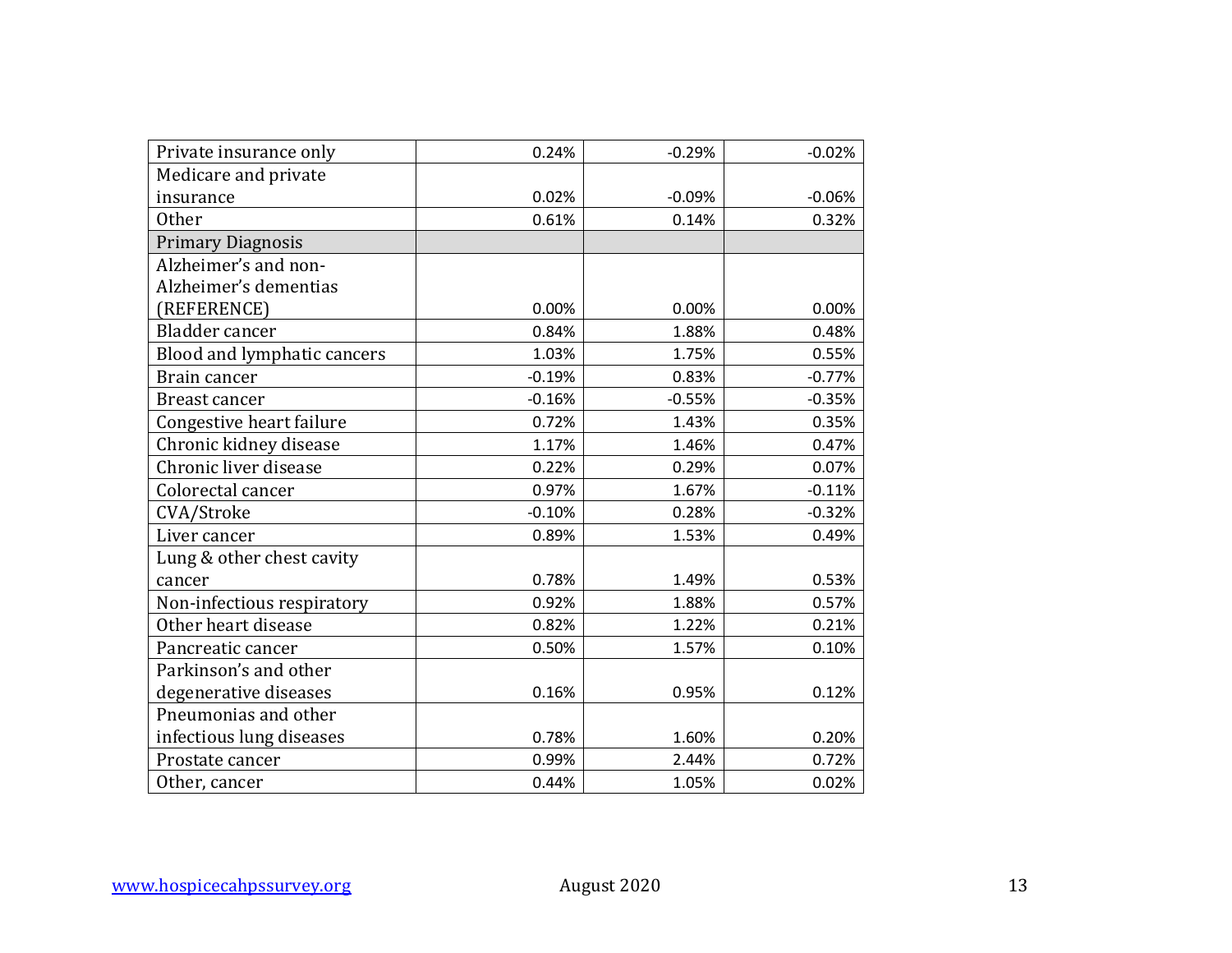| Other, non-cancer              | 0.30%    | 0.50%    | 0.03%    |
|--------------------------------|----------|----------|----------|
| Length of hospice stay         |          |          |          |
| $2-5$ days                     | 0.51%    | $-2.42%$ | 0.56%    |
| $6-12$ days                    | 0.69%    | $-1.58%$ | 0.58%    |
| 13-29 days                     | 1.11%    | $-0.60%$ | 1.06%    |
| 30-80 days                     | 0.72%    | $-0.09%$ | 0.72%    |
| 81+ days (REFERENCE)           | 0.00%    | 0.00%    | 0.00%    |
| <b>Caregiver Age</b>           |          |          |          |
| Age 18-44                      | 2.38%    | 5.49%    | 0.89%    |
| Age 45-54                      | 0.96%    | 1.98%    | 0.48%    |
| Age 55-64 (REFERENCE)          | 0.00%    | 0.00%    | 0.00%    |
| Age 65-74                      | $-1.15%$ | $-1.88%$ | $-0.52%$ |
| Age 75-84                      | $-1.31%$ | $-2.02%$ | $-0.15%$ |
| Age 85+                        | $-0.56%$ | $-1.10%$ | 0.77%    |
| <b>Caregiver Education</b>     |          |          |          |
| 8 <sup>th</sup> grade or less  | 2.33%    | 2.51%    | 2.74%    |
| Some high school               | 0.54%    | 1.25%    | 1.22%    |
| High school graduate or GED    |          |          |          |
| (REFERENCE)                    | 0.00%    | 0.00%    | 0.00%    |
| Some college                   | 0.95%    | 1.15%    | 0.11%    |
| 4-year college graduate        | 0.93%    | 0.45%    | $-0.33%$ |
| More than 4-year college       |          |          |          |
| graduate                       | 1.85%    | 1.51%    | 0.01%    |
| Caregiver relationship         |          |          |          |
| (Decedent was the caregiver's  |          |          |          |
|                                |          |          |          |
| Spouse or partner              | 1.11%    | 4.47%    | 1.12%    |
| Parent (REFERENCE)             | 0.00%    | 0.00%    | 0.00%    |
| Mother-in-law or father-in-law | $-1.16%$ | $-1.66%$ | $-0.75%$ |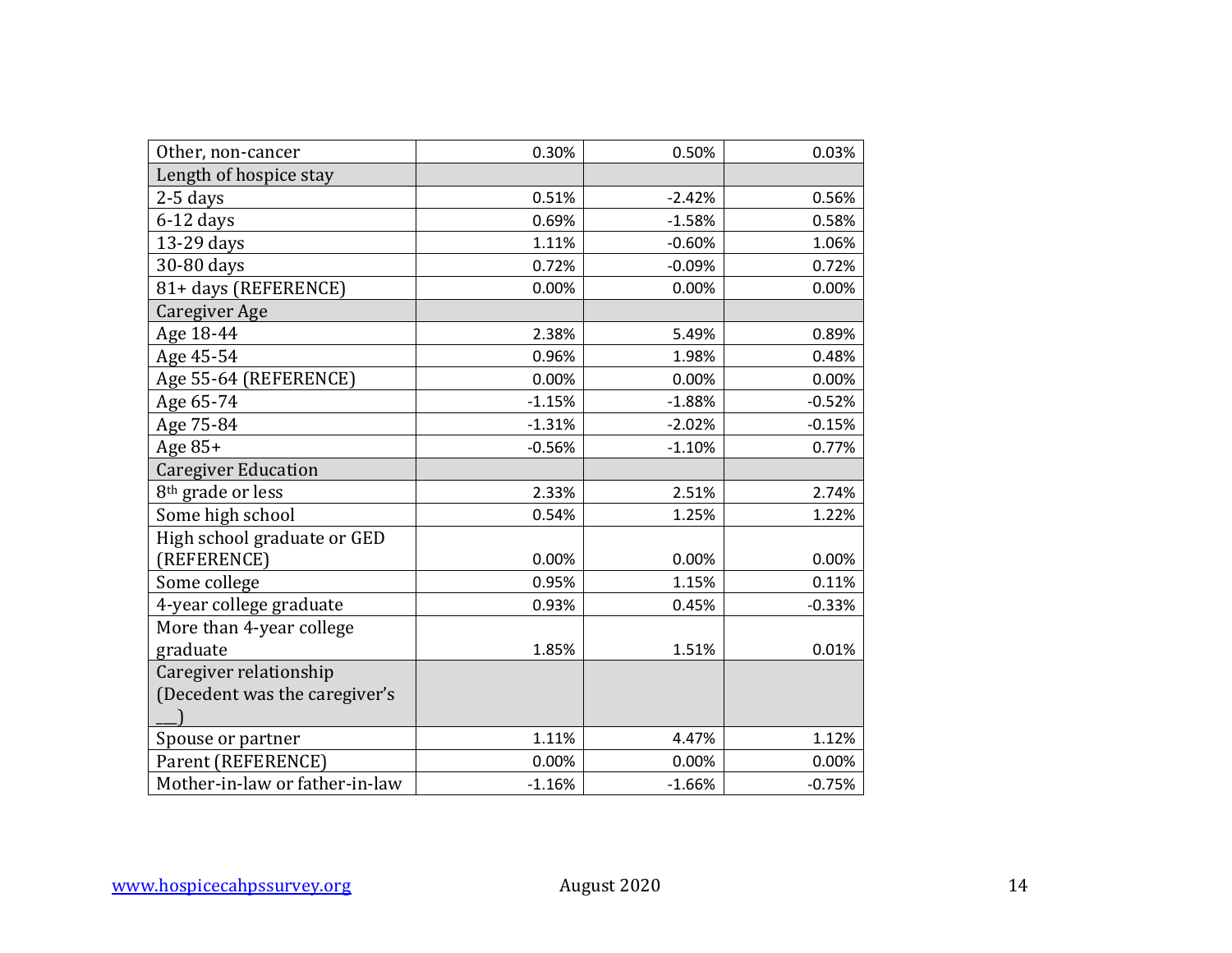| Aunt or uncle              |          |          |          |
|----------------------------|----------|----------|----------|
|                            | $-0.95%$ | $-2.88%$ | $-0.23%$ |
| Sister or brother          | 0.77%    | $-0.05%$ | 1.59%    |
| Child                      | 1.00%    | 2.09%    | 1.46%    |
| Friend                     | $-0.22%$ | $-1.43%$ | 0.46%    |
| Other                      | $-0.36%$ | $-0.32%$ | 0.49%    |
| Survey                     |          |          |          |
| Language/Respondent's home |          |          |          |
| language                   |          |          |          |
| Survey language or home    |          |          |          |
| language was Spanish       | 6.40%    | 7.10%    | 6.51%    |
| All others (REFERENCE)     | 0.00%    | 0.00%    | 0.00%    |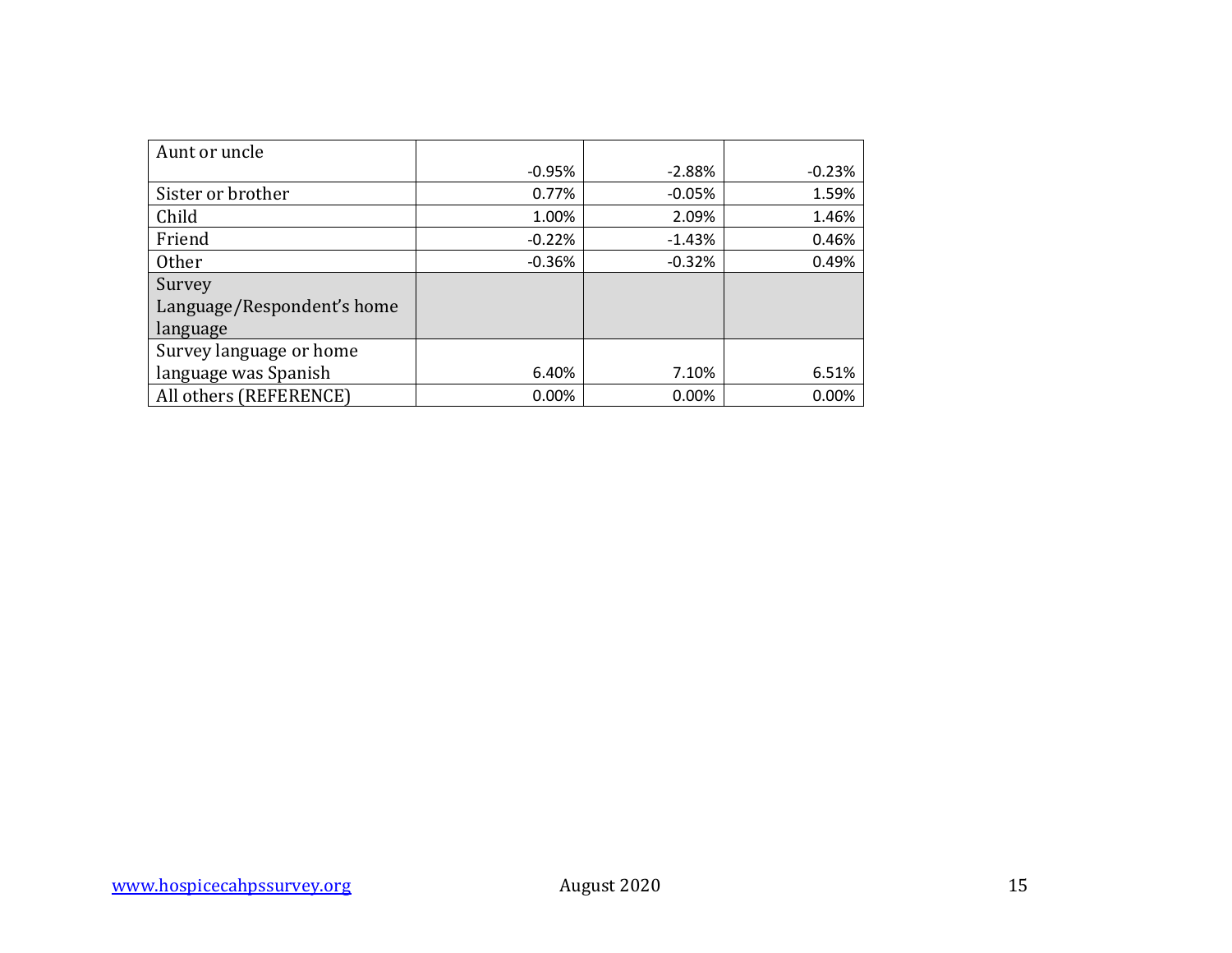|                                | as he or<br>Your family member got as<br>pain<br>much help with<br>she needed | Your family member got the<br>Your family member got the<br>help he or she needed for<br>she needed for<br>breathing<br>or<br>rouble<br>help he |          | the hospice team for feelings<br>Your family member got the<br>nelp he or she needed from<br>of anxiety or sadness |
|--------------------------------|-------------------------------------------------------------------------------|-------------------------------------------------------------------------------------------------------------------------------------------------|----------|--------------------------------------------------------------------------------------------------------------------|
| Response percentile (per 1% of |                                                                               |                                                                                                                                                 |          |                                                                                                                    |
| response percentile)           | 0.06%                                                                         | 0.07%                                                                                                                                           | 0.09%    | 0.12%                                                                                                              |
| Decedent Age                   |                                                                               |                                                                                                                                                 |          |                                                                                                                    |
| Age 18-54                      | 1.14%                                                                         | $-0.81%$                                                                                                                                        | $-3.81%$ | $-5.10%$                                                                                                           |
| Age 55-64                      | 0.90%                                                                         | $-1.32%$                                                                                                                                        | $-3.24%$ | $-4.92%$                                                                                                           |
| Age 65-69                      | 0.85%                                                                         | $-0.72%$                                                                                                                                        | $-2.20%$ | $-4.54%$                                                                                                           |
| Age 70-74                      | $-0.02%$                                                                      | $-1.12%$                                                                                                                                        | $-2.56%$ | $-3.40%$                                                                                                           |
| Age 75-79                      | $-0.64%$                                                                      | $-1.01%$                                                                                                                                        | $-1.59%$ | $-3.19%$                                                                                                           |
| Age 80-84                      | $-0.25%$                                                                      | $-0.25%$                                                                                                                                        | $-1.53%$ | $-2.20%$                                                                                                           |
| Age 85-89                      | $-0.13%$                                                                      | $-0.21%$                                                                                                                                        | $-0.50%$ | $-1.27%$                                                                                                           |
| Age 90+ (REFERENCE)            | 0.00%                                                                         | 0.00%                                                                                                                                           | 0.00%    | 0.00%                                                                                                              |
| Payer for Hospice Care         |                                                                               |                                                                                                                                                 |          |                                                                                                                    |
| Medicare only (REFERENCE)      | 0.00%                                                                         | 0.00%                                                                                                                                           | 0.00%    | 0.00%                                                                                                              |
| Medicaid only or Medicaid and  |                                                                               |                                                                                                                                                 |          |                                                                                                                    |
| private insurance              | 1.52%                                                                         | 2.02%                                                                                                                                           | 2.78%    | 4.05%                                                                                                              |
| Medicare and Medicaid          | 3.48%                                                                         | 3.31%                                                                                                                                           | 6.48%    | 6.03%                                                                                                              |

#### **Table 4. CAHPS Hospice Top-Box Survey Case-Mix Adjustments for Help for Pain and Symptoms, Q4 2017 – Q3 2019**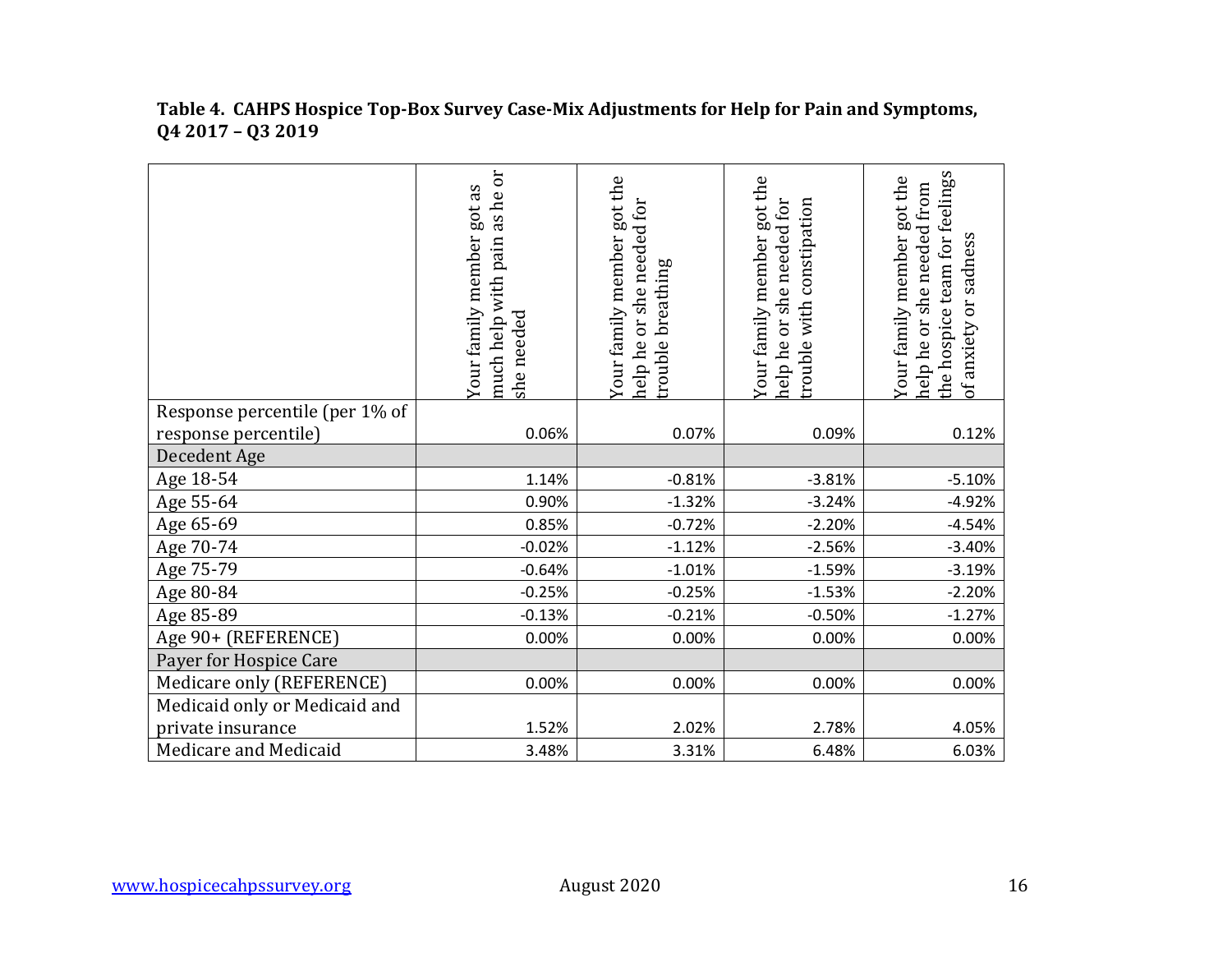| Private insurance only      | 0.18%    | 1.02%    | 2.12%    | 0.80%    |
|-----------------------------|----------|----------|----------|----------|
| Medicare and private        |          |          |          |          |
| insurance                   | 0.42%    | $-0.17%$ | 0.69%    | 0.14%    |
| <b>Other</b>                | 1.18%    | 2.48%    | 2.92%    | 3.15%    |
| <b>Primary Diagnosis</b>    |          |          |          |          |
| Alzheimer's and non-        |          |          |          |          |
| Alzheimer's dementias       |          |          |          |          |
| (REFERENCE)                 | 0.00%    | 0.00%    | 0.00%    | 0.00%    |
| Bladder cancer              | 1.94%    | $-1.67%$ | 2.19%    | 1.07%    |
| Blood and lymphatic cancers | 1.84%    | $-1.64%$ | 0.66%    | 0.53%    |
| Brain cancer                | $-2.23%$ | $-1.54%$ | 0.17%    | $-0.63%$ |
| <b>Breast cancer</b>        | $-0.56%$ | $-3.10%$ | $-0.02%$ | $-2.05%$ |
| Congestive heart failure    | 1.97%    | $-2.07%$ | 0.84%    | $-0.81%$ |
| Chronic kidney disease      | 0.90%    | $-1.77%$ | 1.70%    | 0.95%    |
| Chronic liver disease       | $-0.67%$ | $-0.46%$ | 1.07%    | $-0.33%$ |
| Colorectal cancer           | 1.04%    | $-0.55%$ | 1.55%    | 0.56%    |
| CVA/Stroke                  | 0.06%    | $-1.09%$ | 0.14%    | $-0.58%$ |
| Liver cancer                | $-1.33%$ | $-1.67%$ | 0.25%    | $-1.15%$ |
| Lung & other chest cavity   |          |          |          |          |
| cancer                      | 0.60%    | $-3.12%$ | $-0.45%$ | $-1.57%$ |
| Non-infectious respiratory  | 0.97%    | $-3.77%$ | 0.23%    | $-2.09%$ |
| Other heart disease         | 1.66%    | $-1.61%$ | 1.18%    | 0.18%    |
| Pancreatic cancer           | 0.12%    | $-1.70%$ | 1.91%    | $-0.87%$ |
| Parkinson's and other       |          |          |          |          |
| degenerative diseases       | 0.17%    | $-0.74%$ | 0.17%    | $-0.04%$ |
| Pneumonias and other        |          |          |          |          |
| infectious lung diseases    | 0.40%    | $-3.99%$ | 0.57%    | $-1.98%$ |
| Prostate cancer             | 1.62%    | $-1.44%$ | 1.05%    | 1.34%    |
| Other, cancer               | 0.23%    | $-1.80%$ | 0.74%    | $-1.35%$ |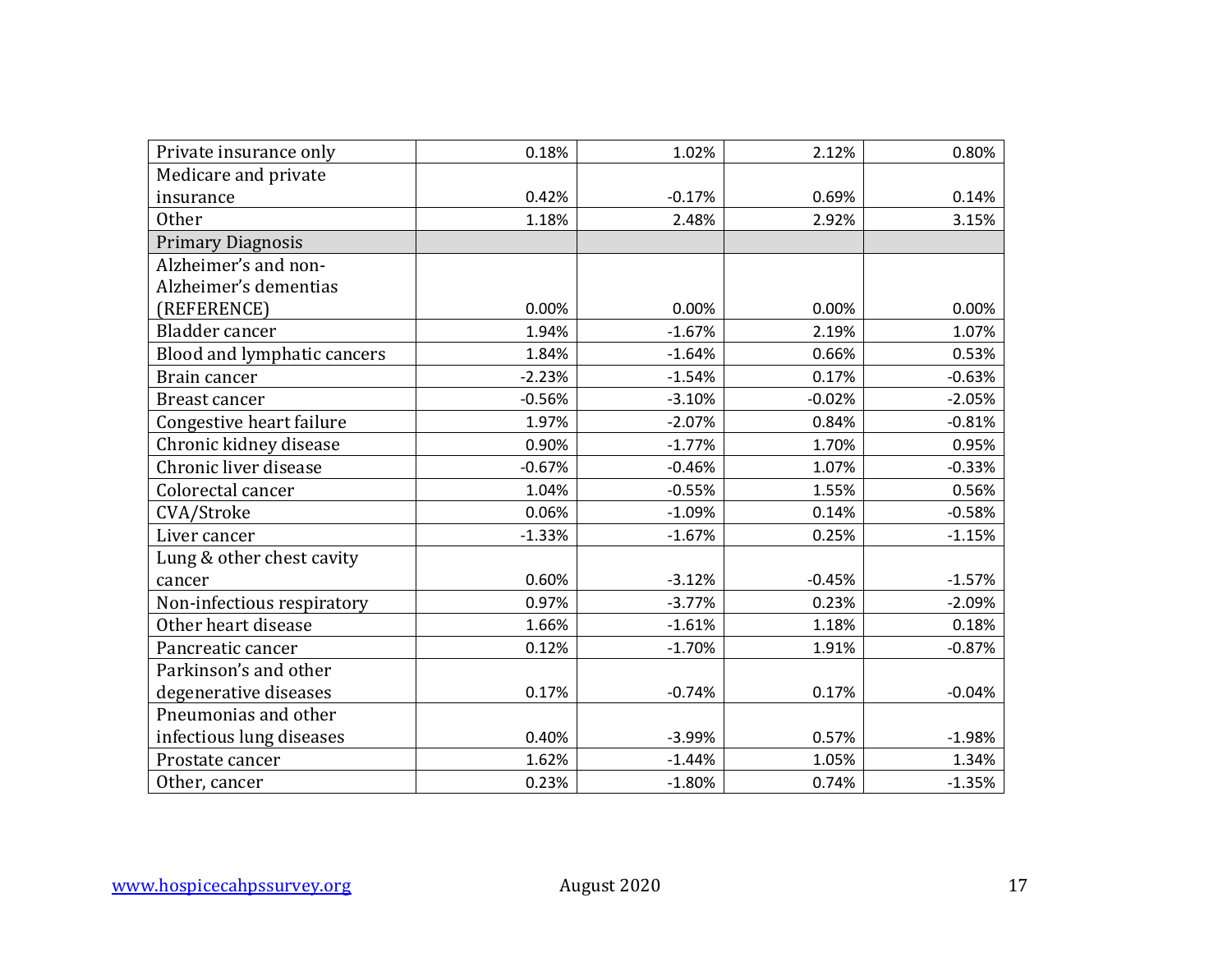| Other, non-cancer              | 0.62%    | $-1.21%$ | 1.18%    | $-0.61%$ |
|--------------------------------|----------|----------|----------|----------|
| Length of hospice stay         |          |          |          |          |
| $2-5$ days                     | $-0.43%$ | 1.07%    | 12.55%   | 2.80%    |
| $6-12$ days                    | 0.46%    | 1.64%    | 9.78%    | 3.34%    |
| 13-29 days                     | 1.22%    | 1.88%    | 6.24%    | 3.83%    |
| 30-80 days                     | 1.55%    | 1.51%    | 3.35%    | 2.61%    |
| 81+ days (REFERENCE)           | 0.00%    | 0.00%    | 0.00%    | 0.00%    |
| Caregiver Age                  |          |          |          |          |
| Age 18-44                      | 2.29%    | 4.13%    | 4.88%    | 3.50%    |
| Age 45-54                      | 0.49%    | 0.91%    | 0.86%    | $-0.32%$ |
| Age 55-64 (REFERENCE)          | 0.00%    | 0.00%    | 0.00%    | 0.00%    |
| Age 65-74                      | $-0.63%$ | $-0.98%$ | 0.20%    | 0.41%    |
| Age 75-84                      | 0.86%    | 1.57%    | 3.69%    | 5.96%    |
| Age 85+                        | 3.53%    | 5.03%    | 7.47%    | 11.52%   |
| <b>Caregiver Education</b>     |          |          |          |          |
| 8 <sup>th</sup> grade or less  | 0.31%    | 3.01%    | 1.66%    | $-0.07%$ |
| Some high school               | $-1.23%$ | 0.38%    | $-0.86%$ | $-1.54%$ |
| High school graduate or GED    |          |          |          |          |
| (REFERENCE)                    | 0.00%    | 0.00%    | 0.00%    | 0.00%    |
| Some college                   | 1.70%    | 1.54%    | 1.50%    | 3.19%    |
| 4-year college graduate        | 2.63%    | 3.60%    | 4.38%    | 8.02%    |
| More than 4-year college       |          |          |          |          |
| graduate                       | 4.36%    | 5.03%    | 6.23%    | 10.34%   |
| Caregiver relationship         |          |          |          |          |
| (Decedent was the caregiver's  |          |          |          |          |
|                                |          |          |          |          |
| Spouse or partner              | 0.28%    | 1.16%    | 0.90%    | 2.71%    |
| Parent (REFERENCE)             | 0.00%    | 0.00%    | 0.00%    | 0.00%    |
| Mother-in-law or father-in-law | $-3.41%$ | $-2.14%$ | $-5.01%$ | $-6.21%$ |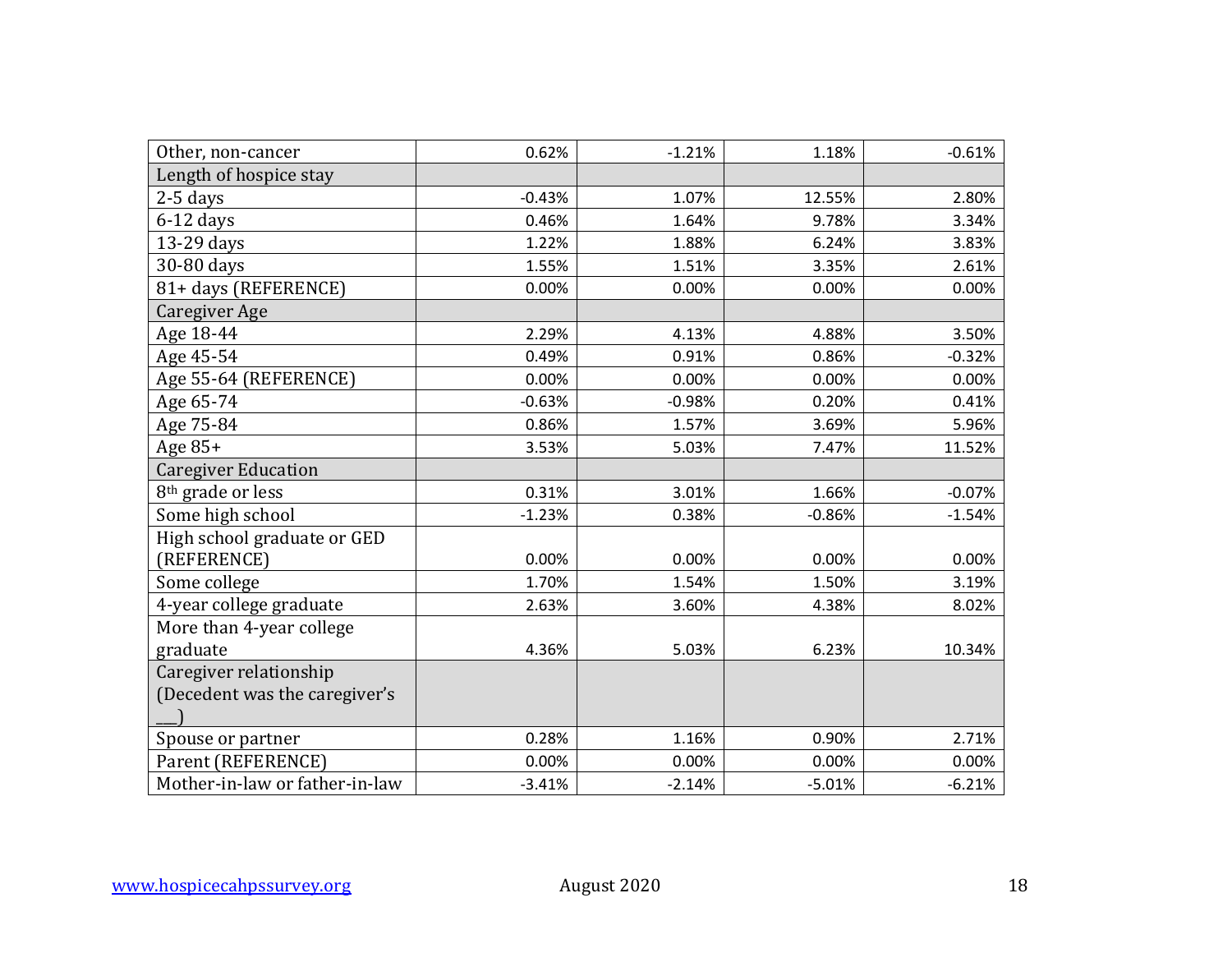| Aunt or uncle              |          |          |          |          |
|----------------------------|----------|----------|----------|----------|
|                            | $-0.51%$ | $-1.32%$ | $-0.76%$ | $-1.64%$ |
| Sister or brother          | 1.82%    | 2.78%    | 3.28%    | 5.30%    |
| Child                      | 0.83%    | 1.70%    | 3.13%    | 3.14%    |
| Friend                     | 0.45%    | 0.52%    | 0.71%    | 1.29%    |
| <b>Other</b>               | $-1.53%$ | $-1.06%$ | $-2.72%$ | $-2.79%$ |
| Survey                     |          |          |          |          |
| Language/Respondent's home |          |          |          |          |
| language                   |          |          |          |          |
| Survey language or home    |          |          |          |          |
| language was Spanish       | $-7.52%$ | 1.91%    | $-0.98%$ | $-3.50%$ |
| All others (REFERENCE)     | 0.00%    | 0.00%    | 0.00%    | 0.00%    |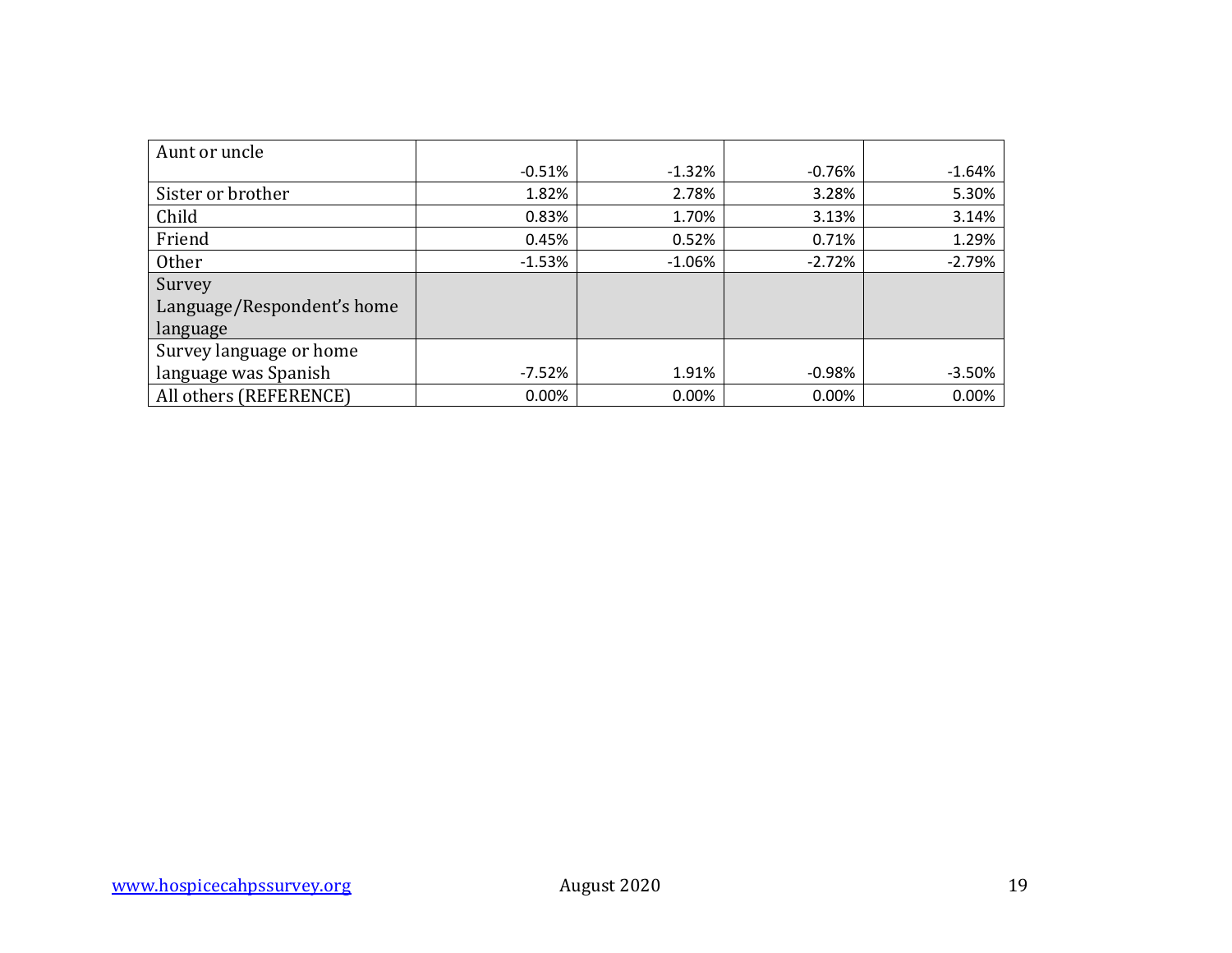|                                | what side effects to watch for<br>Hospice team gave you the<br>training you needed about<br>pain medicine<br>from | training you needed about if<br>and when to give more pain<br>Hospice team gave you the<br>medicine to your family<br>member | he or she had trouble breathing<br>training you needed about how<br>to help your family member if<br>Hospice team gave you the | ör<br>Hospice team gave you the<br>training you needed about<br>member became restless<br>what to do if your family<br>agitated | A member of the hospice team<br>side effects of pain<br>medicine with you or your<br>family member<br>discussed |
|--------------------------------|-------------------------------------------------------------------------------------------------------------------|------------------------------------------------------------------------------------------------------------------------------|--------------------------------------------------------------------------------------------------------------------------------|---------------------------------------------------------------------------------------------------------------------------------|-----------------------------------------------------------------------------------------------------------------|
| Response percentile (per 1% of |                                                                                                                   |                                                                                                                              |                                                                                                                                |                                                                                                                                 |                                                                                                                 |
| response percentile)           | 0.04%                                                                                                             | 0.05%                                                                                                                        | 0.05%                                                                                                                          | 0.08%                                                                                                                           | 0.05%                                                                                                           |
| Decedent Age                   |                                                                                                                   |                                                                                                                              |                                                                                                                                |                                                                                                                                 |                                                                                                                 |
| Age 18-54                      | $-5.30%$                                                                                                          | $-1.37%$                                                                                                                     | $-0.20%$                                                                                                                       | $-1.06%$                                                                                                                        | $-4.82%$                                                                                                        |
| Age 55-64                      | $-4.08%$                                                                                                          | $-1.16%$                                                                                                                     | $-0.56%$                                                                                                                       | $-0.96%$                                                                                                                        | $-4.31%$                                                                                                        |
| Age 65-69                      | $-3.91%$                                                                                                          | $-1.67%$                                                                                                                     | $-1.29%$                                                                                                                       | $-1.90%$                                                                                                                        | $-3.95%$                                                                                                        |
| Age 70-74                      | $-3.60%$                                                                                                          | $-1.53%$                                                                                                                     | $-1.18%$                                                                                                                       | $-1.86%$                                                                                                                        | $-3.29%$                                                                                                        |
| Age 75-79                      | $-3.48%$                                                                                                          | $-1.85%$                                                                                                                     | $-1.54%$                                                                                                                       | $-2.87%$                                                                                                                        | $-3.03%$                                                                                                        |
| Age 80-84                      | $-2.58%$                                                                                                          | $-1.27%$                                                                                                                     | $-1.10%$                                                                                                                       | $-1.95%$                                                                                                                        | $-1.93%$                                                                                                        |
| Age 85-89                      | $-1.81%$                                                                                                          | $-1.05%$                                                                                                                     | $-0.77%$                                                                                                                       | $-1.54%$                                                                                                                        | $-1.51%$                                                                                                        |
| Age 90+ (REFERENCE)            | 0.00%                                                                                                             | 0.00%                                                                                                                        | 0.00%                                                                                                                          | 0.00%                                                                                                                           | 0.00%                                                                                                           |
| Payer for Hospice Care         |                                                                                                                   |                                                                                                                              |                                                                                                                                |                                                                                                                                 |                                                                                                                 |
| Medicare only (REFERENCE)      | 0.00%                                                                                                             | 0.00%                                                                                                                        | 0.00%                                                                                                                          | 0.00%                                                                                                                           | 0.00%                                                                                                           |
| Medicaid only or Medicaid and  |                                                                                                                   |                                                                                                                              |                                                                                                                                |                                                                                                                                 |                                                                                                                 |
| private insurance              | 1.97%                                                                                                             | $-0.02%$                                                                                                                     | 0.23%                                                                                                                          | 0.51%                                                                                                                           | 1.44%                                                                                                           |

#### **Table 5. CAHPS Hospice Survey Top-Box Case-Mix Adjustments for Training Family to Care for Patient, Q4 2017 – Q3 2019**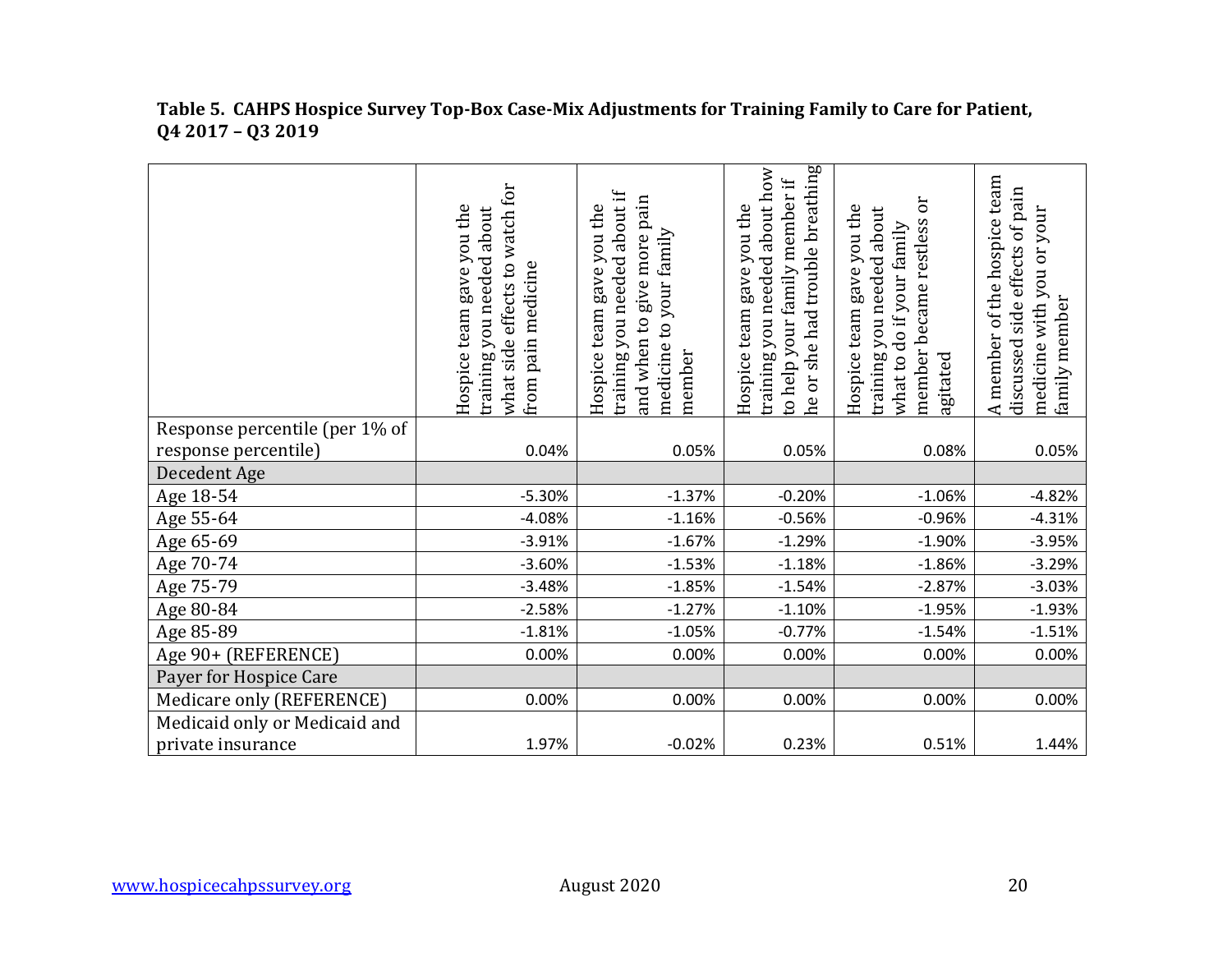| Medicare and Medicaid       | 5.82%    | 4.13%    | 4.54%    | 6.11%    | 4.43%    |
|-----------------------------|----------|----------|----------|----------|----------|
| Private insurance only      | 0.76%    | 0.25%    | 0.36%    | 1.07%    | 0.30%    |
| Medicare and private        |          |          |          |          |          |
| insurance                   | $-0.09%$ | 0.28%    | 0.22%    | 0.06%    | $-0.02%$ |
| Other                       | 1.96%    | 0.98%    | 1.79%    | 3.32%    | 1.43%    |
| <b>Primary Diagnosis</b>    |          |          |          |          |          |
| Alzheimer's and non-        |          |          |          |          |          |
| Alzheimer's dementias       |          |          |          |          |          |
| (REFERENCE)                 | 0.00%    | 0.00%    | 0.00%    | 0.00%    | 0.00%    |
| Bladder cancer              | $-2.51%$ | $-1.99%$ | $-2.99%$ | $-1.22%$ | $-3.06%$ |
| Blood and lymphatic cancers | $-3.44%$ | $-1.15%$ | $-2.59%$ | $-0.97%$ | $-1.86%$ |
| Brain cancer                | $-5.47%$ | $-3.37%$ | $-3.31%$ | $-5.83%$ | $-3.22%$ |
| <b>Breast cancer</b>        | $-5.81%$ | $-3.38%$ | $-4.99%$ | $-2.37%$ | $-4.62%$ |
| Congestive heart failure    | $-3.33%$ | $-1.56%$ | $-3.93%$ | $-1.82%$ | $-2.11%$ |
| Chronic kidney disease      | $-4.57%$ | $-2.59%$ | $-3.95%$ | $-3.00%$ | $-3.05%$ |
| Chronic liver disease       | $-3.75%$ | $-1.82%$ | $-3.10%$ | $-4.80%$ | $-1.73%$ |
| Colorectal cancer           | $-4.18%$ | $-1.79%$ | $-2.54%$ | $-0.95%$ | $-3.30%$ |
| CVA/Stroke                  | $-2.08%$ | $-1.07%$ | $-2.02%$ | $-2.45%$ | $-1.41%$ |
| Liver cancer                | $-4.68%$ | $-2.32%$ | $-4.67%$ | $-2.91%$ | $-3.46%$ |
| Lung & other chest cavity   |          |          |          |          |          |
| cancer                      | $-4.67%$ | $-2.49%$ | $-4.25%$ | $-1.50%$ | $-3.57%$ |
| Non-infectious respiratory  | $-3.31%$ | $-1.81%$ | $-3.45%$ | $-1.32%$ | $-2.57%$ |
| Other heart disease         | $-3.00%$ | $-1.65%$ | $-3.02%$ | $-1.60%$ | $-2.06%$ |
| Pancreatic cancer           | $-4.52%$ | $-2.61%$ | $-2.91%$ | $-2.21%$ | $-3.33%$ |
| Parkinson's and other       |          |          |          |          |          |
| degenerative diseases       | $-2.23%$ | $-1.38%$ | $-1.28%$ | $-0.60%$ | $-1.19%$ |
| Pneumonias and other        |          |          |          |          |          |
| infectious lung diseases    | $-2.86%$ | $-1.59%$ | $-3.25%$ | $-1.88%$ | $-1.56%$ |
| Prostate cancer             | $-3.42%$ | $-2.16%$ | $-2.77%$ | $-0.01%$ | $-3.12%$ |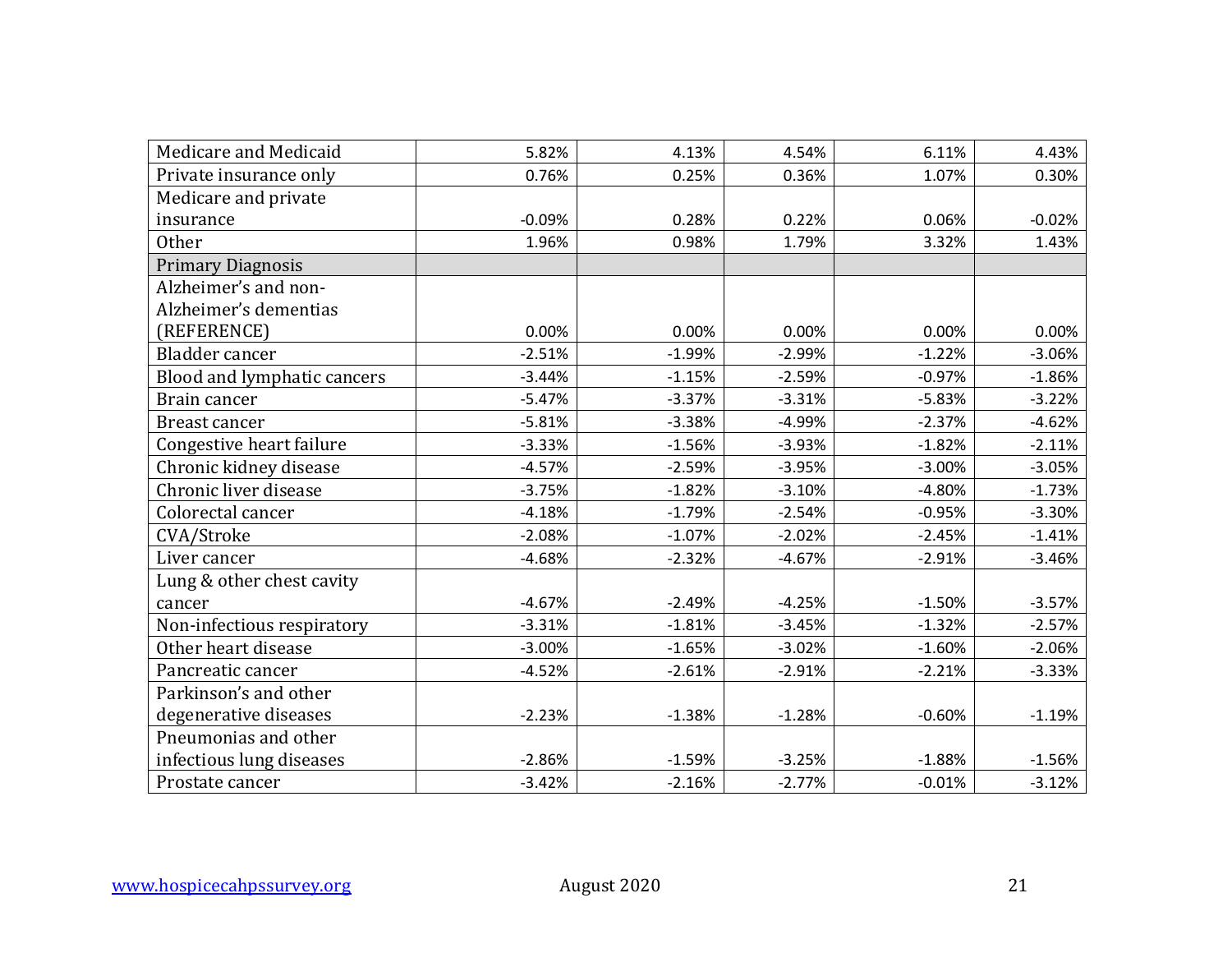| Other, cancer                 | $-4.85%$ | $-2.55%$ | $-3.43%$ | $-1.45%$ | $-3.60%$ |
|-------------------------------|----------|----------|----------|----------|----------|
| Other, non-cancer             | $-2.63%$ | $-1.66%$ | $-2.46%$ | $-2.00%$ | $-1.67%$ |
| Length of hospice stay        |          |          |          |          |          |
| $2-5$ days                    | 4.10%    | 2.32%    | 6.59%    | 2.13%    | 6.90%    |
| $6-12$ days                   | 2.97%    | 1.79%    | 5.06%    | 1.54%    | 5.04%    |
| 13-29 days                    | 2.35%    | 1.64%    | 4.08%    | 1.40%    | 3.80%    |
| 30-80 days                    | 0.85%    | 0.90%    | 1.94%    | 1.09%    | 1.65%    |
| 81+ days (REFERENCE)          | 0.00%    | 0.00%    | 0.00%    | 0.00%    | 0.00%    |
| Caregiver Age                 |          |          |          |          |          |
| Age 18-44                     | 0.36%    | 1.16%    | 2.66%    | 1.34%    | 0.41%    |
| Age 45-54                     | $-1.53%$ | $-0.36%$ | $-0.34%$ | $-0.88%$ | $-0.98%$ |
| Age 55-64 (REFERENCE)         | 0.00%    | 0.00%    | 0.00%    | 0.00%    | 0.00%    |
| Age 65-74                     | 1.46%    | $-0.08%$ | $-0.18%$ | 1.39%    | 0.78%    |
| Age 75-84                     | 5.33%    | 1.71%    | 2.21%    | 5.72%    | 5.30%    |
| Age $85+$                     | 8.83%    | 5.35%    | 6.08%    | 10.57%   | 9.78%    |
| <b>Caregiver Education</b>    |          |          |          |          |          |
| 8 <sup>th</sup> grade or less | $-1.34%$ | $-0.05%$ | $-0.86%$ | $-2.07%$ | $-0.60%$ |
| Some high school              | $-2.99%$ | $-1.67%$ | $-1.76%$ | $-2.32%$ | $-1.78%$ |
| High school graduate or GED   |          |          |          |          |          |
| (REFERENCE)                   | 0.00%    | 0.00%    | 0.00%    | 0.00%    | 0.00%    |
| Some college                  | 1.81%    | 1.91%    | 1.76%    | 2.15%    | 1.34%    |
| 4-year college graduate       | 5.73%    | 4.93%    | 5.15%    | 6.29%    | 4.03%    |
| More than 4-year college      |          |          |          |          |          |
| graduate                      | 7.07%    | 6.54%    | 6.86%    | 8.76%    | 5.00%    |
| Caregiver relationship        |          |          |          |          |          |
| (Decedent was the caregiver's |          |          |          |          |          |
|                               |          |          |          |          |          |
| Spouse or partner             | $-0.47%$ | $-0.71%$ | $-0.22%$ | $-0.95%$ | 2.52%    |
| Parent (REFERENCE)            | 0.00%    | 0.00%    | 0.00%    | 0.00%    | 0.00%    |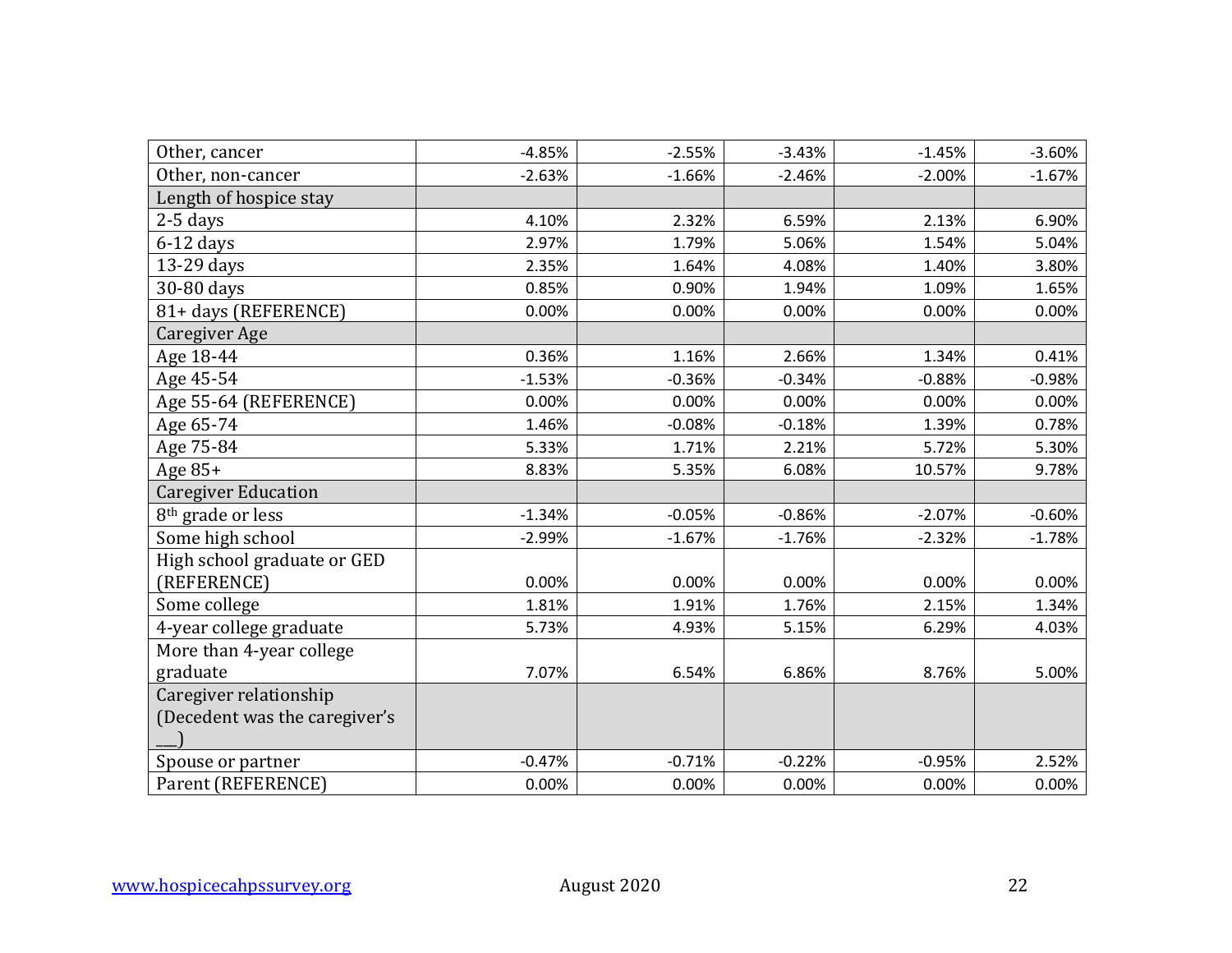| Mother-in-law or father-in-law | $-5.96%$ | $-4.15%$ | $-4.47%$ | $-7.01%$  | $-4.41%$ |
|--------------------------------|----------|----------|----------|-----------|----------|
| Aunt or uncle                  | 2.88%    | 0.78%    | 0.46%    | 2.49%     | 0.70%    |
| Sister or brother              | 6.24%    | 2.34%    | 3.40%    | 5.05%     | 5.63%    |
| Child                          | 2.81%    | 0.85%    | 0.74%    | 1.97%     | 4.20%    |
| Friend                         | 3.20%    | 0.86%    | 0.89%    | 2.01%     | 3.12%    |
| <b>Other</b>                   | $-1.69%$ | $-1.33%$ | $-2.39%$ | $-1.10%$  | $-0.12%$ |
| Survey                         |          |          |          |           |          |
| Language/Respondent's home     |          |          |          |           |          |
| language                       |          |          |          |           |          |
| Survey language or home        |          |          |          |           |          |
| language was Spanish           | $-9.81%$ | $-6.29%$ | $-7.95%$ | $-13.40%$ | $-6.72%$ |
| All others (REFERENCE)         | $0.00\%$ | 0.00%    | 0.00%    | 0.00%     | 0.00%    |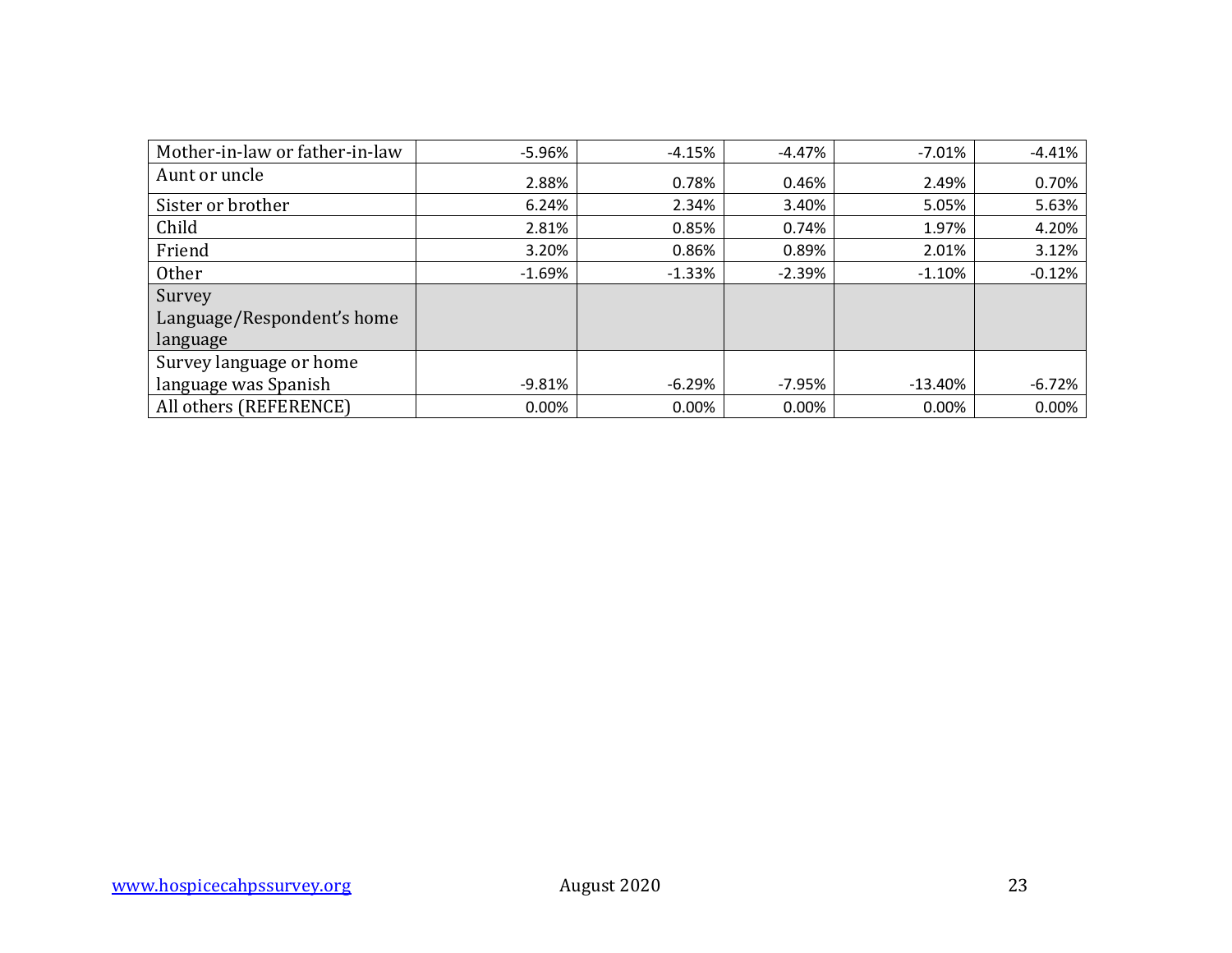**Table 6. CAHPS Hospice Survey Top-Box Case-Mix Adjustments for Rating of this Hospice and Willing to Recommend this Hospice, Q4 2017 – Q3 2019**

|                                                 | <b>Rating of this</b><br>Hospice | <b>Willing to</b><br><b>Recommend this</b><br>Hospice |
|-------------------------------------------------|----------------------------------|-------------------------------------------------------|
| Response percentile (per 1% of response         |                                  |                                                       |
| percentile)                                     | 0.09%                            | 0.10%                                                 |
| Decedent Age                                    |                                  |                                                       |
| Age 18-54                                       | $-0.91%$                         | $-0.86%$                                              |
| Age 55-64                                       | $-0.29%$                         | $-0.54%$                                              |
| Age 65-69                                       | 0.13%                            | $-0.21%$                                              |
| Age 70-74                                       | $-0.21%$                         | $-0.28%$                                              |
| Age 75-79                                       | $-0.54%$                         | $-0.56%$                                              |
| Age 80-84                                       | $-0.10%$                         | $-0.49%$                                              |
| Age 85-89                                       | $-0.22%$                         | $-0.46%$                                              |
| Age 90+ (REFERENCE)                             | 0.00%                            | 0.00%                                                 |
| Payer for Hospice Care                          |                                  |                                                       |
| Medicare only (REFERENCE)                       | 0.00%                            | 0.00%                                                 |
| Medicaid only or Medicaid and private insurance | 1.78%                            | 1.30%                                                 |
| Medicare and Medicaid                           | 3.68%                            | 3.20%                                                 |
| Private insurance only                          | 0.73%                            | 0.83%                                                 |
| Medicare and private insurance                  | 0.00%                            | $-0.03%$                                              |
| <b>Other</b>                                    | 1.52%                            | 1.62%                                                 |
| <b>Primary Diagnosis</b>                        |                                  |                                                       |
| Alzheimer's and non-Alzheimer's dementias       |                                  |                                                       |
| (REFERENCE)                                     | 0.00%                            | 0.00%                                                 |
| Bladder cancer                                  | 0.61%                            | 0.55%                                                 |
| Blood and lymphatic cancers                     | 1.22%                            | 1.72%                                                 |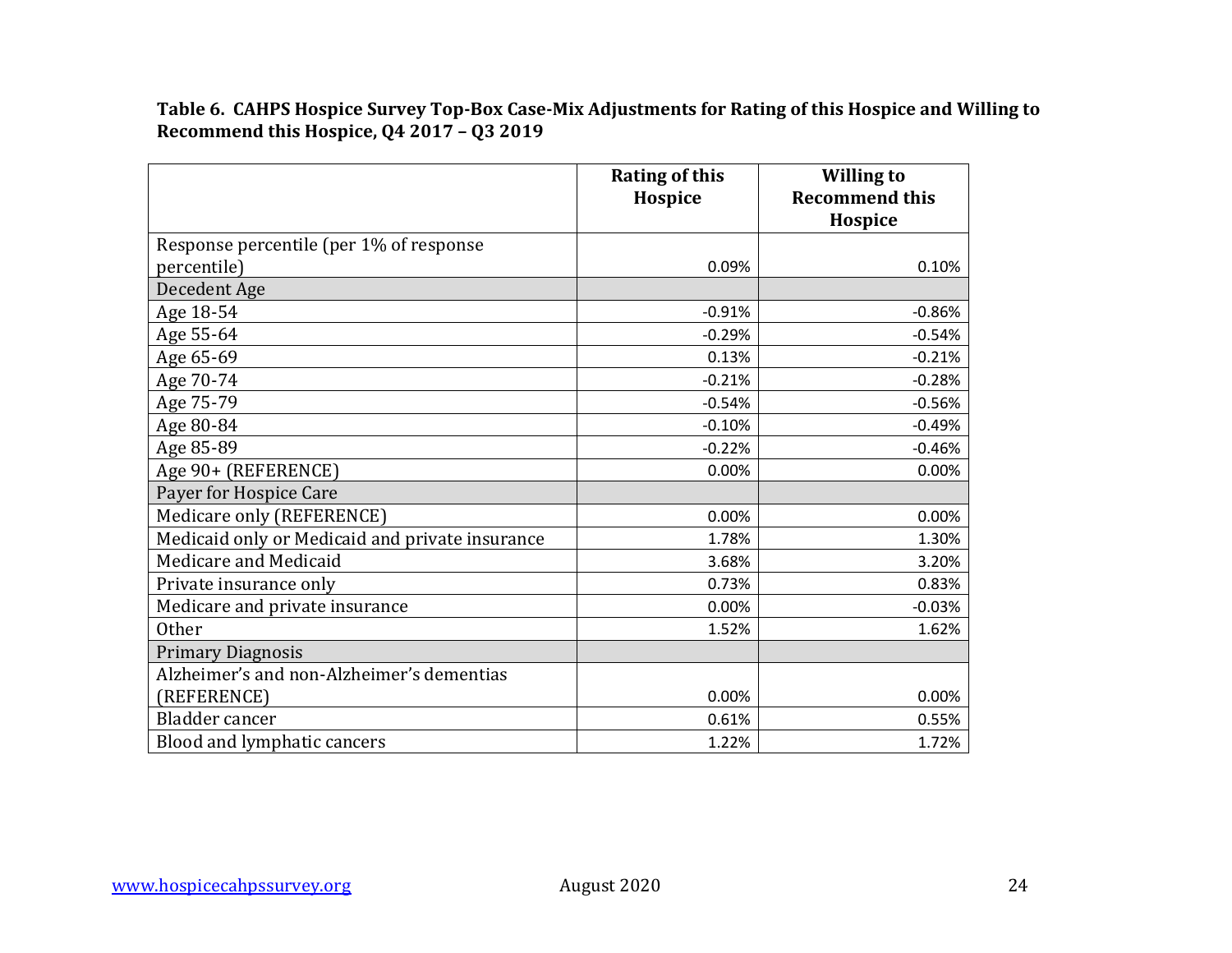| Brain cancer                                  | $-0.07%$ | $-0.02%$ |
|-----------------------------------------------|----------|----------|
| <b>Breast cancer</b>                          | $-0.70%$ | $-0.46%$ |
| Congestive heart failure                      | 0.47%    | 0.79%    |
| Chronic kidney disease                        | 0.96%    | 1.21%    |
| Chronic liver disease                         | $-0.38%$ | $-0.18%$ |
| Colorectal cancer                             | 0.54%    | 1.40%    |
| CVA/Stroke                                    | $-0.66%$ | $-0.41%$ |
| Liver cancer                                  | 0.24%    | 0.29%    |
| Lung & other chest cavity cancer              | 0.21%    | 0.38%    |
| Non-infectious respiratory                    | 0.72%    | 0.75%    |
| Other heart disease                           | 0.32%    | 0.67%    |
| Pancreatic cancer                             | $-0.27%$ | 0.23%    |
| Parkinson's and other degenerative diseases   | 0.24%    | 0.25%    |
| Pneumonias and other infectious lung diseases | 0.00%    | 1.01%    |
| Prostate cancer                               | 0.36%    | 0.78%    |
| Other, cancer                                 | $-0.01%$ | 0.44%    |
| Other, non-cancer                             | 0.02%    | 0.40%    |
| Length of hospice stay                        |          |          |
| $2-5$ days                                    | $-1.04%$ | 0.01%    |
| $6-12$ days                                   | 0.34%    | 0.76%    |
| 13-29 days                                    | 1.41%    | 1.53%    |
| 30-80 days                                    | 1.35%    | 1.24%    |
| 81+ days (REFERENCE)                          | 0.00%    | 0.00%    |
| Caregiver Age                                 |          |          |
| Age 18-44                                     | 4.19%    | 3.56%    |
| Age 45-54                                     | 1.43%    | 1.00%    |
| Age 55-64 (REFERENCE)                         | 0.00%    | 0.00%    |
| Age 65-74                                     | $-1.69%$ | $-0.87%$ |
| Age 75-84                                     | $-0.70%$ | 0.04%    |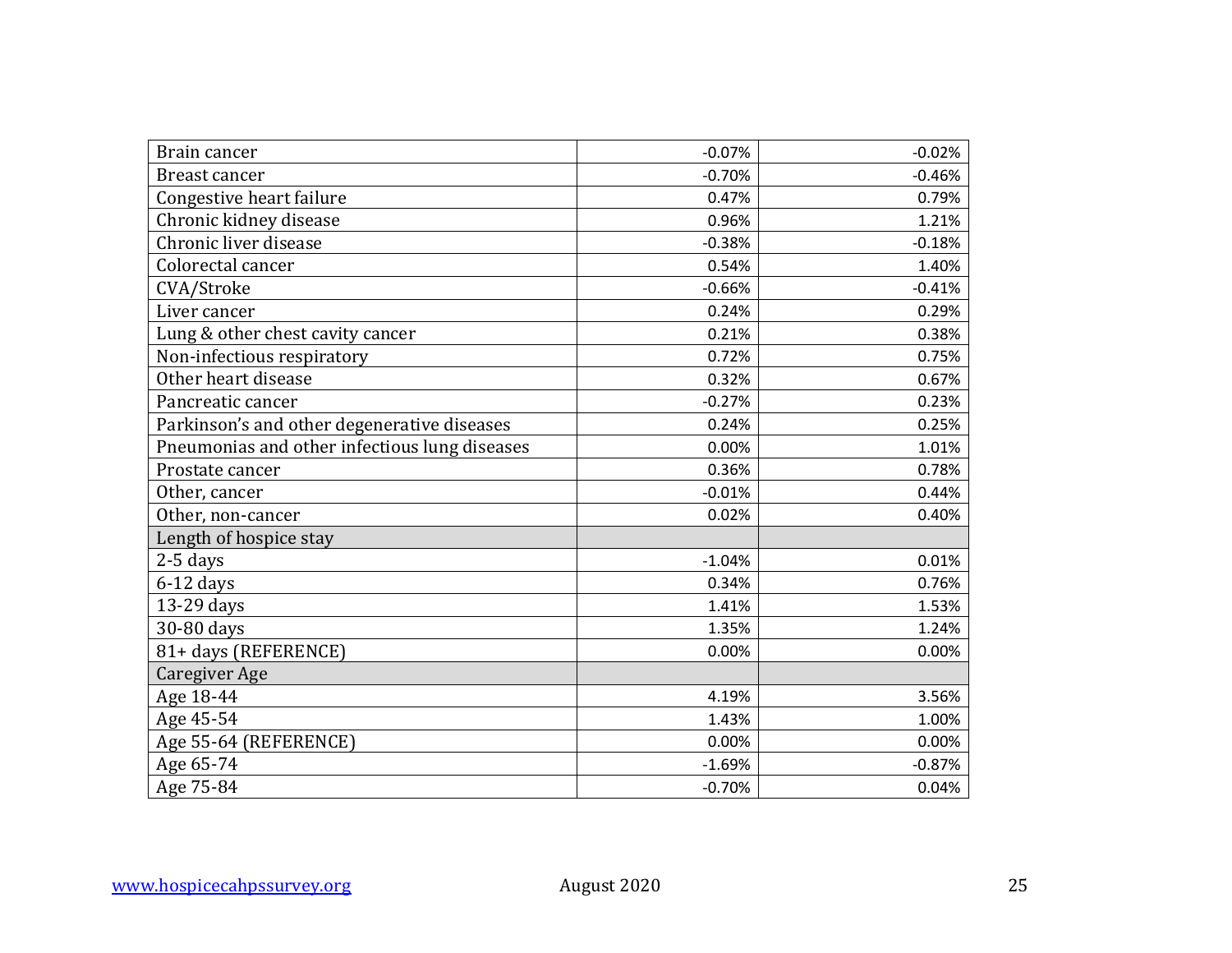| Age $85+$                                    | 1.60%    | 1.85%    |
|----------------------------------------------|----------|----------|
| <b>Caregiver Education</b>                   |          |          |
| 8 <sup>th</sup> grade or less                | $-0.10%$ | 1.43%    |
| Some high school                             | $-1.39%$ | $-0.25%$ |
| High school graduate or GED (REFERENCE)      | 0.00%    | 0.00%    |
| Some college                                 | 2.13%    | 1.15%    |
| 4-year college graduate                      | 3.65%    | 2.02%    |
| More than 4-year college graduate            | 5.25%    | 2.94%    |
| Caregiver relationship (Decedent was the     |          |          |
| $caregiver's$ <sub>__</sub> )                |          |          |
| Spouse or partner                            | 1.13%    | 1.35%    |
| Parent (REFERENCE)                           | 0.00%    | 0.00%    |
| Mother-in-law or father-in-law               | $-2.50%$ | $-1.87%$ |
| Aunt or uncle                                | $-1.13%$ | 0.01%    |
| Sister or brother                            | 1.65%    | 2.59%    |
| Child                                        | 1.10%    | 1.75%    |
| Friend                                       | 0.89%    | 0.71%    |
| <b>Other</b>                                 | $-0.19%$ | 0.15%    |
| Survey Language/Respondent's home language   |          |          |
| Survey language or home language was Spanish | $-4.29%$ | $-2.54%$ |
| All others (REFERENCE)                       | 0.00%    | 0.00%    |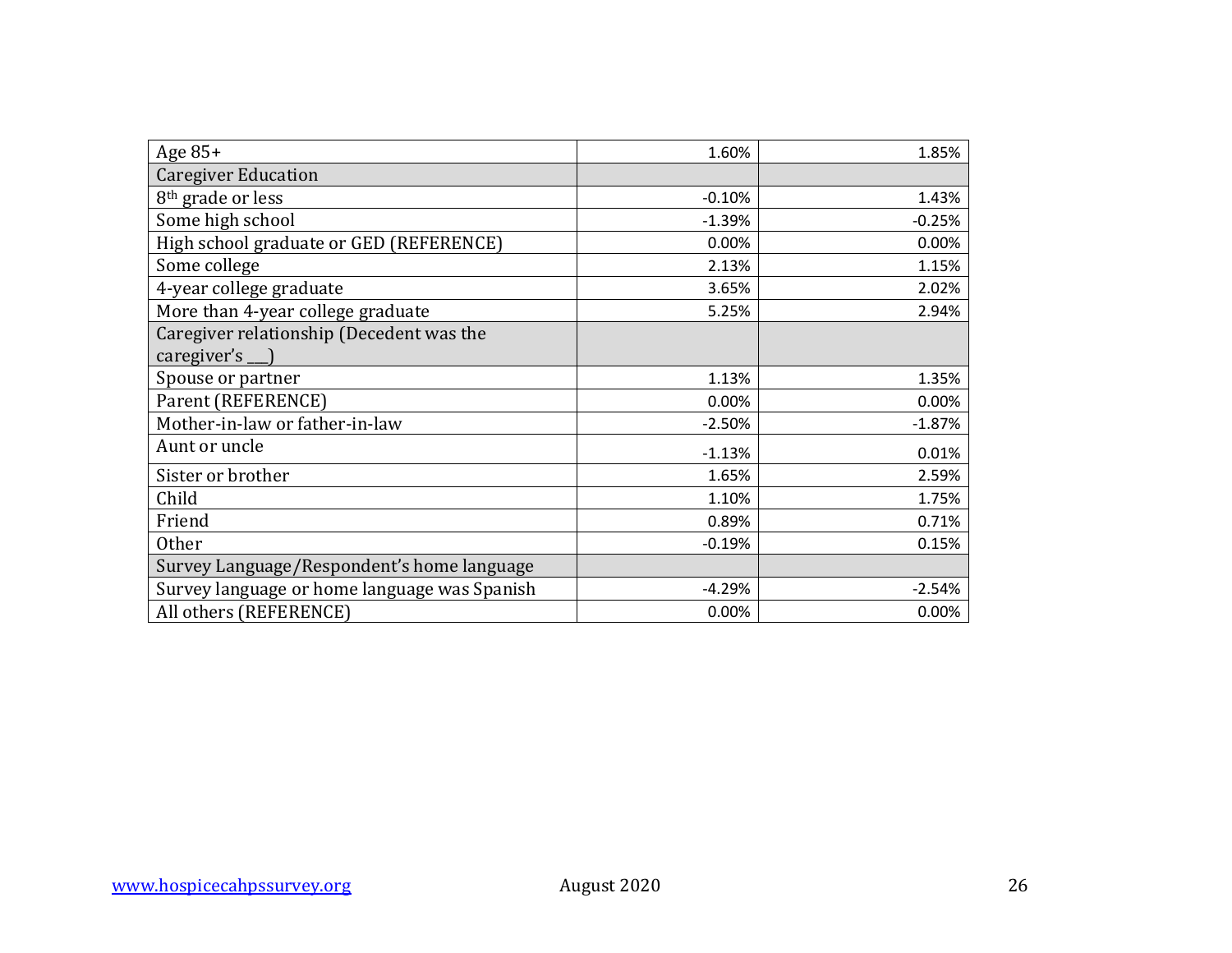|                                | informed about when they<br>would arrive to care for<br>Hospice team kept you<br>your family member | things in a way that was<br>team explained<br>easy to understand<br>Hospice | problems with your family<br>carefully to you when you<br>talked with them about<br>member's hospice care<br>Hospice team listened | family member's condition<br>Hospice team kept you<br>about your<br>informed | Hospice team listened<br>you<br>carefully to | family member's condition<br>contradictory<br>information about your<br>Hospice team gave you<br>confusing or<br>or care |
|--------------------------------|-----------------------------------------------------------------------------------------------------|-----------------------------------------------------------------------------|------------------------------------------------------------------------------------------------------------------------------------|------------------------------------------------------------------------------|----------------------------------------------|--------------------------------------------------------------------------------------------------------------------------|
| Response percentile (per 1% of |                                                                                                     |                                                                             |                                                                                                                                    |                                                                              |                                              |                                                                                                                          |
| response percentile)           | $-0.02%$                                                                                            | $-0.02%$                                                                    | $-0.02%$                                                                                                                           | $-0.03%$                                                                     | $-0.02%$                                     | $-0.02%$                                                                                                                 |
| Decedent Age                   |                                                                                                     |                                                                             |                                                                                                                                    |                                                                              |                                              |                                                                                                                          |
| Age 18-54                      | 3.07%                                                                                               | 0.36%                                                                       | $-0.46%$                                                                                                                           | 1.19%                                                                        | $-0.34%$                                     | $-1.18%$                                                                                                                 |
| Age 55-64                      | 2.25%                                                                                               | 0.01%                                                                       | $-0.56%$                                                                                                                           | 0.61%                                                                        | $-0.54%$                                     | $-1.38%$                                                                                                                 |
| Age 65-69                      | 1.84%                                                                                               | 0.03%                                                                       | $-0.71%$                                                                                                                           | 0.40%                                                                        | $-0.33%$                                     | $-1.28%$                                                                                                                 |
| Age 70-74                      | 1.49%                                                                                               | 0.05%                                                                       | $-0.55%$                                                                                                                           | 0.29%                                                                        | $-0.36%$                                     | $-0.94%$                                                                                                                 |
| Age 75-79                      | 1.49%                                                                                               | 0.20%                                                                       | $-0.42%$                                                                                                                           | 0.42%                                                                        | $-0.19%$                                     | $-0.72%$                                                                                                                 |
| Age 80-84                      | 1.34%                                                                                               | 0.01%                                                                       | $-0.35%$                                                                                                                           | 0.21%                                                                        | $-0.15%$                                     | $-0.41%$                                                                                                                 |
| Age 85-89                      | 0.82%                                                                                               | 0.17%                                                                       | $-0.19%$                                                                                                                           | 0.21%                                                                        | $-0.01%$                                     | $-0.09%$                                                                                                                 |
| Age 90+ (REFERENCE)            | 0.00%                                                                                               | 0.00%                                                                       | 0.00%                                                                                                                              | 0.00%                                                                        | 0.00%                                        | 0.00%                                                                                                                    |
| Payer for Hospice Care         |                                                                                                     |                                                                             |                                                                                                                                    |                                                                              |                                              |                                                                                                                          |
| Medicare only (REFERENCE)      | 0.00%                                                                                               | 0.00%                                                                       | 0.00%                                                                                                                              | 0.00%                                                                        | 0.00%                                        | 0.00%                                                                                                                    |
| Medicaid only or Medicaid and  |                                                                                                     |                                                                             |                                                                                                                                    |                                                                              |                                              |                                                                                                                          |
| private insurance              | $-2.23%$                                                                                            | $-0.64%$                                                                    | $-0.40%$                                                                                                                           | $-1.19%$                                                                     | $-0.68%$                                     | $-1.42%$                                                                                                                 |
| Medicare and Medicaid          | $-5.77%$                                                                                            | $-1.29%$                                                                    | $-0.71%$                                                                                                                           | $-2.87%$                                                                     | $-1.06%$                                     | $-1.28%$                                                                                                                 |
| Private insurance only         | $-0.81%$                                                                                            | $-0.31%$                                                                    | $-0.22%$                                                                                                                           | $-0.31%$                                                                     | $-0.08%$                                     | 0.61%                                                                                                                    |

#### **Table 7. CAHPS Hospice Survey Bottom-Box Case-Mix Adjustments for Communication with Family, Q4 2017 – Q3 2019**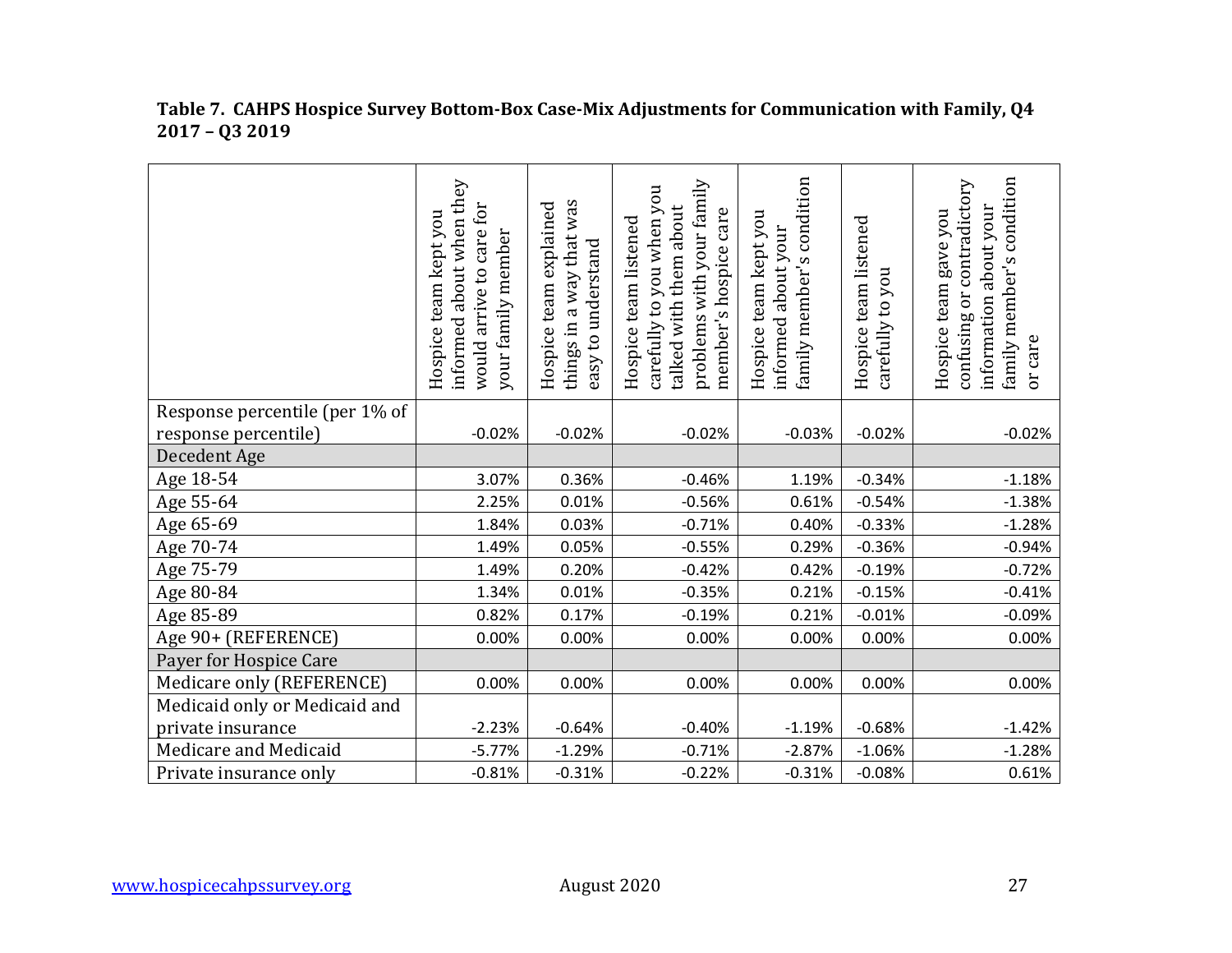| Medicare and private        |          |          |          |          |          |          |
|-----------------------------|----------|----------|----------|----------|----------|----------|
| insurance                   | $-0.38%$ | $-0.02%$ | 0.00%    | 0.09%    | 0.13%    | 0.23%    |
| <b>Other</b>                | $-2.80%$ | $-0.82%$ | $-0.33%$ | $-1.27%$ | $-0.44%$ | $-0.11%$ |
| <b>Primary Diagnosis</b>    |          |          |          |          |          |          |
| Alzheimer's and non-        |          |          |          |          |          |          |
| Alzheimer's dementias       |          |          |          |          |          |          |
| (REFERENCE)                 | 0.00%    | 0.00%    | 0.00%    | 0.00%    | 0.00%    | 0.00%    |
| Bladder cancer              | 4.74%    | 0.28%    | 0.55%    | 0.78%    | $-0.16%$ | 0.19%    |
| Blood and lymphatic cancers | 4.25%    | $-0.15%$ | $-0.44%$ | 0.22%    | $-0.13%$ | $-0.16%$ |
| Brain cancer                | 4.57%    | 0.55%    | 0.72%    | 1.63%    | 0.72%    | 0.44%    |
| <b>Breast cancer</b>        | 4.97%    | 0.65%    | 0.59%    | 1.27%    | 0.66%    | $-0.06%$ |
| Congestive heart failure    | 3.33%    | 0.08%    | 0.15%    | 0.45%    | $-0.12%$ | $-0.28%$ |
| Chronic kidney disease      | 3.20%    | 0.14%    | $-0.24%$ | 0.22%    | $-0.10%$ | $-0.64%$ |
| Chronic liver disease       | 3.59%    | 0.24%    | 0.38%    | 0.95%    | 0.32%    | $-0.06%$ |
| Colorectal cancer           | 4.99%    | 0.12%    | 0.06%    | 0.69%    | $-0.17%$ | $-0.35%$ |
| CVA/Stroke                  | 2.11%    | 0.34%    | 0.51%    | 0.69%    | 0.31%    | $-0.18%$ |
| Liver cancer                | 5.37%    | 0.28%    | $-0.09%$ | 1.43%    | 0.11%    | $-0.06%$ |
| Lung & other chest cavity   |          |          |          |          |          |          |
| cancer                      | 5.05%    | 0.29%    | 0.17%    | 0.89%    | 0.05%    | $-0.27%$ |
| Non-infectious respiratory  | 3.55%    | $-0.09%$ | $-0.14%$ | 0.12%    | $-0.22%$ | $-0.31%$ |
| Other heart disease         | 3.20%    | 0.12%    | $-0.05%$ | 0.53%    | $-0.04%$ | $-0.35%$ |
| Pancreatic cancer           | 5.74%    | 0.40%    | 0.42%    | 1.44%    | 0.39%    | 0.01%    |
| Parkinson's and other       |          |          |          |          |          |          |
| degenerative diseases       | 2.19%    | 0.21%    | 0.29%    | 0.61%    | 0.27%    | 0.22%    |
| Pneumonias and other        |          |          |          |          |          |          |
| infectious lung diseases    | 3.10%    | $-0.01%$ | 0.21%    | 0.51%    | 0.16%    | $-0.02%$ |
| Prostate cancer             | 5.09%    | 0.30%    | 0.15%    | 0.48%    | 0.01%    | $-0.20%$ |
| Other, cancer               | 5.03%    | 0.36%    | 0.25%    | 1.03%    | 0.10%    | 0.00%    |
| Other, non-cancer           | 2.13%    | 0.09%    | 0.25%    | 0.22%    | 0.07%    | $-0.24%$ |
| Length of hospice stay      |          |          |          |          |          |          |
| $2-5$ days                  | 1.32%    | $-0.85%$ | $-2.71%$ | $-1.15%$ | $-0.66%$ | $-0.59%$ |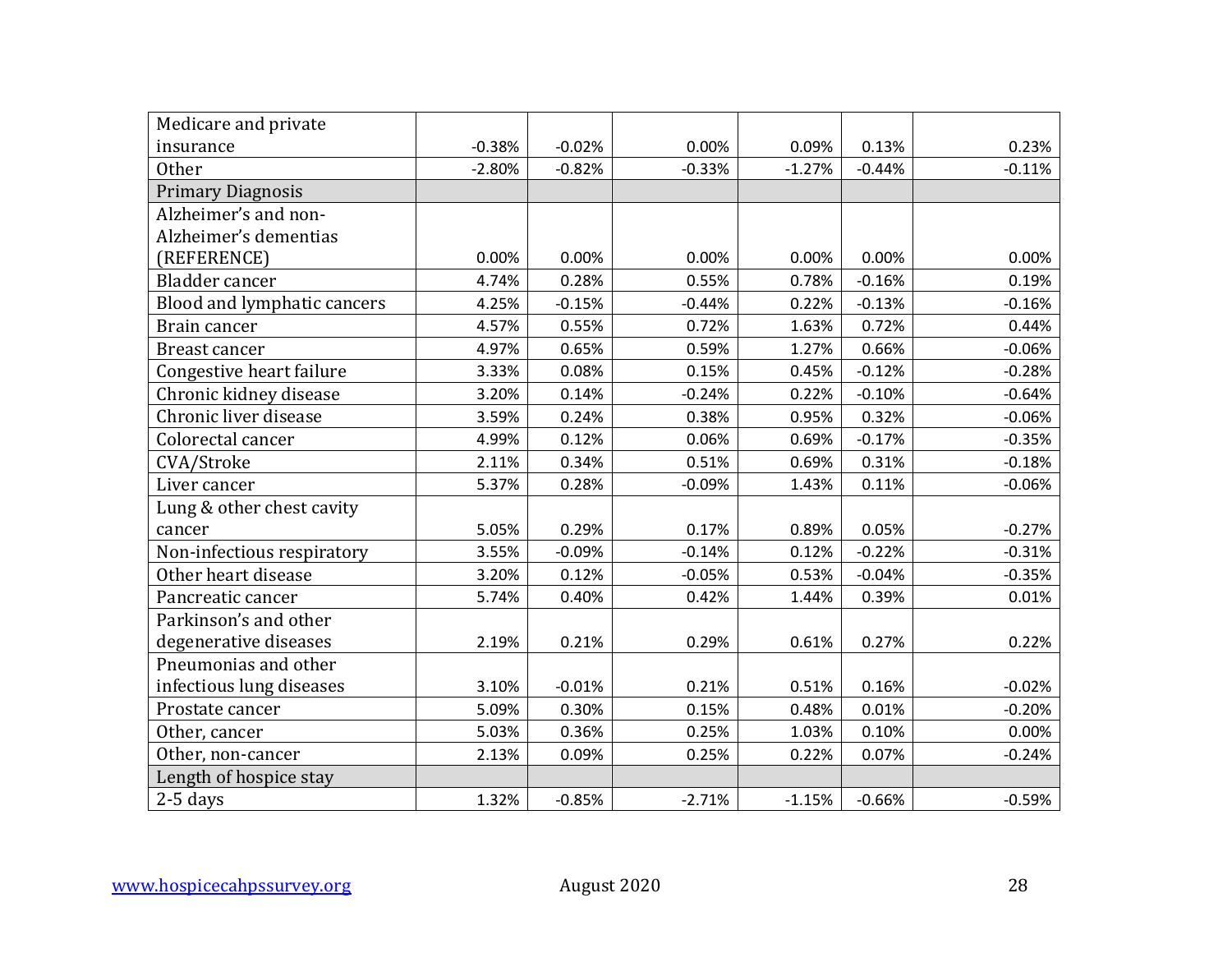| $6-12$ days                    | 1.64%    | $-0.75%$ | $-2.13%$ | $-1.03%$ | $-0.79%$ | $-0.54%$  |
|--------------------------------|----------|----------|----------|----------|----------|-----------|
| 13-29 days                     | 1.15%    | $-0.75%$ | $-1.75%$ | $-1.26%$ | $-0.80%$ | $-0.37%$  |
| 30-80 days                     | 0.88%    | $-0.45%$ | $-0.97%$ | $-0.81%$ | $-0.55%$ | $-0.25%$  |
| 81+ days (REFERENCE)           | 0.00%    | 0.00%    | 0.00%    | 0.00%    | 0.00%    | 0.00%     |
| <b>Caregiver Age</b>           |          |          |          |          |          |           |
| Age 18-44                      | $-0.74%$ | $-1.06%$ | $-2.51%$ | $-0.94%$ | $-1.44%$ | $-0.89%$  |
| Age 45-54                      | 0.17%    | $-0.30%$ | $-1.22%$ | $-0.17%$ | $-0.46%$ | $-0.36%$  |
| Age 55-64 (REFERENCE)          | 0.00%    | 0.00%    | 0.00%    | 0.00%    | 0.00%    | 0.00%     |
| Age 65-74                      | 0.05%    | 0.31%    | 1.25%    | 0.47%    | 0.68%    | 0.40%     |
| Age 75-84                      | $-0.63%$ | $-0.11%$ | 1.56%    | $-0.47%$ | 0.44%    | $-0.07%$  |
| Age 85+                        | $-1.18%$ | $-1.03%$ | 1.11%    | $-1.87%$ | $-0.34%$ | $-1.13%$  |
| <b>Caregiver Education</b>     |          |          |          |          |          |           |
| 8 <sup>th</sup> grade or less  | $-0.30%$ | $-1.14%$ | $-0.69%$ | $-0.45%$ | $-1.21%$ | $-10.85%$ |
| Some high school               | 0.69%    | $-0.22%$ | $-0.18%$ | 0.20%    | $-0.16%$ | $-6.17%$  |
| High school graduate or GED    |          |          |          |          |          |           |
| (REFERENCE)                    | 0.00%    | 0.00%    | 0.00%    | 0.00%    | 0.00%    | 0.00%     |
| Some college                   | $-1.38%$ | $-0.30%$ | $-0.90%$ | $-0.99%$ | $-0.66%$ | 1.70%     |
| 4-year college graduate        | $-3.46%$ | $-0.47%$ | $-1.33%$ | $-1.80%$ | $-0.80%$ | 2.14%     |
| More than 4-year college       |          |          |          |          |          |           |
| graduate                       | $-4.43%$ | $-0.83%$ | $-2.12%$ | $-2.65%$ | $-1.54%$ | 2.12%     |
| Caregiver relationship         |          |          |          |          |          |           |
| (Decedent was the caregiver's  |          |          |          |          |          |           |
|                                |          |          |          |          |          |           |
| Spouse or partner              | 2.36%    | $-0.26%$ | 0.11%    | $-0.56%$ | $-0.30%$ | 0.06%     |
| Parent (REFERENCE)             | 0.00%    | 0.00%    | 0.00%    | 0.00%    | 0.00%    | 0.00%     |
| Mother-in-law or father-in-law | 0.06%    | 0.34%    | 0.76%    | 0.60%    | 0.66%    | 0.23%     |
| Aunt or uncle                  | $-3.33%$ | $-0.04%$ | 0.86%    | $-0.80%$ | 0.29%    | 0.03%     |
| Sister or brother              | $-3.77%$ | $-0.94%$ | $-0.21%$ | $-2.12%$ | $-0.63%$ | $-0.19%$  |
| Child                          | $-0.09%$ | $-0.57%$ | $-0.21%$ | $-1.56%$ | $-0.52%$ | $-0.42%$  |
| Friend                         | $-3.67%$ | $-0.56%$ | $-0.22%$ | $-2.08%$ | $-0.61%$ | $-0.53%$  |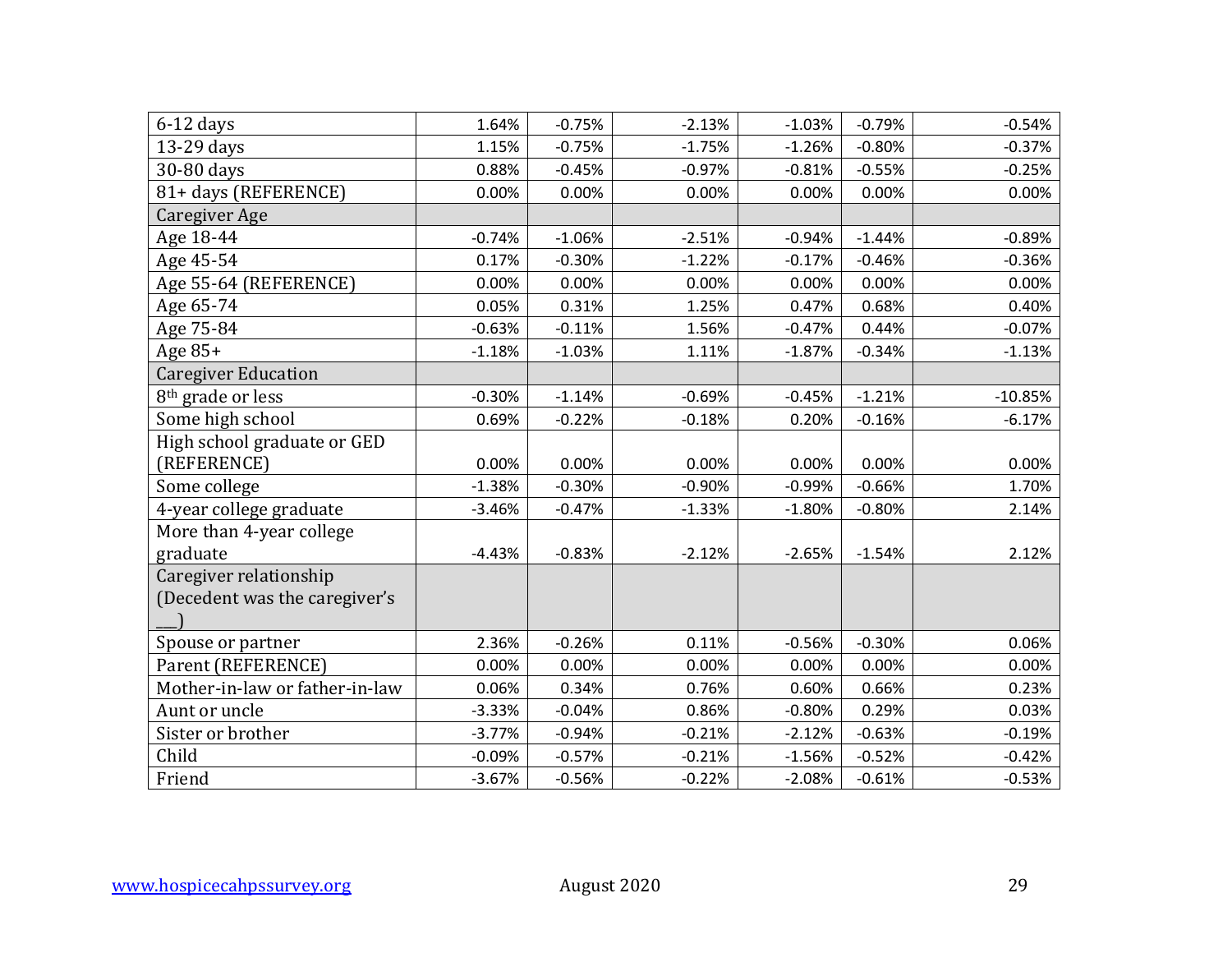| Other                      | $-0.94%$ | $0.01\%$ | 0.06% | $-0.16%$ | $-0.02%$ | $-0.77%$ |
|----------------------------|----------|----------|-------|----------|----------|----------|
| Survey                     |          |          |       |          |          |          |
| Language/Respondent's home |          |          |       |          |          |          |
| language                   |          |          |       |          |          |          |
| Survey language or home    |          |          |       |          |          |          |
| language was Spanish       | 3.32%    | 0.46%    | 2.07% | 1.72%    | 0.70%    | $-0.68%$ |
| All others (REFERENCE)     | $0.00\%$ | $0.00\%$ | 0.00% | 0.00%    | $0.00\%$ | 0.00%    |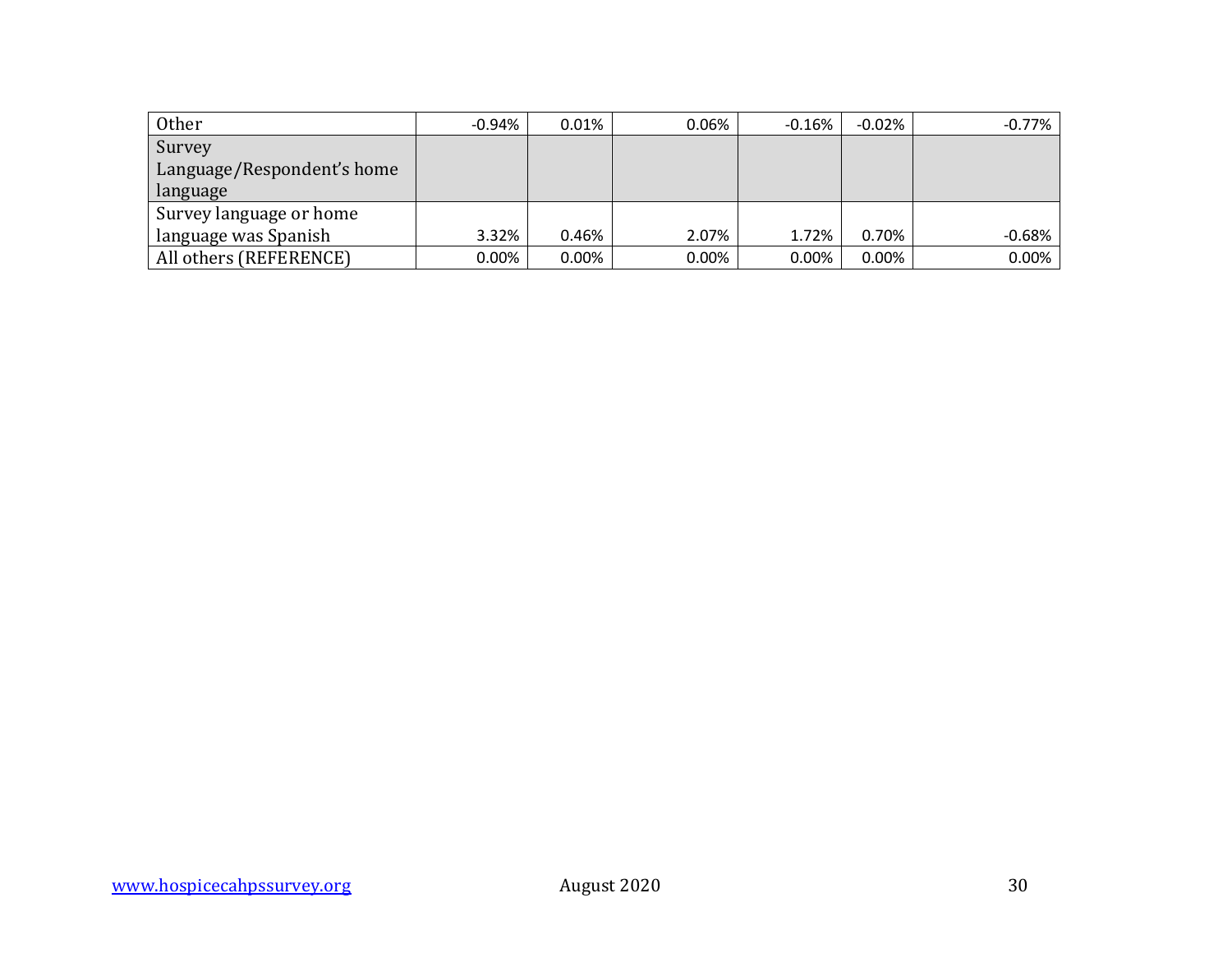#### **Table 8. CAHPS Hospice Bottom-Box Survey Case-Mix Adjustments for Getting Timely Help and Treating Patient with Respect, Q4 2017 – Q3 2019**

|                                | <b>Getting Timely Help</b>                                                                                        |                                                                                              | <b>Treating Patient with Respect</b>                                   |                                                                        |  |
|--------------------------------|-------------------------------------------------------------------------------------------------------------------|----------------------------------------------------------------------------------------------|------------------------------------------------------------------------|------------------------------------------------------------------------|--|
|                                | your family member asked<br>for help from the hospice<br>Got help as soon as you<br>needed it when you or<br>team | Got the help you needed<br>from the hospice team<br>weekends, or holidays<br>during evenings | Hospice team treated your<br>family member with<br>dignity and respect | Felt that the hospice team<br>really cared about your<br>family member |  |
| Response percentile (per 1% of |                                                                                                                   |                                                                                              |                                                                        |                                                                        |  |
| response percentile)           | $-0.02%$                                                                                                          | $-0.03%$                                                                                     | 0.00%                                                                  | $-0.01%$                                                               |  |
| Decedent Age                   |                                                                                                                   |                                                                                              |                                                                        |                                                                        |  |
| Age 18-54                      | 0.12%                                                                                                             | 0.75%                                                                                        | $-0.53%$                                                               | $-0.24%$                                                               |  |
| Age 55-64                      | 0.00%                                                                                                             | 1.04%                                                                                        | $-0.30%$                                                               | $-0.49%$                                                               |  |
| Age 65-69                      | $-0.05%$                                                                                                          | 0.28%                                                                                        | $-0.31%$                                                               | $-0.56%$                                                               |  |
| Age 70-74                      | $-0.06%$                                                                                                          | 0.85%                                                                                        | $-0.16%$                                                               | $-0.48%$                                                               |  |
| Age 75-79                      | 0.06%                                                                                                             | 0.50%                                                                                        | $-0.10%$                                                               | $-0.17%$                                                               |  |
| Age 80-84                      | 0.00%                                                                                                             | 0.55%                                                                                        | $-0.11%$                                                               | $-0.25%$                                                               |  |
| Age 85-89                      | 0.14%                                                                                                             | 0.22%                                                                                        | $-0.08%$                                                               | $-0.11%$                                                               |  |
| Age 90+ (REFERENCE)            | 0.00%                                                                                                             | 0.00%                                                                                        | 0.00%                                                                  | 0.00%                                                                  |  |
| Payer for Hospice Care         |                                                                                                                   |                                                                                              |                                                                        |                                                                        |  |
| Medicare only (REFERENCE)      | 0.00%                                                                                                             | 0.00%                                                                                        | 0.00%                                                                  | 0.00%                                                                  |  |
| Medicaid only or Medicaid and  |                                                                                                                   |                                                                                              |                                                                        |                                                                        |  |
| private insurance              | $-0.62%$                                                                                                          | $-0.84%$                                                                                     | $-0.67%$                                                               | $-0.77%$                                                               |  |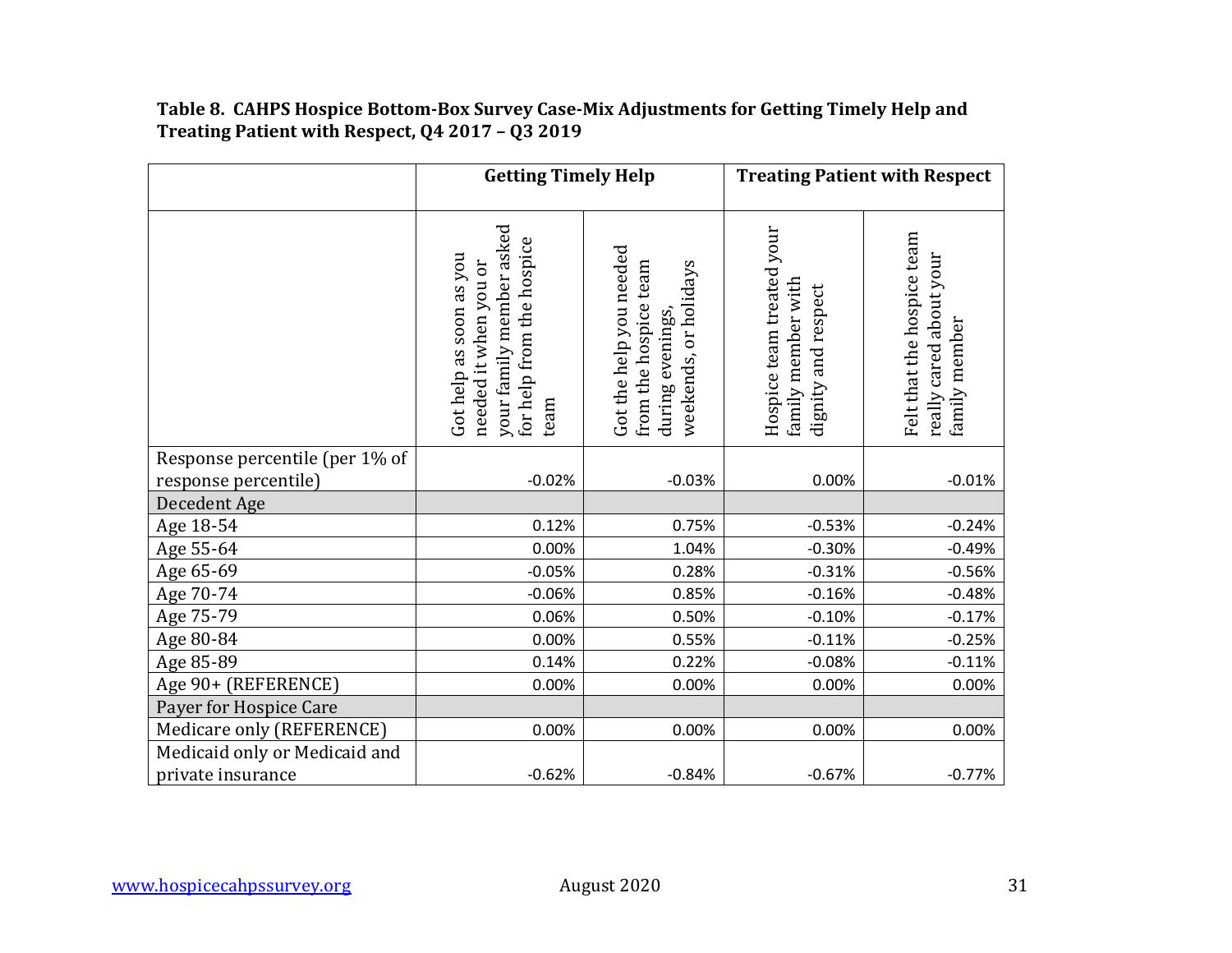| Medicare and Medicaid       | $-1.56%$ | $-1.64%$ | $-0.53%$ | $-1.01%$ |
|-----------------------------|----------|----------|----------|----------|
| Private insurance only      | $-0.40%$ | $-0.84%$ | 0.01%    | $-0.26%$ |
| Medicare and private        |          |          |          |          |
| insurance                   | $-0.19%$ | 0.08%    | 0.05%    | $-0.01%$ |
| <b>Other</b>                | $-0.41%$ | 0.08%    | $-0.26%$ | $-0.30%$ |
| <b>Primary Diagnosis</b>    |          |          |          |          |
| Alzheimer's and non-        |          |          |          |          |
| Alzheimer's dementias       |          |          |          |          |
| (REFERENCE)                 | 0.00%    | 0.00%    | 0.00%    | 0.00%    |
| Bladder cancer              | 0.38%    | 1.06%    | $-0.10%$ | 0.02%    |
| Blood and lymphatic cancers | $-0.25%$ | $-0.36%$ | 0.05%    | $-0.05%$ |
| Brain cancer                | 0.32%    | $-0.56%$ | 0.05%    | 0.36%    |
| <b>Breast cancer</b>        | 0.19%    | 0.45%    | $-0.03%$ | 0.28%    |
| Congestive heart failure    | 0.02%    | 0.37%    | $-0.02%$ | $-0.10%$ |
| Chronic kidney disease      | $-0.33%$ | $-0.03%$ | $-0.07%$ | $-0.33%$ |
| Chronic liver disease       | 0.32%    | $-0.15%$ | 0.09%    | 0.10%    |
| Colorectal cancer           | 0.01%    | $-0.38%$ | $-0.13%$ | $-0.15%$ |
| CVA/Stroke                  | 0.53%    | 0.46%    | 0.09%    | 0.28%    |
| Liver cancer                | 0.01%    | $-0.51%$ | $-0.12%$ | $-0.19%$ |
| Lung & other chest cavity   |          |          |          |          |
| cancer                      | 0.17%    | 0.08%    | $-0.06%$ | $-0.15%$ |
| Non-infectious respiratory  | $-0.06%$ | 0.26%    | $-0.06%$ | $-0.20%$ |
| Other heart disease         | $-0.07%$ | 0.54%    | $-0.06%$ | $-0.09%$ |
| Pancreatic cancer           | 0.41%    | $-0.10%$ | 0.01%    | 0.21%    |
| Parkinson's and other       |          |          |          |          |
| degenerative diseases       | 0.22%    | 0.01%    | 0.05%    | 0.06%    |
| Pneumonias and other        |          |          |          |          |
| infectious lung diseases    | 0.38%    | 0.04%    | 0.04%    | 0.15%    |
| Prostate cancer             | $-0.16%$ | $-0.45%$ | $-0.07%$ | 0.01%    |
| Other, cancer               | 0.23%    | $-0.06%$ | 0.04%    | 0.08%    |
| Other, non-cancer           | 0.18%    | 0.47%    | 0.00%    | $-0.01%$ |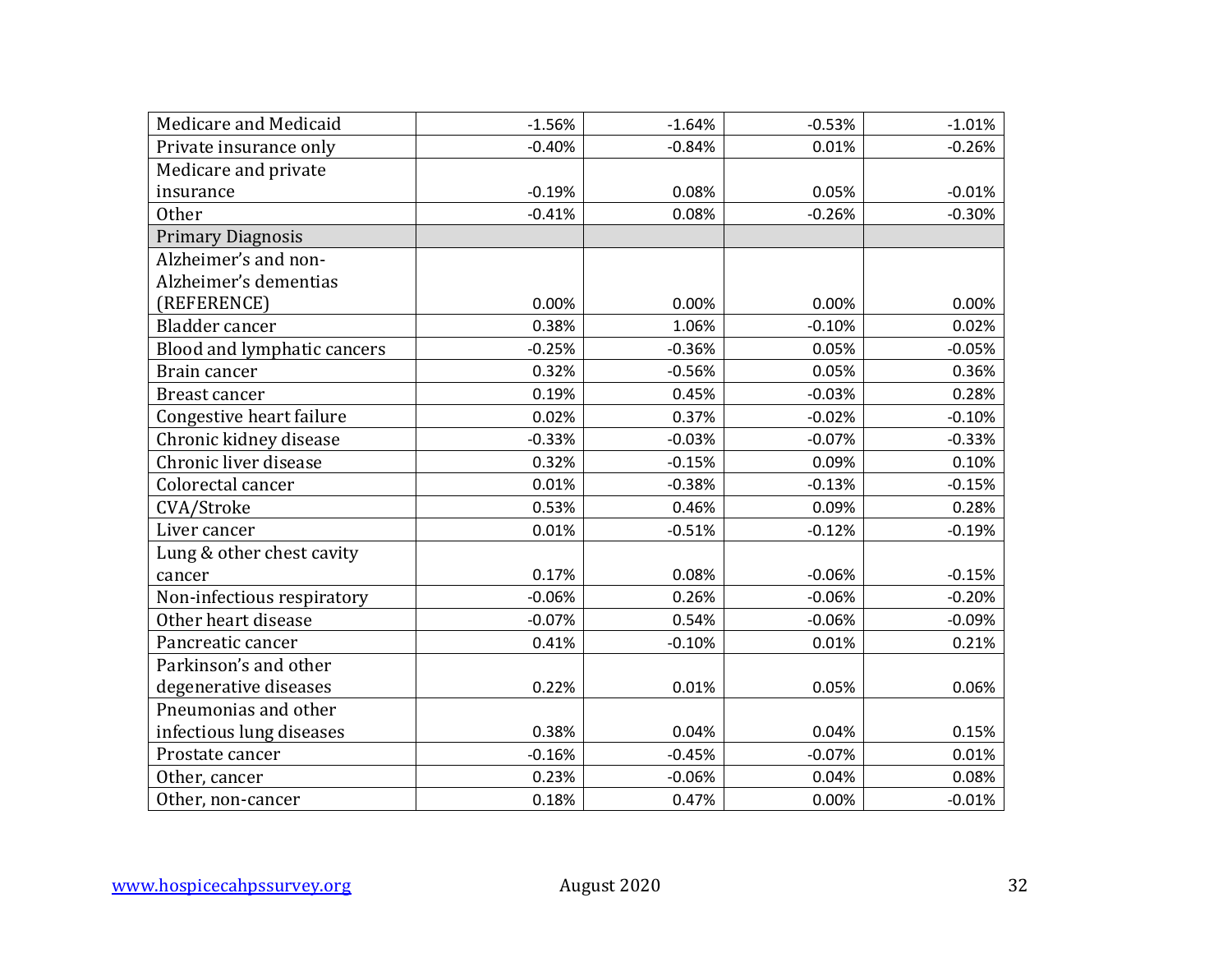| Length of hospice stay         |          |          |          |          |
|--------------------------------|----------|----------|----------|----------|
| $2-5$ days                     | $-1.13%$ | 3.21%    | $-0.64%$ | $-1.05%$ |
| $6-12$ days                    | $-1.08%$ | 2.54%    | $-0.41%$ | $-0.99%$ |
| 13-29 days                     | $-1.23%$ | 1.35%    | $-0.34%$ | $-1.05%$ |
| 30-80 days                     | $-0.84%$ | 0.43%    | $-0.19%$ | $-0.65%$ |
| 81+ days (REFERENCE)           | 0.00%    | 0.00%    | 0.00%    | 0.00%    |
| Caregiver Age                  |          |          |          |          |
| Age 18-44                      | $-1.77%$ | $-1.73%$ | $-0.56%$ | $-1.52%$ |
| Age 45-54                      | $-0.44%$ | $-0.38%$ | $-0.17%$ | $-0.57%$ |
| Age 55-64 (REFERENCE)          | 0.00%    | 0.00%    | 0.00%    | 0.00%    |
| Age 65-74                      | 0.72%    | 1.19%    | 0.23%    | 0.59%    |
| Age 75-84                      | 0.59%    | $-0.06%$ | 0.27%    | 0.74%    |
| Age 85+                        | $-0.07%$ | $-2.09%$ | 0.05%    | 0.25%    |
| <b>Caregiver Education</b>     |          |          |          |          |
| 8 <sup>th</sup> grade or less  | $-1.69%$ | $-4.52%$ | $-0.47%$ | $-0.43%$ |
| Some high school               | $-0.23%$ | $-1.93%$ | $-0.13%$ | $-0.20%$ |
| High school graduate or GED    |          |          |          |          |
| (REFERENCE)                    | 0.00%    | 0.00%    | 0.00%    | 0.00%    |
| Some college                   | $-0.50%$ | 0.32%    | $-0.09%$ | $-0.49%$ |
| 4-year college graduate        | $-1.03%$ | $-0.15%$ | $-0.06%$ | $-0.59%$ |
| More than 4-year college       |          |          |          |          |
| graduate                       | $-1.83%$ | $-0.76%$ | $-0.27%$ | $-1.19%$ |
| Caregiver relationship         |          |          |          |          |
| (Decedent was the caregiver's  |          |          |          |          |
|                                |          |          |          |          |
| Spouse or partner              | $-0.09%$ | $-0.79%$ | $-0.03%$ | $-0.10%$ |
| Parent (REFERENCE)             | 0.00%    | 0.00%    | 0.00%    | 0.00%    |
| Mother-in-law or father-in-law | 0.63%    | $-0.08%$ | 0.12%    | 0.64%    |
| Aunt or uncle                  |          |          |          |          |
|                                | 0.31%    | 0.72%    | 0.12%    | 0.36%    |
| Sister or brother              | $-0.84%$ | $-0.46%$ | $-0.17%$ | $-0.27%$ |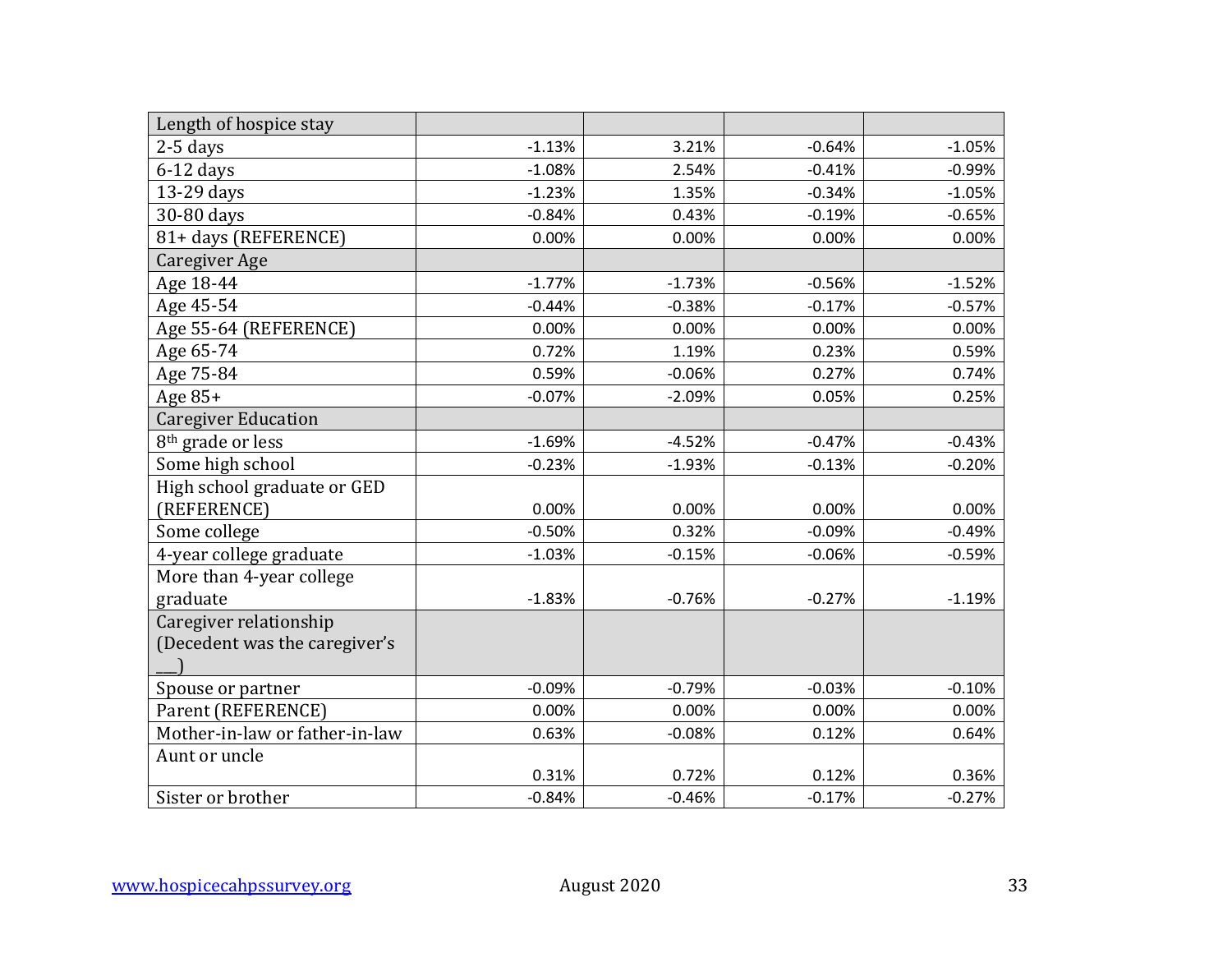| Child                      | $-0.42%$  | $-0.35%$ | 0.17%    | $-0.22%$ |
|----------------------------|-----------|----------|----------|----------|
| Friend                     | $-0.38\%$ | $-0.34%$ | $-0.15%$ | 0.03%    |
| <b>Other</b>               | 0.13%     | $-1.06%$ | $-0.10%$ | 0.18%    |
| Survey                     |           |          |          |          |
| Language/Respondent's home |           |          |          |          |
| language                   |           |          |          |          |
| Survey language or home    |           |          |          |          |
| language was Spanish       | 0.55%     | -4.08%   | $-0.03%$ | 0.31%    |
| All others (REFERENCE)     | $0.00\%$  | 0.00%    | 0.00%    | 0.00%    |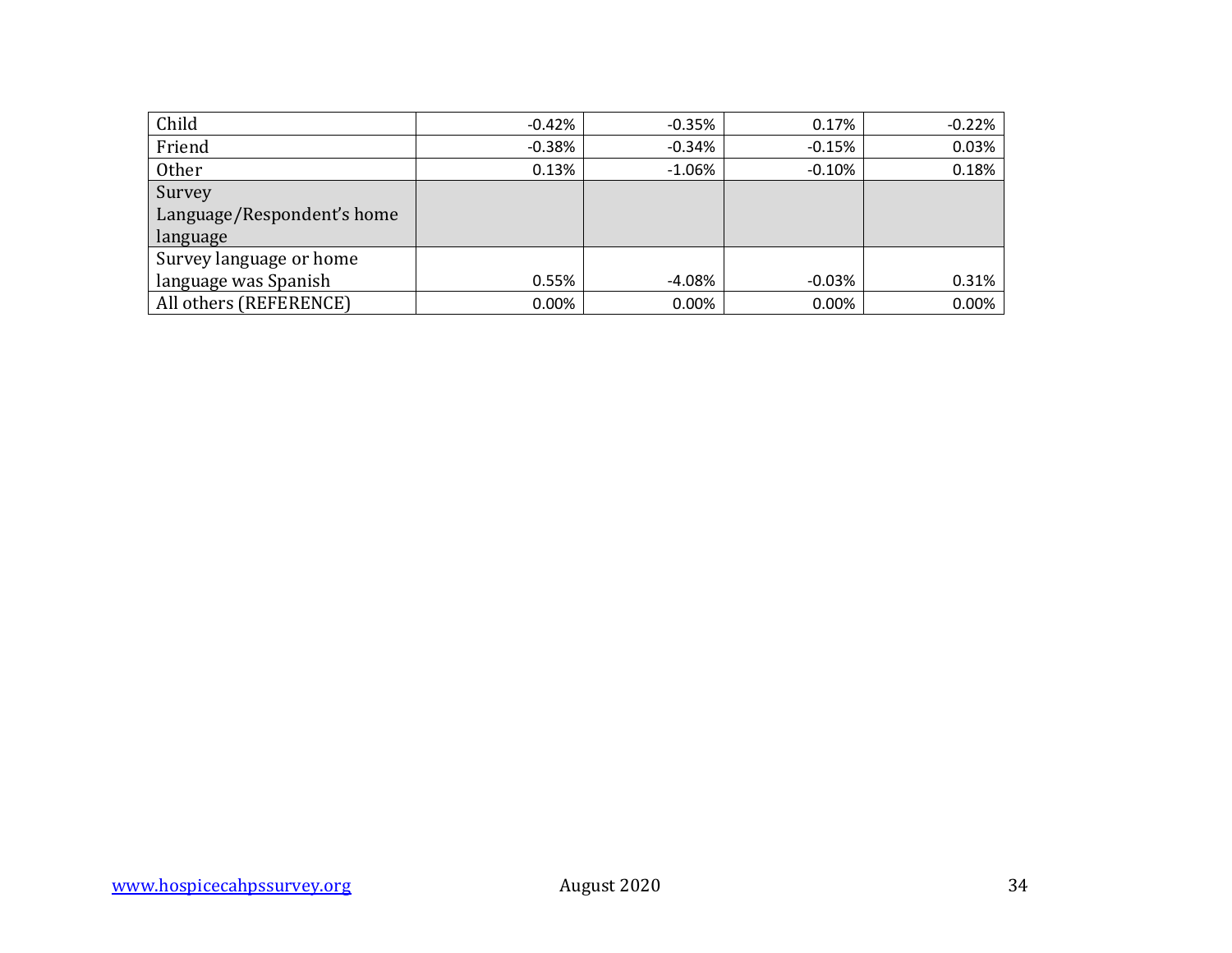|                                | ör<br>Your family member got as<br>as he<br>pain<br>much help with<br>she needed | Your family member got the<br>or she needed for<br>trouble breathing<br>help he | Your family member got the<br>help he or she needed for<br>rouble with constipation | the hospice team for feelings<br>Your family member got the<br>help he or she needed from<br>of anxiety or sadness |
|--------------------------------|----------------------------------------------------------------------------------|---------------------------------------------------------------------------------|-------------------------------------------------------------------------------------|--------------------------------------------------------------------------------------------------------------------|
| Response percentile (per 1% of |                                                                                  |                                                                                 |                                                                                     |                                                                                                                    |
| response percentile)           | $-0.01%$                                                                         | $-0.03%$                                                                        | $-0.03%$                                                                            | $-0.06%$                                                                                                           |
| Decedent Age                   |                                                                                  |                                                                                 |                                                                                     |                                                                                                                    |
| Age 18-54                      | $-0.58%$                                                                         | $-0.07%$                                                                        | 0.31%                                                                               | 2.24%                                                                                                              |
| Age 55-64                      | $-0.44%$                                                                         | 0.10%                                                                           | 0.01%                                                                               | 1.74%                                                                                                              |
| Age 65-69                      | $-0.35%$                                                                         | $-0.14%$                                                                        | $-0.21%$                                                                            | 1.51%                                                                                                              |
| Age 70-74                      | $-0.16%$                                                                         | 0.21%                                                                           | 0.22%                                                                               | 1.52%                                                                                                              |
| Age 75-79                      | 0.01%                                                                            | 0.16%                                                                           | $-0.10%$                                                                            | 1.38%                                                                                                              |
| Age 80-84                      | $-0.03%$                                                                         | $-0.08%$                                                                        | $-0.11%$                                                                            | 0.87%                                                                                                              |
| Age 85-89                      | 0.00%                                                                            | 0.08%                                                                           | $-0.14%$                                                                            | 0.44%                                                                                                              |
| Age 90+ (REFERENCE)            | 0.00%                                                                            | 0.00%                                                                           | 0.00%                                                                               | 0.00%                                                                                                              |
| Payer for Hospice Care         |                                                                                  |                                                                                 |                                                                                     |                                                                                                                    |
| Medicare only (REFERENCE)      | 0.00%                                                                            | 0.00%                                                                           | 0.00%                                                                               | 0.00%                                                                                                              |
| Medicaid only or Medicaid and  |                                                                                  |                                                                                 |                                                                                     |                                                                                                                    |
| private insurance              | $-0.01%$                                                                         | $-1.22%$                                                                        | $-1.11%$                                                                            | $-2.61%$                                                                                                           |
| Medicare and Medicaid          | $-0.56%$                                                                         | $-0.99%$                                                                        | $-2.10%$                                                                            | $-2.70%$                                                                                                           |
| Private insurance only         | 0.13%                                                                            | $-0.37%$                                                                        | $-0.93%$                                                                            | $-0.50%$                                                                                                           |

#### **Table 9. CAHPS Hospice Survey Bottom-Box Case-Mix Adjustments for Help for Pain and Symptoms, Q4 2017 – Q3 2019**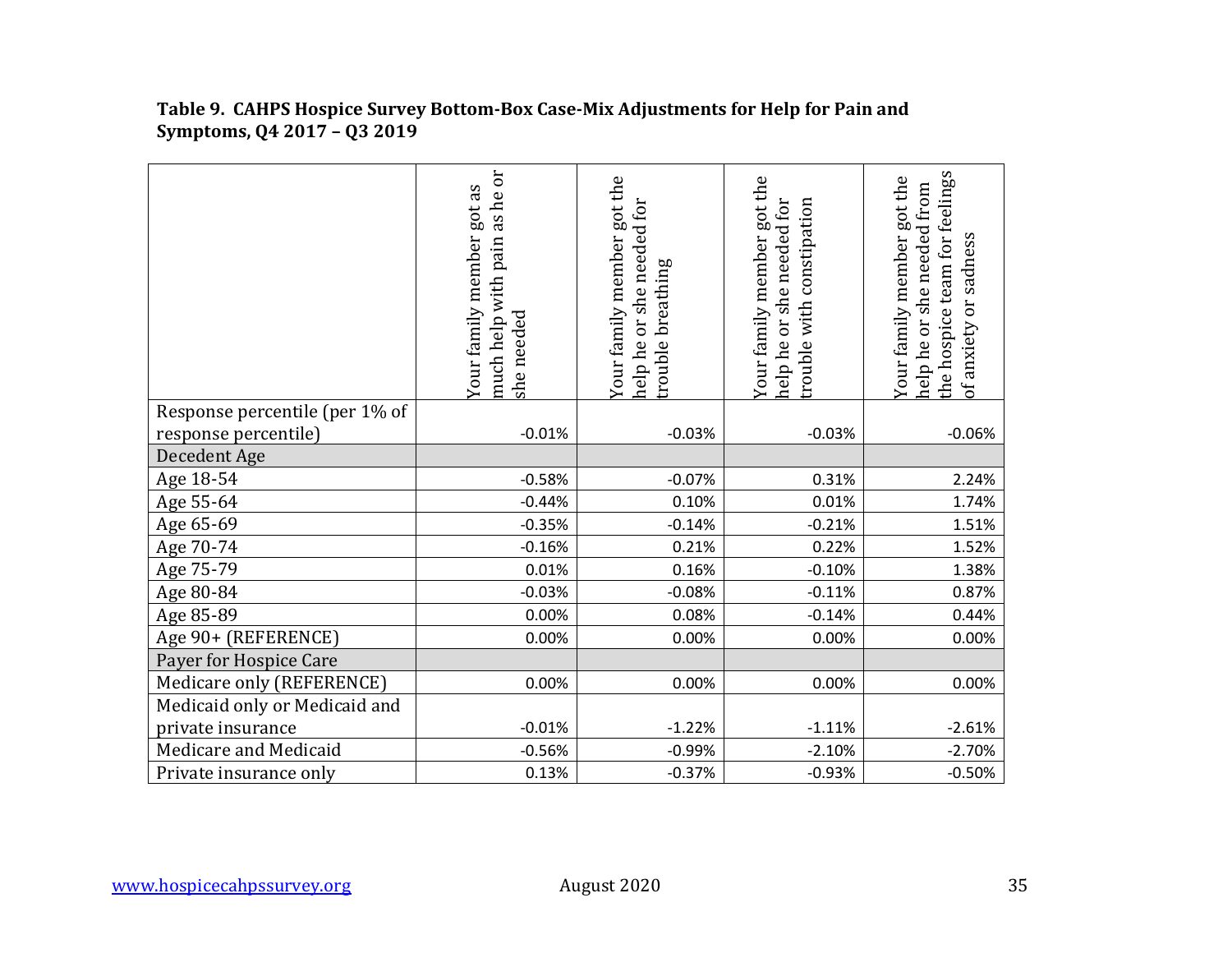| Medicare and private        |          |          |           |          |
|-----------------------------|----------|----------|-----------|----------|
| insurance                   | $-0.05%$ | 0.21%    | $-0.13%$  | 0.50%    |
| <b>Other</b>                | $-0.06%$ | $-0.71%$ | $-0.23%$  | $-1.12%$ |
| <b>Primary Diagnosis</b>    |          |          |           |          |
| Alzheimer's and non-        |          |          |           |          |
| Alzheimer's dementias       |          |          |           |          |
| (REFERENCE)                 | 0.00%    | 0.00%    | 0.00%     | 0.00%    |
| Bladder cancer              | $-0.24%$ | 0.54%    | 0.28%     | $-1.76%$ |
| Blood and lymphatic cancers | $-0.20%$ | 1.01%    | 0.08%     | $-0.77%$ |
| Brain cancer                | 0.12%    | 0.05%    | $-0.50%$  | $-0.14%$ |
| <b>Breast cancer</b>        | 0.08%    | 2.49%    | 1.17%     | 1.61%    |
| Congestive heart failure    | $-0.09%$ | 2.74%    | $-0.13%$  | 0.22%    |
| Chronic kidney disease      | $-0.22%$ | 1.25%    | $-0.25%$  | $-0.65%$ |
| Chronic liver disease       | 0.30%    | 0.08%    | $-0.87%$  | $-0.17%$ |
| Colorectal cancer           | $-0.25%$ | 0.27%    | $-0.46%$  | $-0.61%$ |
| CVA/Stroke                  | 0.13%    | 0.99%    | 0.30%     | 0.22%    |
| Liver cancer                | $-0.04%$ | 0.36%    | 0.60%     | $-0.45%$ |
| Lung & other chest cavity   |          |          |           |          |
| cancer                      | $-0.15%$ | 2.78%    | 0.83%     | 0.61%    |
| Non-infectious respiratory  | $-0.15%$ | 3.77%    | 0.30%     | 0.84%    |
| Other heart disease         | $-0.08%$ | 2.10%    | $-0.45%$  | $-0.26%$ |
| Pancreatic cancer           | $-0.21%$ | 0.50%    | 0.23%     | $-0.12%$ |
| Parkinson's and other       |          |          |           |          |
| degenerative diseases       | 0.05%    | 1.08%    | 0.27%     | $-0.50%$ |
| Pneumonias and other        |          |          |           |          |
| infectious lung diseases    | 0.27%    | 3.84%    | $-0.11%$  | 1.08%    |
| Prostate cancer             | 0.02%    | 0.43%    | 0.56%     | $-0.78%$ |
| Other, cancer               | 0.09%    | 1.25%    | 0.48%     | 0.27%    |
| Other, non-cancer           | 0.07%    | 1.22%    | $-0.22%$  | 0.25%    |
| Length of hospice stay      |          |          |           |          |
| $2-5$ days                  | $-1.15%$ | $-1.40%$ | $-10.73%$ | $-6.48%$ |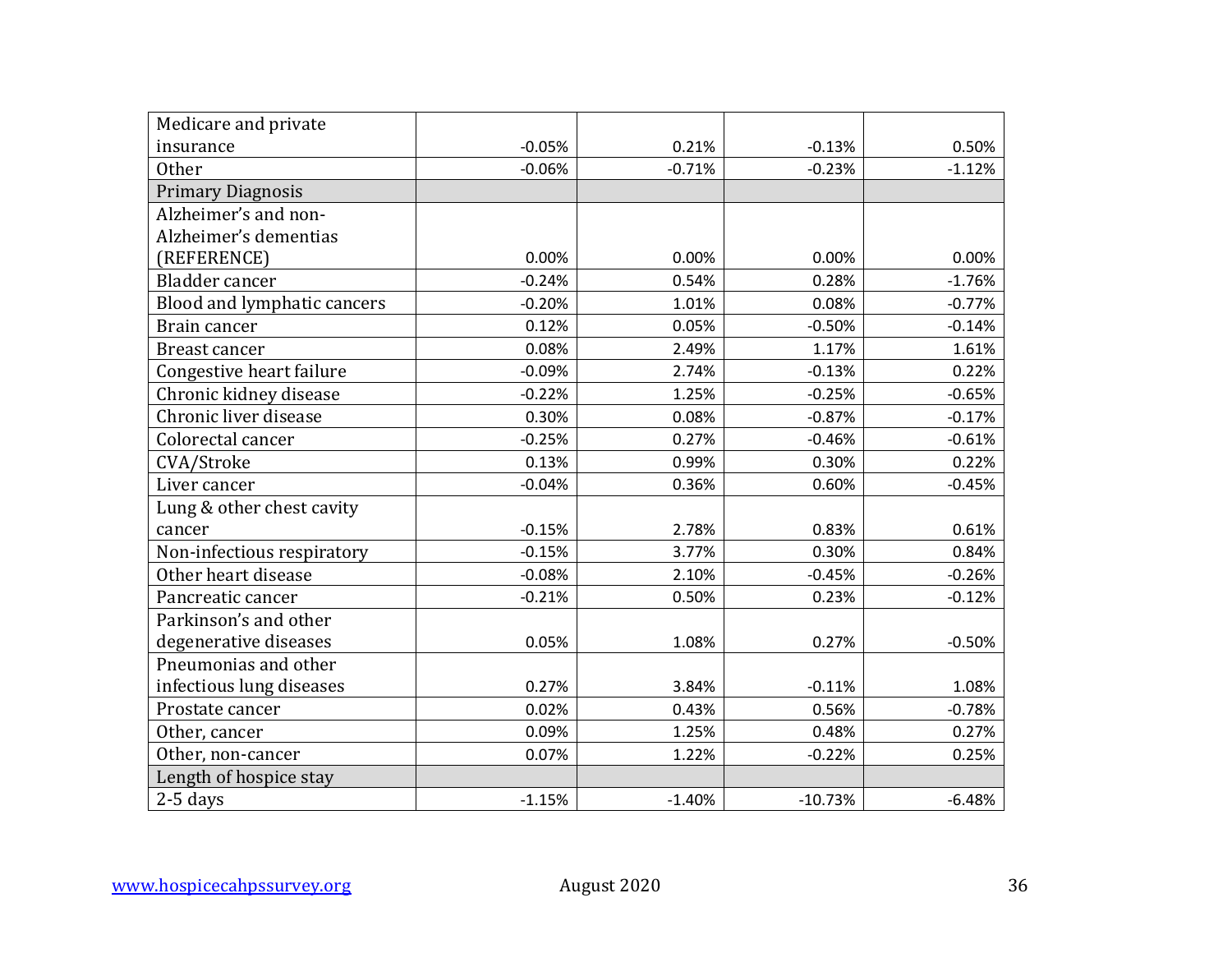| $6-12$ days                    | $-0.91%$ | $-1.01%$ | $-7.41%$ | $-4.98%$ |
|--------------------------------|----------|----------|----------|----------|
| 13-29 days                     | $-0.68%$ | $-0.92%$ | $-4.18%$ | $-4.21%$ |
| 30-80 days                     | $-0.44%$ | $-0.41%$ | $-2.01%$ | $-2.44%$ |
| 81+ days (REFERENCE)           | 0.00%    | 0.00%    | 0.00%    | 0.00%    |
| Caregiver Age                  |          |          |          |          |
| Age 18-44                      | $-0.39%$ | $-2.55%$ | $-3.79%$ | $-3.55%$ |
| Age 45-54                      | $-0.20%$ | $-0.98%$ | $-1.23%$ | $-1.03%$ |
| Age 55-64 (REFERENCE)          | 0.00%    | 0.00%    | 0.00%    | 0.00%    |
| Age 65-74                      | 0.30%    | 0.93%    | 0.73%    | 1.15%    |
| Age 75-84                      | 0.45%    | 0.74%    | 0.37%    | $-0.43%$ |
| Age 85+                        | 0.28%    | $-0.58%$ | $-1.33%$ | $-3.64%$ |
| <b>Caregiver Education</b>     |          |          |          |          |
| 8 <sup>th</sup> grade or less  | $-0.39%$ | $-3.28%$ | $-4.60%$ | $-3.74%$ |
| Some high school               | 0.03%    | $-1.37%$ | $-1.25%$ | $-0.78%$ |
| High school graduate or GED    |          |          |          |          |
| (REFERENCE)                    | 0.00%    | 0.00%    | 0.00%    | 0.00%    |
| Some college                   | $-0.45%$ | $-0.17%$ | 0.34%    | $-1.19%$ |
| 4-year college graduate        | $-0.72%$ | $-0.34%$ | $-0.39%$ | $-2.89%$ |
| More than 4-year college       |          |          |          |          |
| graduate                       | $-1.14%$ | $-0.57%$ | $-0.96%$ | $-4.77%$ |
| Caregiver relationship         |          |          |          |          |
| (Decedent was the caregiver's  |          |          |          |          |
|                                |          |          |          |          |
| Spouse or partner              | 0.04%    | $-0.56%$ | $-0.35%$ | $-1.98%$ |
| Parent (REFERENCE)             | 0.00%    | 0.00%    | 0.00%    | 0.00%    |
| Mother-in-law or father-in-law | 0.39%    | 0.38%    | 2.11%    | 3.10%    |
| Aunt or uncle                  |          |          |          |          |
|                                | 0.21%    | 0.64%    | 1.68%    | 2.36%    |
| Sister or brother              | $-0.11%$ | $-0.40%$ | $-0.95%$ | $-1.74%$ |
| Child                          | $-0.15%$ | $-0.63%$ | $-0.81%$ | $-2.52%$ |
| Friend                         | 0.12%    | $-0.05%$ | 0.31%    | 0.01%    |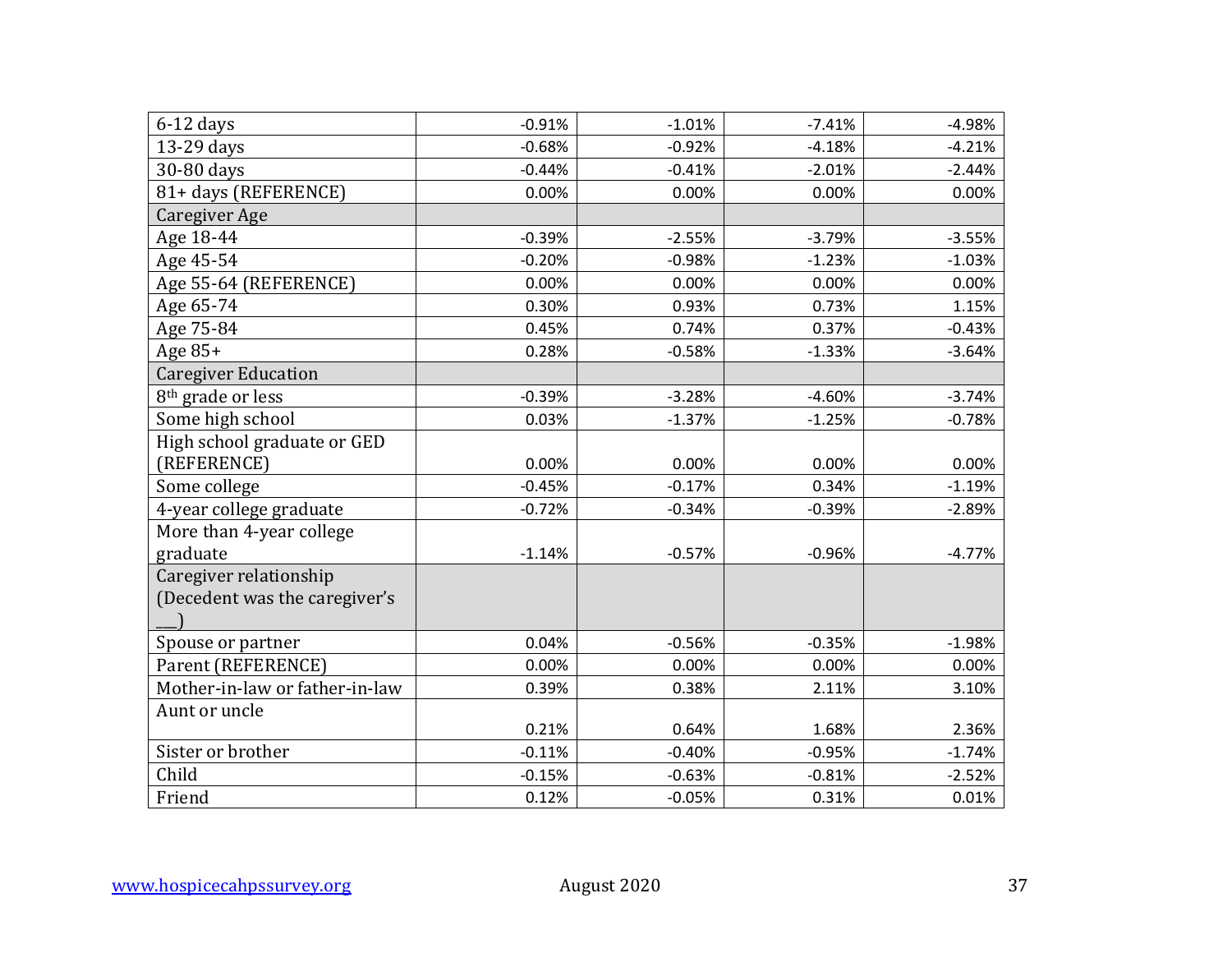| <b>Other</b>               | 0.38%    | 0.33%    | 0.70%    | 1.61% |
|----------------------------|----------|----------|----------|-------|
| Survey                     |          |          |          |       |
| Language/Respondent's home |          |          |          |       |
| language                   |          |          |          |       |
| Survey language or home    |          |          |          |       |
| language was Spanish       | 1.14%    | $-2.18%$ | $-0.75%$ | 1.43% |
| All others (REFERENCE)     | $0.00\%$ | $0.00\%$ | 0.00%    | 0.00% |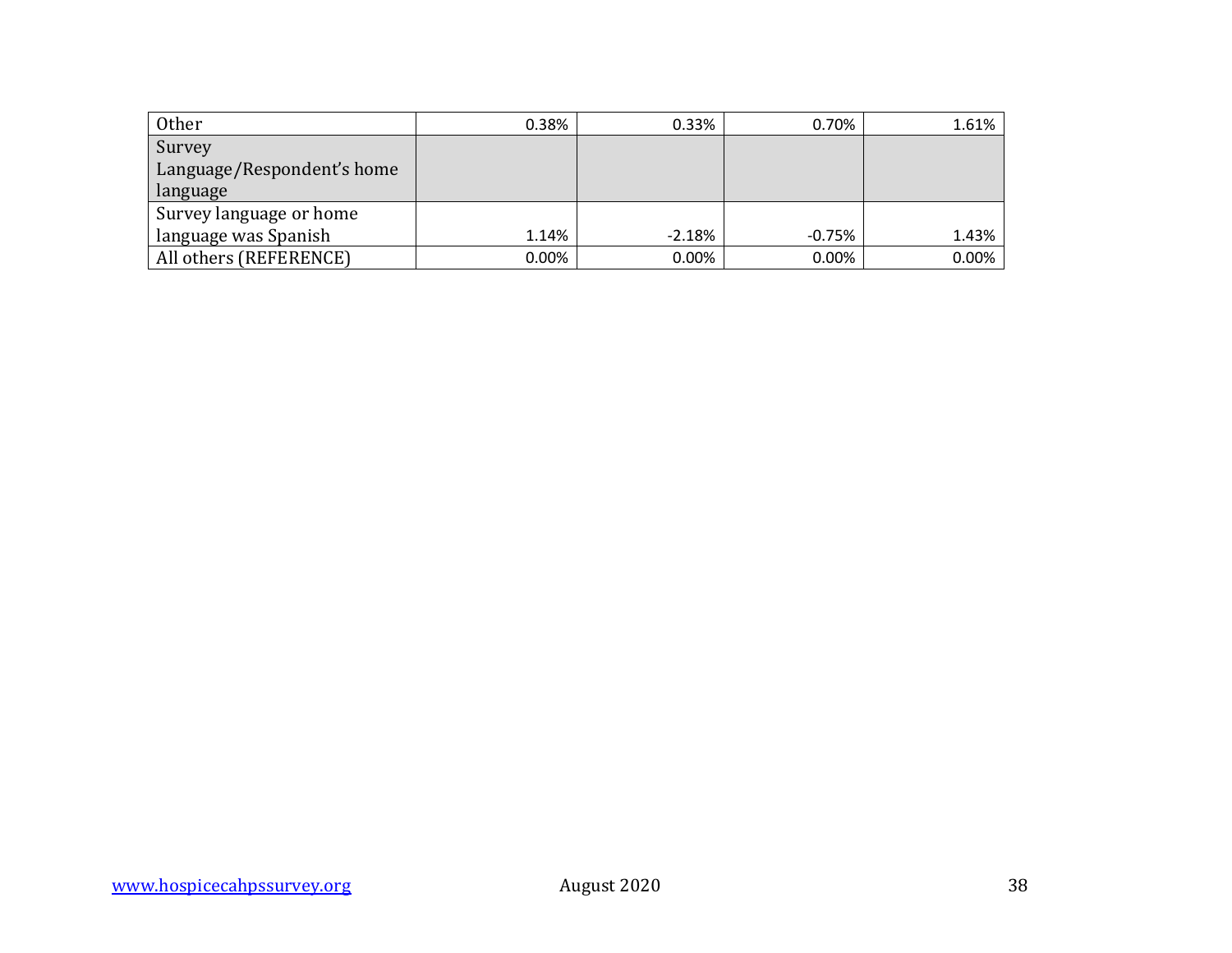|                                | watch for<br>Hospice team gave you the<br>training you needed about<br>what side effects to<br>from pain medicine | training you needed about if<br>give more pain<br>Hospice team gave you the<br>medicine to your family<br>and when to<br>member | he or she had trouble breathing<br>training you needed about how<br>to help your family member if<br>Hospice team gave you the | Эr<br>Hospice team gave you the<br>training you needed about<br>member became restless<br>what to do if your family<br>agitated | A member of the hospice team<br>discussed side effects of pain<br>medicine with you or your<br>family member |
|--------------------------------|-------------------------------------------------------------------------------------------------------------------|---------------------------------------------------------------------------------------------------------------------------------|--------------------------------------------------------------------------------------------------------------------------------|---------------------------------------------------------------------------------------------------------------------------------|--------------------------------------------------------------------------------------------------------------|
| Response percentile (per 1% of |                                                                                                                   |                                                                                                                                 |                                                                                                                                |                                                                                                                                 |                                                                                                              |
| response percentile)           | $-0.01%$                                                                                                          | $-0.02%$                                                                                                                        | $-0.01%$                                                                                                                       | $-0.03%$                                                                                                                        | $-0.02%$                                                                                                     |
| Decedent Age                   |                                                                                                                   |                                                                                                                                 |                                                                                                                                |                                                                                                                                 |                                                                                                              |
| Age 18-54                      | 2.27%                                                                                                             | 0.44%                                                                                                                           | 0.42%                                                                                                                          | 0.03%                                                                                                                           | 1.72%                                                                                                        |
| Age 55-64                      | 1.45%                                                                                                             | 0.27%                                                                                                                           | 0.13%                                                                                                                          | $-0.06%$                                                                                                                        | 1.31%                                                                                                        |
| Age 65-69                      | 1.67%                                                                                                             | 0.43%                                                                                                                           | 0.50%                                                                                                                          | 0.75%                                                                                                                           | 1.08%                                                                                                        |
| Age 70-74                      | 1.44%                                                                                                             | 0.64%                                                                                                                           | 0.73%                                                                                                                          | 0.89%                                                                                                                           | 1.15%                                                                                                        |
| Age 75-79                      | 1.39%                                                                                                             | 0.77%                                                                                                                           | 0.28%                                                                                                                          | 1.22%                                                                                                                           | 0.93%                                                                                                        |
| Age 80-84                      | 1.17%                                                                                                             | 0.60%                                                                                                                           | 0.57%                                                                                                                          | 1.22%                                                                                                                           | 0.70%                                                                                                        |
| Age 85-89                      | 1.00%                                                                                                             | 0.60%                                                                                                                           | 0.56%                                                                                                                          | 1.00%                                                                                                                           | 0.62%                                                                                                        |
| Age 90+ (REFERENCE)            | 0.00%                                                                                                             | 0.00%                                                                                                                           | 0.00%                                                                                                                          | 0.00%                                                                                                                           | 0.00%                                                                                                        |
| Payer for Hospice Care         |                                                                                                                   |                                                                                                                                 |                                                                                                                                |                                                                                                                                 |                                                                                                              |
| Medicare only (REFERENCE)      | 0.00%                                                                                                             | 0.00%                                                                                                                           | 0.00%                                                                                                                          | 0.00%                                                                                                                           | 0.00%                                                                                                        |
| Medicaid only or Medicaid and  |                                                                                                                   |                                                                                                                                 |                                                                                                                                |                                                                                                                                 |                                                                                                              |
| private insurance              | $-1.50%$                                                                                                          | $-0.66%$                                                                                                                        | $-1.13%$                                                                                                                       | $-1.19%$                                                                                                                        | $-0.98%$                                                                                                     |
| Medicare and Medicaid          | $-3.98%$                                                                                                          | $-3.27%$                                                                                                                        | $-3.06%$                                                                                                                       | $-4.86%$                                                                                                                        | $-2.50%$                                                                                                     |

#### **Table 10. CAHPS Hospice Survey Bottom-Box Case-Mix Adjustments for Training Family to Care for Patient, Q4 2017 – Q3 2019**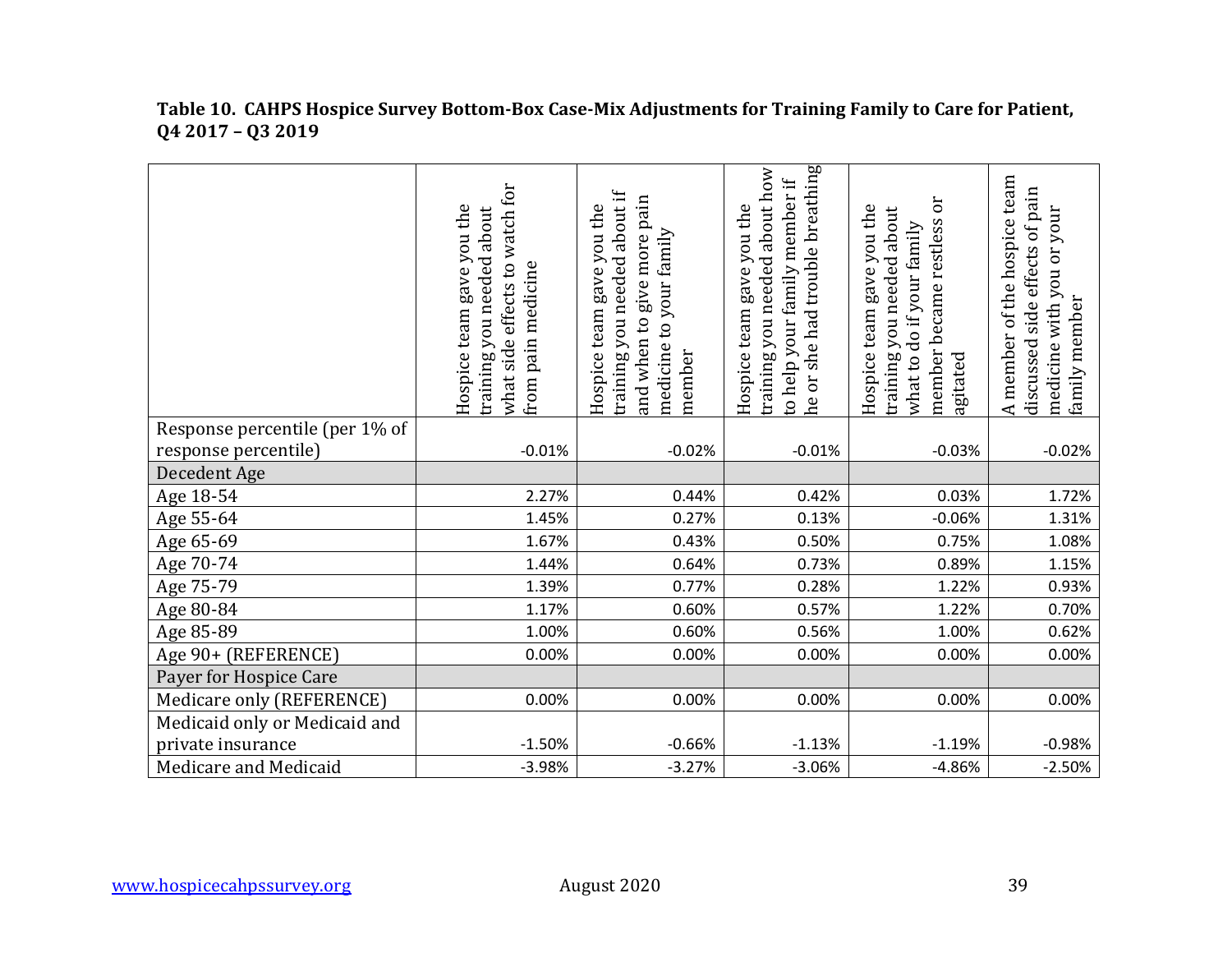| Private insurance only      | $-0.16%$ | 0.09%    | 0.02%    | $-0.11%$ | $-0.23%$ |
|-----------------------------|----------|----------|----------|----------|----------|
| Medicare and private        |          |          |          |          |          |
| insurance                   | $-0.12%$ | 0.01%    | 0.28%    | $-0.26%$ | 0.07%    |
| <b>Other</b>                | $-1.02%$ | $-0.55%$ | $-0.60%$ | $-1.59%$ | $-0.63%$ |
| <b>Primary Diagnosis</b>    |          |          |          |          |          |
| Alzheimer's and non-        |          |          |          |          |          |
| Alzheimer's dementias       |          |          |          |          |          |
| (REFERENCE)                 | 0.00%    | 0.00%    | 0.00%    | 0.00%    | 0.00%    |
| Bladder cancer              | 3.49%    | 2.63%    | 2.86%    | 1.61%    | 2.15%    |
| Blood and lymphatic cancers | 3.79%    | 2.07%    | 3.17%    | 2.04%    | 1.59%    |
| Brain cancer                | 4.65%    | 2.79%    | 3.30%    | 4.29%    | 1.72%    |
| <b>Breast cancer</b>        | 5.59%    | 3.06%    | 4.28%    | 3.76%    | 2.83%    |
| Congestive heart failure    | 3.13%    | 2.01%    | 3.44%    | 1.84%    | 1.43%    |
| Chronic kidney disease      | 3.65%    | 1.95%    | 3.49%    | 2.95%    | 1.18%    |
| Chronic liver disease       | 3.57%    | 2.49%    | 2.96%    | 3.85%    | 1.70%    |
| Colorectal cancer           | 4.20%    | 2.47%    | 2.70%    | 2.09%    | 2.32%    |
| CVA/Stroke                  | 2.02%    | 1.12%    | 2.03%    | 1.78%    | 0.63%    |
| Liver cancer                | 4.53%    | 2.56%    | 3.77%    | 2.98%    | 2.40%    |
| Lung & other chest cavity   |          |          |          |          |          |
| cancer                      | 4.65%    | 2.66%    | 4.19%    | 2.61%    | 2.39%    |
| Non-infectious respiratory  | 3.55%    | 1.85%    | 3.39%    | 1.93%    | 1.71%    |
| Other heart disease         | 3.02%    | 1.84%    | 3.21%    | 1.85%    | 1.42%    |
| Pancreatic cancer           | 5.29%    | 2.92%    | 3.07%    | 2.93%    | 2.36%    |
| Parkinson's and other       |          |          |          |          |          |
| degenerative diseases       | 2.60%    | 1.66%    | 2.33%    | 2.18%    | 0.83%    |
| Pneumonias and other        |          |          |          |          |          |
| infectious lung diseases    | 3.34%    | 2.21%    | 3.54%    | 2.30%    | 1.56%    |
| Prostate cancer             | 4.26%    | 2.51%    | 3.00%    | 2.47%    | 2.33%    |
| Other, cancer               | 4.88%    | 2.79%    | 3.72%    | 2.81%    | 2.41%    |
| Other, non-cancer           | 2.40%    | 1.86%    | 2.21%    | 1.56%    | 0.80%    |
| Length of hospice stay      |          |          |          |          |          |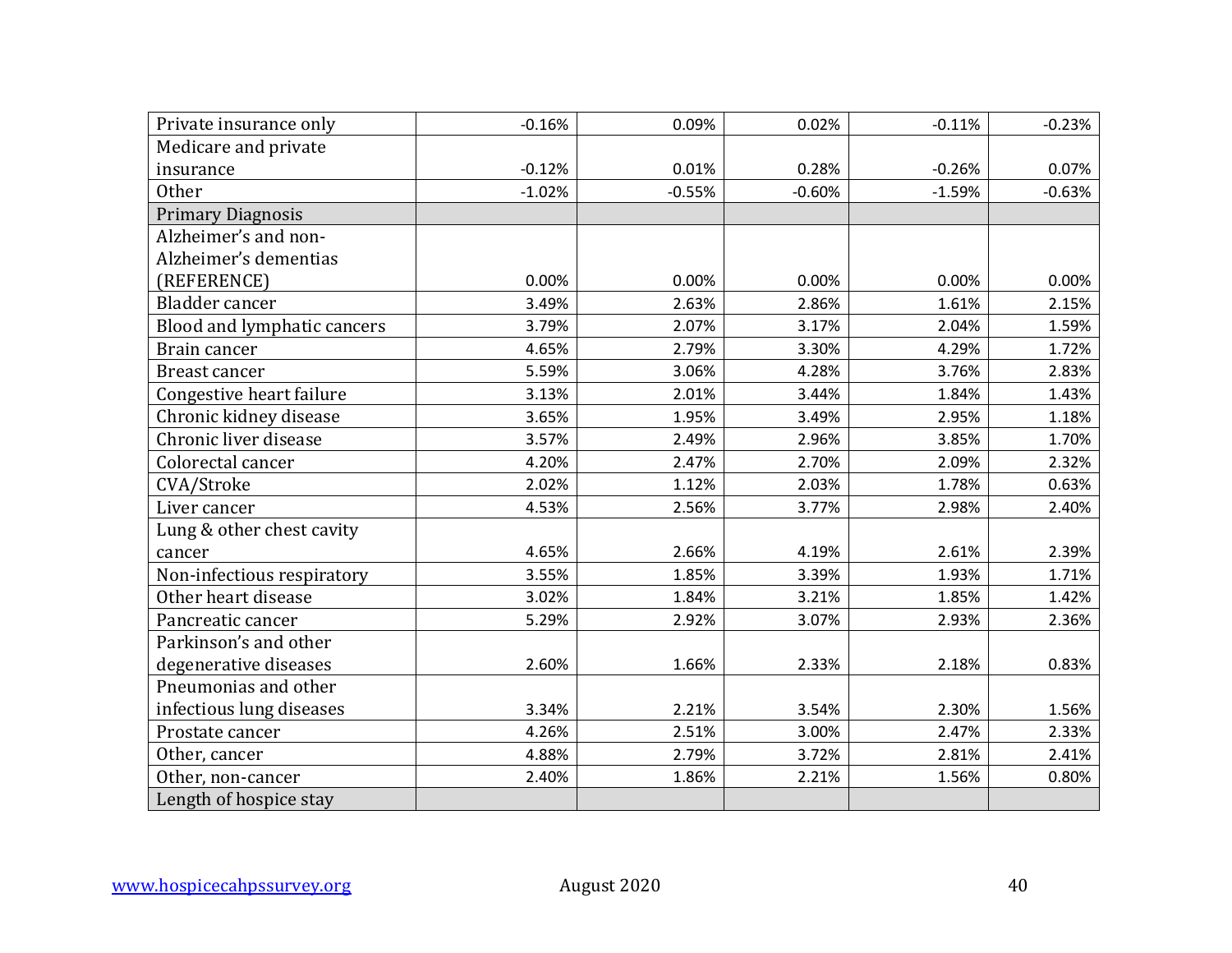| $2-5$ days                     | $-4.62%$ | $-1.87%$ | $-4.43%$ | $-3.82%$ | $-5.00%$ |
|--------------------------------|----------|----------|----------|----------|----------|
| $6-12$ days                    | $-2.81%$ | $-0.97%$ | $-2.64%$ | $-2.07%$ | $-2.87%$ |
| 13-29 days                     | $-1.72%$ | $-0.55%$ | $-1.66%$ | $-1.34%$ | $-1.86%$ |
| 30-80 days                     | $-0.73%$ | $-0.27%$ | $-0.66%$ | $-0.47%$ | $-0.87%$ |
| 81+ days (REFERENCE)           | 0.00%    | 0.00%    | 0.00%    | 0.00%    | 0.00%    |
| Caregiver Age                  |          |          |          |          |          |
| Age 18-44                      | $-0.29%$ | 0.11%    | $-0.72%$ | $-0.82%$ | $-0.07%$ |
| Age 45-54                      | 0.68%    | 0.16%    | $-0.08%$ | 0.10%    | 0.24%    |
| Age 55-64 (REFERENCE)          | 0.00%    | 0.00%    | 0.00%    | 0.00%    | 0.00%    |
| Age 65-74                      | $-0.73%$ | $-0.48%$ | $-0.39%$ | $-1.05%$ | $-0.34%$ |
| Age 75-84                      | $-2.61%$ | $-1.47%$ | $-1.31%$ | $-2.82%$ | $-1.78%$ |
| Age 85+                        | $-4.70%$ | $-3.10%$ | $-3.31%$ | $-5.10%$ | $-4.14%$ |
| <b>Caregiver Education</b>     |          |          |          |          |          |
| 8 <sup>th</sup> grade or less  | 0.69%    | 0.03%    | 0.18%    | 0.83%    | $-0.59%$ |
| Some high school               | 0.83%    | 0.64%    | 0.11%    | 0.10%    | $-0.15%$ |
| High school graduate or GED    |          |          |          |          |          |
| (REFERENCE)                    | 0.00%    | 0.00%    | 0.00%    | 0.00%    | 0.00%    |
| Some college                   | $-0.86%$ | $-0.42%$ | $-0.68%$ | $-1.02%$ | $-0.45%$ |
| 4-year college graduate        | $-2.25%$ | $-1.24%$ | $-1.26%$ | $-2.17%$ | $-0.96%$ |
| More than 4-year college       |          |          |          |          |          |
| graduate                       | $-2.72%$ | $-1.63%$ | $-1.72%$ | $-3.08%$ | $-1.43%$ |
| Caregiver relationship         |          |          |          |          |          |
| (Decedent was the caregiver's  |          |          |          |          |          |
|                                |          |          |          |          |          |
| Spouse or partner              | 0.73%    | 0.80%    | 0.71%    | 1.42%    | $-0.76%$ |
| Parent (REFERENCE)             | 0.00%    | 0.00%    | 0.00%    | 0.00%    | 0.00%    |
| Mother-in-law or father-in-law | 2.24%    | 1.20%    | 1.82%    | 2.46%    | 1.16%    |
| Aunt or uncle                  | $-3.46%$ | $-1.95%$ | $-1.88%$ | $-3.84%$ | $-1.66%$ |
| Sister or brother              | $-3.97%$ | $-1.34%$ | $-1.94%$ | $-3.37%$ | $-2.55%$ |
| Child                          | $-1.37%$ | $-0.52%$ | $-0.61%$ | $-1.10%$ | $-1.81%$ |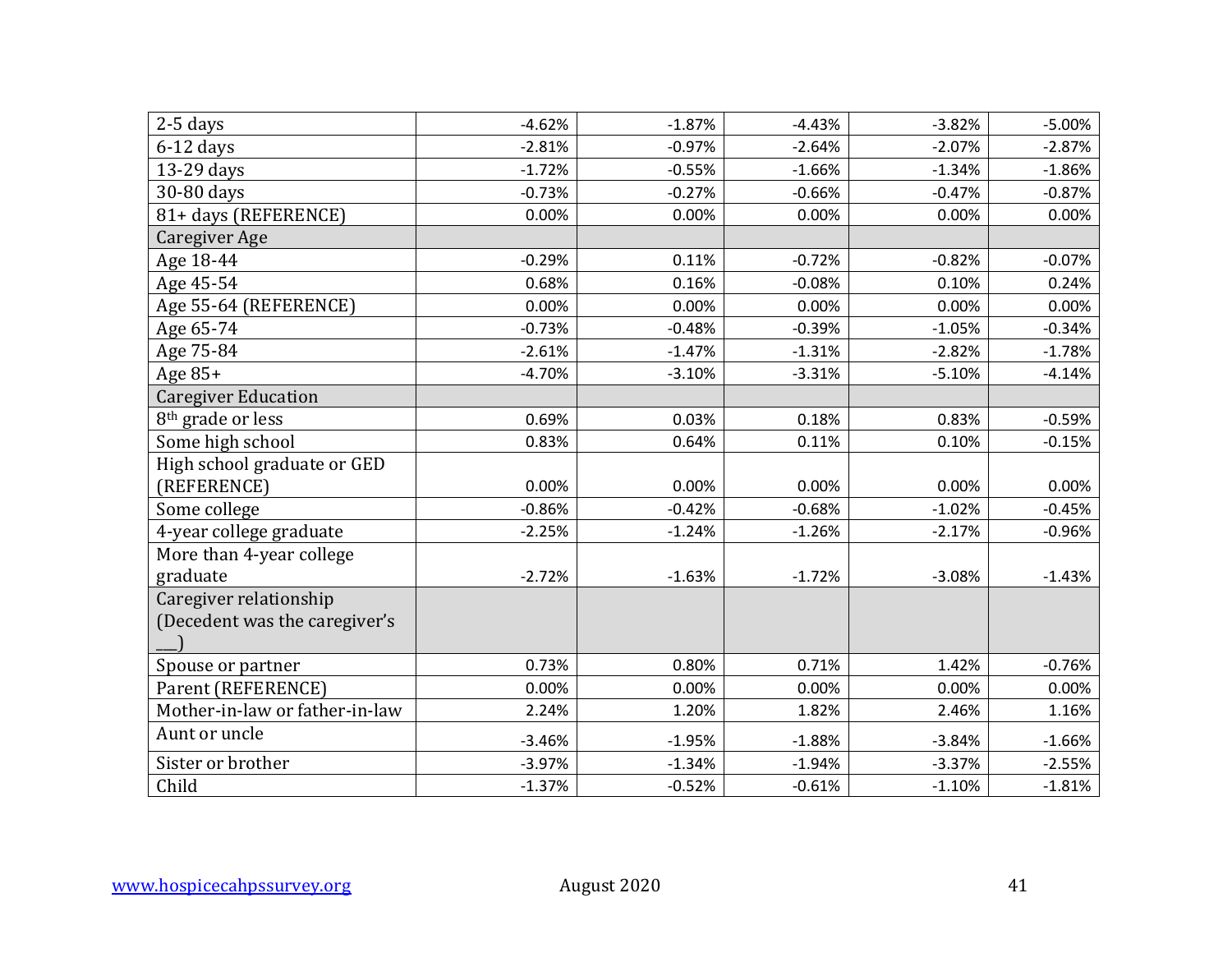| Friend                     | $-4.20%$  | $-1.60%$  | $-1.98%$ | -2.90% | $-2.58%$ |
|----------------------------|-----------|-----------|----------|--------|----------|
| Other                      | $-0.61\%$ | $-0.40\%$ | 0.34%    | 0.00%  | $-0.72%$ |
| Survey                     |           |           |          |        |          |
| Language/Respondent's home |           |           |          |        |          |
| language                   |           |           |          |        |          |
| Survey language or home    |           |           |          |        |          |
| language was Spanish       | 4.66%     | 2.28%     | 2.92%    | 5.35%  | 2.03%    |
| All others (REFERENCE)     | 0.00%     | 0.00%     | 0.00%    | 0.00%  | $0.00\%$ |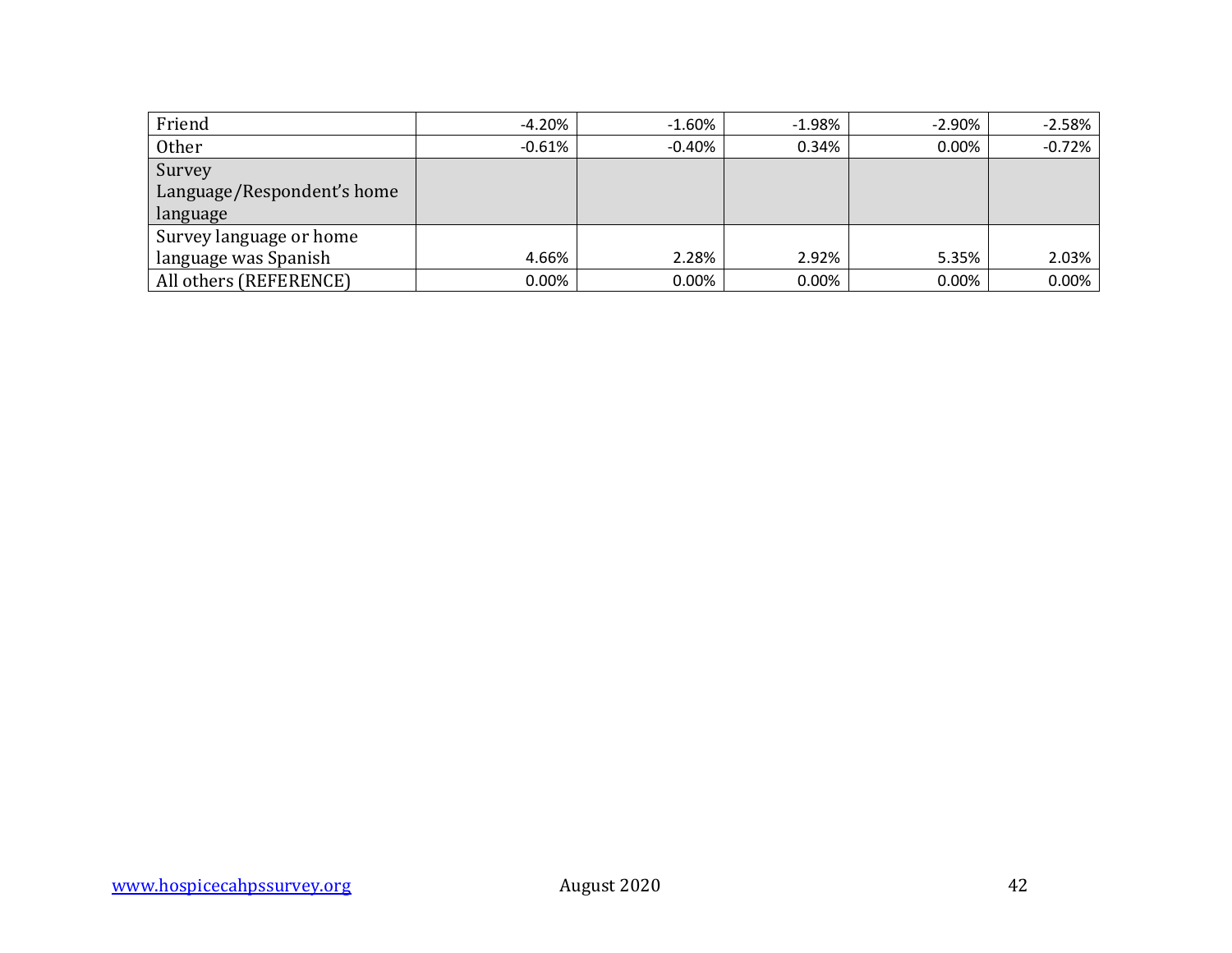**Table 11. CAHPS Hospice Survey Bottom-Box Case-Mix Adjustments for Rating of this Hospice and Willing to Recommend this Hospice, Q4 2017 – Q3 2019**

|                                                 | <b>Rating of this</b><br>Hospice | <b>Willing to</b><br><b>Recommend this</b> |
|-------------------------------------------------|----------------------------------|--------------------------------------------|
|                                                 |                                  | Hospice                                    |
| Response percentile (per 1% of response         |                                  |                                            |
| percentile)                                     | $-0.03%$                         | $-0.02%$                                   |
| Decedent Age                                    |                                  |                                            |
| Age 18-54                                       | 0.11%                            | 0.00%                                      |
| Age 55-64                                       | $-0.25%$                         | $-0.20%$                                   |
| Age 65-69                                       | $-0.20%$                         | $-0.18%$                                   |
| Age 70-74                                       | $-0.08%$                         | $-0.15%$                                   |
| Age 75-79                                       | 0.05%                            | 0.00%                                      |
| Age 80-84                                       | $-0.10%$                         | $-0.10%$                                   |
| Age 85-89                                       | 0.08%                            | 0.04%                                      |
| Age 90+ (REFERENCE)                             | 0.00%                            | 0.00%                                      |
| Payer for Hospice Care                          |                                  |                                            |
| Medicare only (REFERENCE)                       | 0.00%                            | 0.00%                                      |
| Medicaid only or Medicaid and private insurance | $-0.49%$                         | $-0.26%$                                   |
| Medicare and Medicaid                           | $-1.48%$                         | $-0.79%$                                   |
| Private insurance only                          | $-0.35%$                         | $-0.14%$                                   |
| Medicare and private insurance                  | $-0.08%$                         | $-0.03%$                                   |
| <b>Other</b>                                    | $-0.56%$                         | $-0.25%$                                   |
| <b>Primary Diagnosis</b>                        |                                  |                                            |
| Alzheimer's and non-Alzheimer's dementias       |                                  |                                            |
| (REFERENCE)                                     | 0.00%                            | 0.00%                                      |
| <b>Bladder</b> cancer                           | 0.03%                            | $-0.13%$                                   |
| Blood and lymphatic cancers                     | $-0.79%$                         | $-0.89%$                                   |
| Brain cancer                                    | 0.36%                            | $-0.03%$                                   |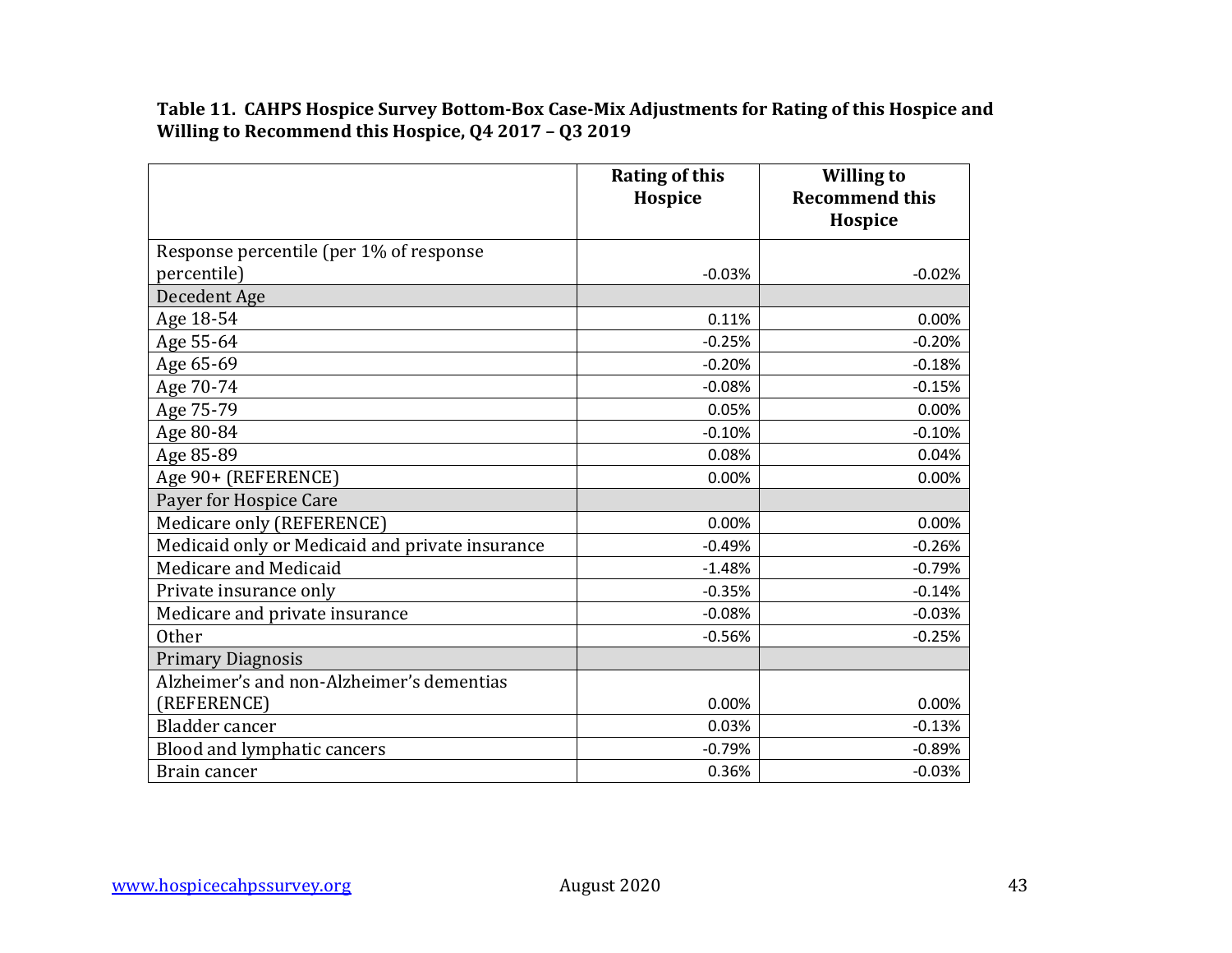| <b>Breast cancer</b>                          | 0.50%    | 0.25%    |
|-----------------------------------------------|----------|----------|
| Congestive heart failure                      | $-0.25%$ | $-0.29%$ |
| Chronic kidney disease                        | $-0.53%$ | $-0.46%$ |
| Chronic liver disease                         | 0.01%    | $-0.38%$ |
| Colorectal cancer                             | $-0.52%$ | $-0.59%$ |
| CVA/Stroke                                    | 0.35%    | 0.31%    |
| Liver cancer                                  | $-0.48%$ | $-0.64%$ |
| Lung & other chest cavity cancer              | $-0.41%$ | $-0.55%$ |
| Non-infectious respiratory                    | $-0.38%$ | $-0.37%$ |
| Other heart disease                           | $-0.31%$ | $-0.32%$ |
| Pancreatic cancer                             | 0.13%    | $-0.30%$ |
| Parkinson's and other degenerative diseases   | 0.10%    | 0.12%    |
| Pneumonias and other infectious lung diseases | 0.11%    | $-0.13%$ |
| Prostate cancer                               | $-0.19%$ | $-0.46%$ |
| Other, cancer                                 | $-0.16%$ | $-0.25%$ |
| Other, non-cancer                             | $-0.09%$ | $-0.07%$ |
| Length of hospice stay                        |          |          |
| 2-5 days                                      | $-1.01%$ | $-0.46%$ |
| $6-12$ days                                   | $-1.13%$ | $-0.72%$ |
| 13-29 days                                    | $-1.28%$ | $-0.96%$ |
| 30-80 days                                    | $-0.91%$ | $-0.70%$ |
| 81+ days (REFERENCE)                          | 0.00%    | 0.00%    |
| <b>Caregiver Age</b>                          |          |          |
| Age 18-44                                     | $-1.58%$ | $-1.37%$ |
| Age 45-54                                     | $-0.49%$ | $-0.40%$ |
| Age 55-64 (REFERENCE)                         | 0.00%    | 0.00%    |
| Age 65-74                                     | 0.89%    | 0.81%    |
| Age 75-84                                     | 0.89%    | 0.98%    |
| Age $85+$                                     | 0.13%    | 0.80%    |
| <b>Caregiver Education</b>                    |          |          |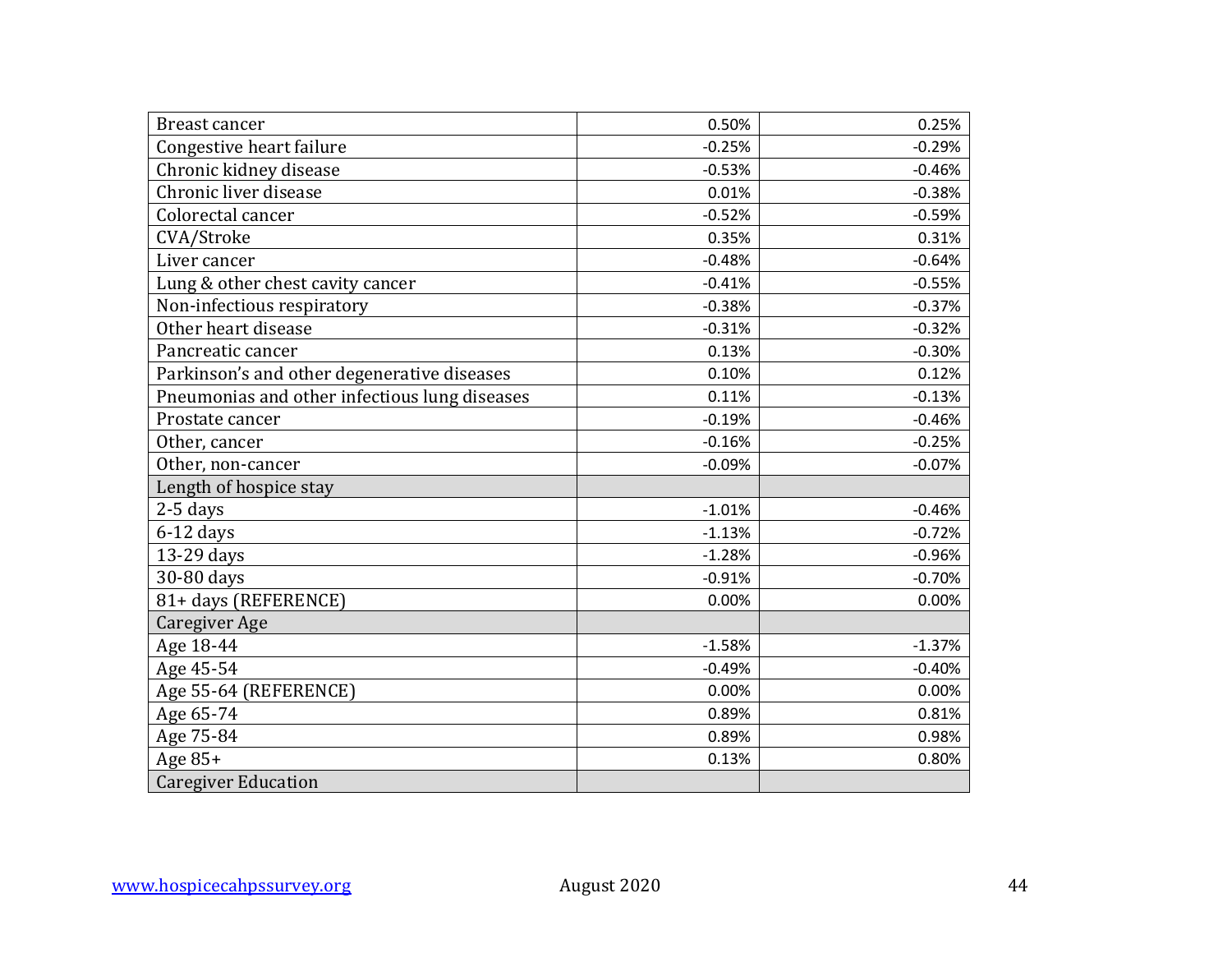| 8 <sup>th</sup> grade or less                                  | $-0.36%$ | $-0.55%$ |
|----------------------------------------------------------------|----------|----------|
| Some high school                                               | 0.10%    | 0.16%    |
| High school graduate or GED (REFERENCE)                        | 0.00%    | 0.00%    |
| Some college                                                   | $-0.73%$ | $-0.77%$ |
| 4-year college graduate                                        | $-1.03%$ | $-1.11%$ |
| More than 4-year college graduate                              | $-1.81%$ | $-1.86%$ |
| Caregiver relationship (Decedent was the<br>caregiver's $\Box$ |          |          |
| Spouse or partner                                              | $-0.49%$ | $-0.35%$ |
| Parent (REFERENCE)                                             | 0.00%    | 0.00%    |
| Mother-in-law or father-in-law                                 | 0.87%    | 0.54%    |
| Aunt or uncle                                                  | 0.60%    | 0.47%    |
| Sister or brother                                              | $-0.68%$ | $-0.35%$ |
| Child                                                          | $-0.72%$ | $-0.32%$ |
| Friend                                                         | $-0.07%$ | 0.15%    |
| <b>Other</b>                                                   | 0.06%    | 0.35%    |
| Survey Language/Respondent's home language                     |          |          |
| Survey language or home language was Spanish                   | 1.69%    | 1.11%    |
| All others (REFERENCE)                                         | 0.00%    | 0.00%    |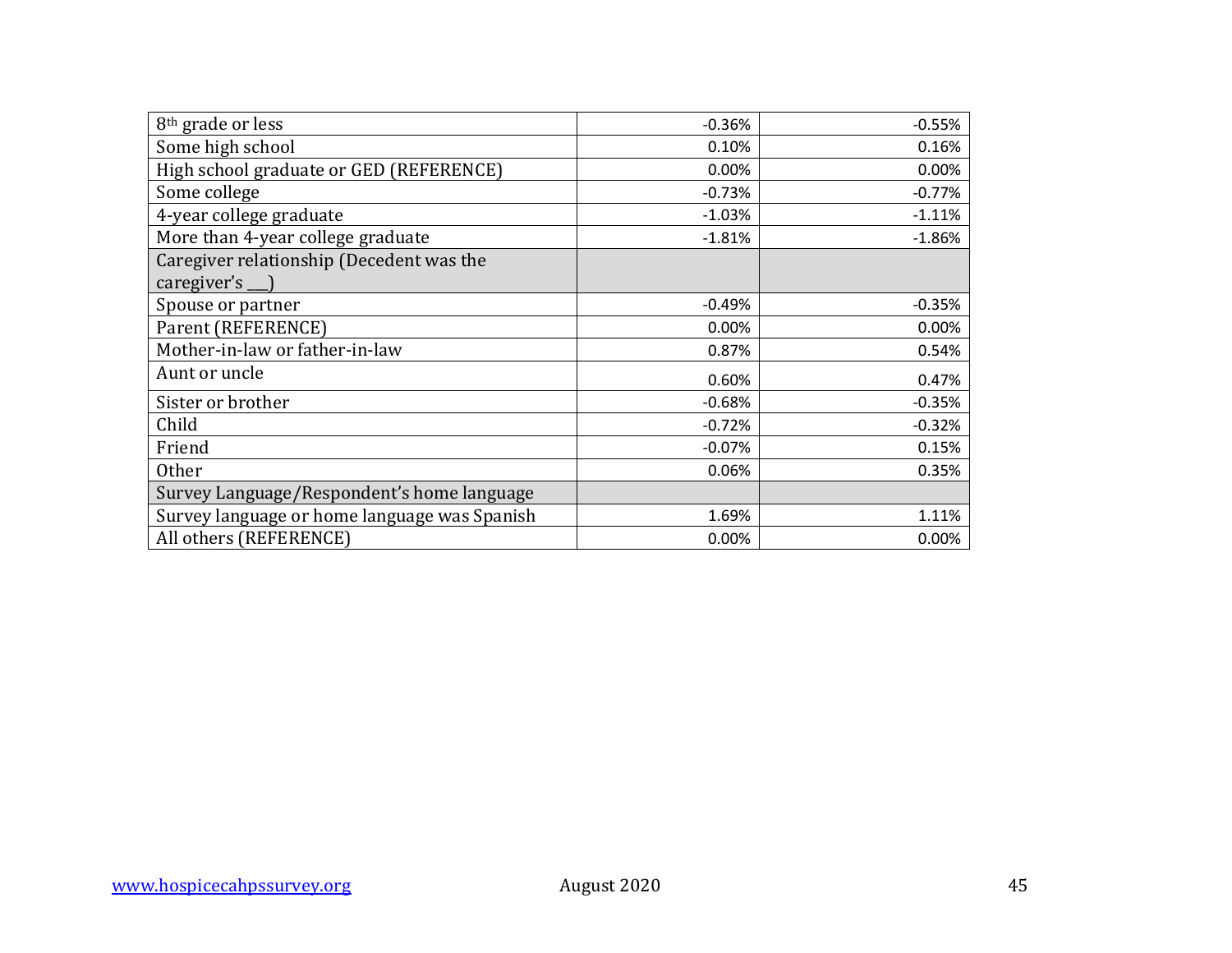|                                                 | <b>National Mean</b> |
|-------------------------------------------------|----------------------|
| Response percentile                             | 18.0%                |
| Decedent Age                                    |                      |
| Age 18-54                                       | 2.4%                 |
| Age 55-64                                       | 6.8%                 |
| Age 65-69                                       | 6.4%                 |
| Age 70-74                                       | 9.4%                 |
| Age 75-79                                       | 12.1%                |
| Age 80-84                                       | 15.6%                |
| Age 85-89                                       | 18.9%                |
| Age 90+                                         | 28.4%                |
| Payer for Hospice Care                          |                      |
| Medicare only                                   | 72.6%                |
| Medicaid only or Medicaid and private insurance | 1.6%                 |
| Medicare and Medicaid                           | 5.3%                 |
| Private insurance only                          | 3.8%                 |
| Medicare and private insurance                  | 5.5%                 |
| <b>Other</b>                                    | 11.3%                |
| <b>Primary Diagnosis</b>                        |                      |
| Alzheimer's and non-Alzheimer's dementias       | 15.6%                |
| Bladder cancer                                  | 1.2%                 |
| Blood and lymphatic cancers                     | 3.2%                 |
| Brain cancer                                    | 1.3%                 |
| <b>Breast cancer</b>                            | 2.2%                 |
| Congestive heart failure                        | 8.4%                 |
| Chronic kidney disease                          | 1.8%                 |
| Chronic liver disease                           | 1.6%                 |
| Colorectal cancer                               | 2.9%                 |
| CVA/Stroke                                      | 8.4%                 |
| Liver cancer                                    | 1.8%                 |
| Lung & other chest cavity cancer                | 7.7%                 |
| Non-infectious respiratory                      | 5.6%                 |
| Other heart disease                             | 8.8%                 |
| Pancreatic cancer                               | 3.0%                 |
| Parkinson's and other degenerative diseases     | 3.4%                 |
| Pneumonias and other infectious lung diseases   | 2.9%                 |
| Prostate cancer                                 | 2.1%                 |
| Other, cancer                                   | 9.2%                 |
| Other, non-cancer                               | 8.9%                 |

### **Table 12. National Means of CAHPS Hospice Survey Case-Mix Adjustment Variables, Q4 2017 – Q3 2019**